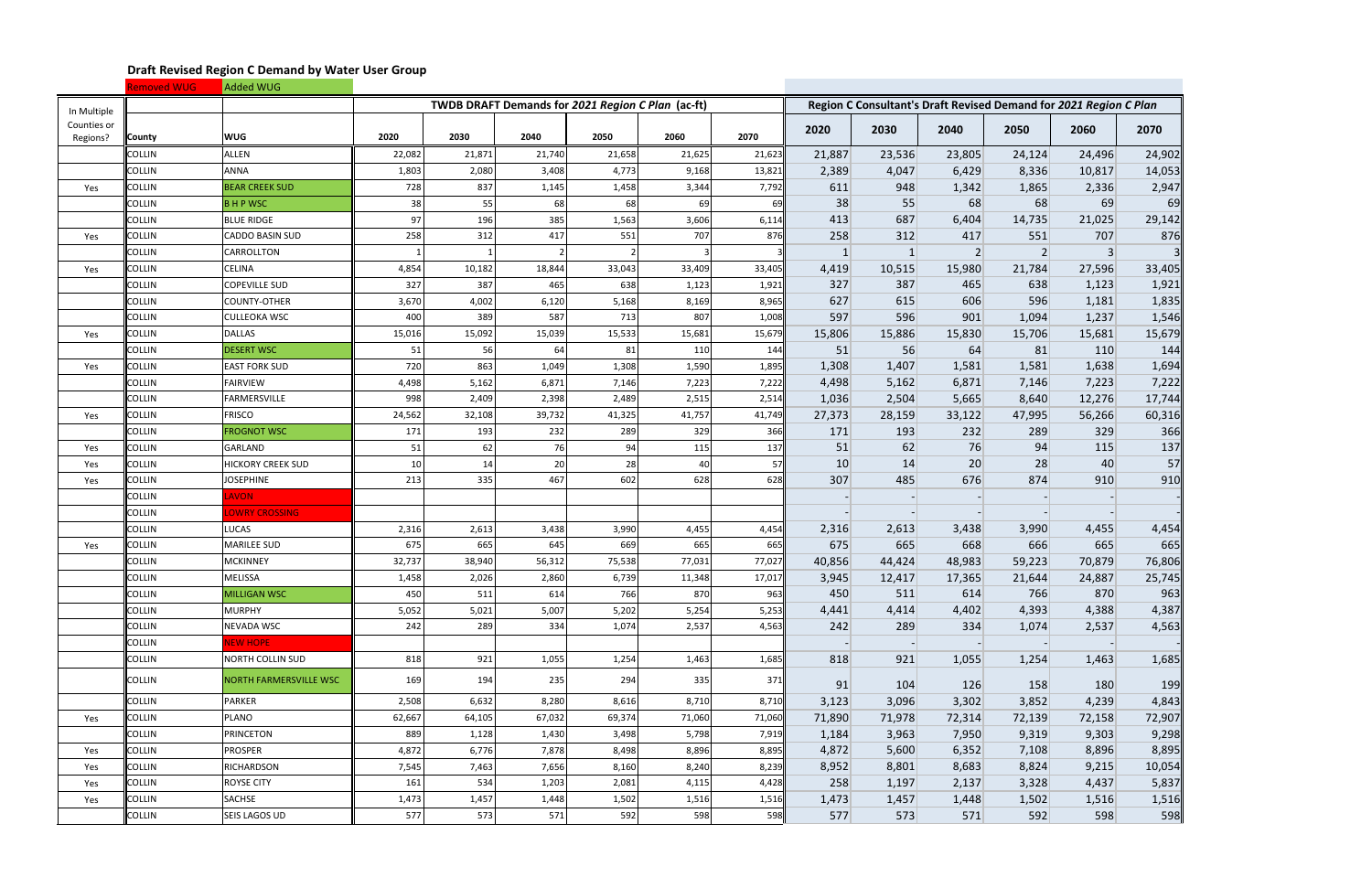|                         | <b>Removed WUG</b>  | Added WUG                    |          |         |                                                   |         |         |         |           |           |           |                                                                   |           |                |
|-------------------------|---------------------|------------------------------|----------|---------|---------------------------------------------------|---------|---------|---------|-----------|-----------|-----------|-------------------------------------------------------------------|-----------|----------------|
| In Multiple             |                     |                              |          |         | TWDB DRAFT Demands for 2021 Region C Plan (ac-ft) |         |         |         |           |           |           | Region C Consultant's Draft Revised Demand for 2021 Region C Plan |           |                |
| Counties or<br>Regions? | <b>County</b>       | <b>WUG</b>                   | 2020     | 2030    | 2040                                              | 2050    | 2060    | 2070    | 2020      | 2030      | 2040      | 2050                                                              | 2060      | 2070           |
| Yes                     | <b>COLLIN</b>       | SOUTH GRAYSON SUD            | 151      | 184     | 242                                               | 293     | 341     | 388     | 151       | 184       | 242       | 293                                                               | 341       | 388            |
|                         | <b>COLLIN</b>       | <b>VERONA SUD</b>            | 266      | 301     | 360                                               | 448     | 509     | 563     | 266       | 301       | 360       | 448                                                               | 509       | 563            |
|                         | <b>COLLIN</b>       | <b>WEST LEONARD WSC</b>      | 42       | 47      | 56                                                | 75      | 107     | 142     | 42        | 47        | 56        | 75                                                                | 107       | 142            |
| Yes                     | <b>COLLIN</b>       | <b>WESTMINSTER WSC</b>       | 256      | 291     | 350                                               | 437     | 498     | 552     | 256       | 291       | 350       | 437                                                               | 498       | 552            |
|                         | <b>COLLIN</b>       | ST. PAUL                     |          |         |                                                   |         |         |         |           |           |           |                                                                   |           |                |
|                         | <b>COLLIN</b>       | <b>WESTON</b>                |          |         |                                                   |         |         |         |           |           |           |                                                                   |           |                |
| Yes                     | <b>COLLIN</b>       | <b>WYLIE</b>                 | 6,236    | 6,614   | 6,926                                             | 7,421   | 7,710   | 8,491   | 6,236     | 6,614     | 6,926     | 7,421                                                             | 7,710     | 8,491          |
|                         | <b>COLLIN</b>       | WYLIE NORTHEAST SUD          | 674      | 795     | 924                                               | 1,498   | 2,238   | 3,295   | 674       | 795       | 924       | 1,498                                                             | 2,238     | 3,295          |
|                         | <b>COLLIN Total</b> |                              | 212,782  | 244,686 | 293,985                                           | 346,549 | 376,312 | 402,782 | 235,966   | 266,883   | 309,157   | 366,230                                                           | 417,267   | 461,813        |
| Yes                     | <b>COOKE</b>        | <b>BOLIVAR WSC</b>           | 104      | 107     | 109                                               | 113     | 117     | 121     | 104       | 107       | 109       | 113                                                               | 117       | 121            |
|                         | <b>COOKE</b>        | <b>CALLISBURG WSC</b>        | 150      | 146     | 144                                               | 143     | 144     | 145     | 150       | 146       | 144       | 143                                                               | 144       | 145            |
|                         | <b>COOKE</b>        | <b>COUNTY-OTHER</b>          | 743      | 774     | 834                                               | 1,204   | 1,517   | 3,561   | 743       | 774       | 834       | 1,204                                                             | 1,517     | 3,561          |
|                         | <b>COOKE</b>        | <b>GAINESVILLE</b>           | 2,656    | 2,758   | 2,833                                             | 2,935   | 3,557   | 4,969   | 2,656     | 2,758     | 2,833     | 2,935                                                             | 3,557     | 4,969          |
|                         | <b>COOKE</b>        | LAKE KIOWA SUD               | 1,185    | 1,190   | 1,205                                             | 1,225   | 1,244   | 1,244   | 891       | 921       | 938       | 957                                                               | 964       | 976            |
|                         | <b>COOKE</b>        | <b>LINDSAY</b>               | 173      | 180     | 188                                               | 206     | 245     | 368     | 173       | 180       | 188       | 206                                                               | 245       | 368            |
| Yes                     | <b>COOKE</b>        | MOUNTAIN SPRING WSC          | 445      | 468     | 486                                               | 506     | 801     | 1,279   | 445       | 468       | 486       | 506                                                               | 801       | 1,279          |
|                         | <b>COOKE</b>        | <b>MUENSTER</b>              | 268      | 261     | 263                                               | 260     | 267     | 267     | 268       | 261       | 263       | 260                                                               | 267       | 267            |
| Yes                     | <b>COOKE</b>        | TWO WAY SUD                  | 11       | 12      | 12                                                | 12      | 13      | 13      | 11        | 12        | 12        | 12                                                                | 13        | 13             |
|                         | <b>COOKE</b>        | <b>ALLEY VIEW</b>            |          |         |                                                   |         |         |         |           |           |           |                                                                   |           |                |
| Yes                     | <b>COOKE</b>        | WOODBINE WSC                 | 651      | 707     | 767                                               | 835     | 911     | 989     | 651       | 707       | 767       | 835                                                               | 911       | 989            |
|                         | <b>COOKE Total</b>  |                              | 6,386    | 6,603   | 6,841                                             | 7,439   | 8,816   | 12,956  | 6,092     | 6,334     | 6,574     | 7,171                                                             | 8,536     | 12,688         |
|                         | <b>DALLAS</b>       | <b>ADDISON</b>               | 6,137    | 7,274   | 8,422                                             | 9,588   | 10,775  | 11,966  | 6,137     | 6,486     | 6,856     | 7,248                                                             | 7,657     | 8,069          |
|                         | <b>DALLAS</b>       | <b>BALCH SPRINGS</b>         | 2,749    | 2,894   | 3,066                                             | 3,293   | 3,546   | 3,808   | 2,749     | 2,894     | 3,066     | 3,293                                                             | 3,546     | 3,808          |
| Yes                     | <b>DALLAS</b>       | CARROLLTON                   | 9,532    | 9,329   | 9,173                                             | 9,087   | 9,070   | 9,069   | 9,532     | 9,329     | 9,173     | 9,087                                                             | 9,070     | 9,069          |
| Yes                     | <b>DALLAS</b>       | <b>CEDAR HILL</b>            | 10,660   | 12,810  | 14,994                                            | 17,214  | 17,198  | 17,196  | 10,660    | 12,810    | 14,994    | 16,201                                                            | 16,186    | 16,184         |
|                         | <b>DALLAS</b>       | <b>COCKRELL HILL</b>         | 417      | 431     | 415                                               | 405     | 536     | 1,140   | 417       | 431       | 415       | 405                                                               | 536       | 1,140          |
| Yes                     | <b>DALLAS</b>       | <b>COMBINE</b>               |          |         |                                                   |         |         |         |           |           |           |                                                                   |           |                |
| Yes                     | <b>DALLAS</b>       | <b>COMBINE WSC</b>           | 77       | 90      | 105                                               | 123     | 145     | 170     | 77        | 90        | 105       | 123                                                               | 145       | 170            |
| Yes                     | <b>DALLAS</b>       | <b>COPPELL</b>               | 10,828   | 10,928  | 10,848                                            | 10,793  | 10,779  | 10,779  | 10,828    | 10,928    | 10,848    | 10,793                                                            | 10,779    | 10,779         |
|                         | <b>DALLAS</b>       | COUNTY-OTHER                 | 350      | 99      | 107                                               | 114     | 163     | 200     | 2,229     | 2,168     | 2,180     | 2,191                                                             | 2,274     | 2,335          |
| Yes                     | <b>DALLAS</b>       | DALLAS                       | 252,844  | 269,453 | 303,180                                           | 337,046 | 364,155 | 377,382 | 252,895   | 269,507   | 303,241   | 337,113                                                           | 364,228   | 377,457        |
|                         | <b>DALLAS</b>       | <b>DALLAS COUNTY WCID #6</b> |          |         |                                                   |         |         |         |           |           |           |                                                                   |           |                |
|                         | <b>DALLAS</b>       | DESOTO                       | 9,422    | 9,965   | 10,703                                            | 11,575  | 12,483  | 13,409  | 9,422     | 9,965     | 10,703    | 11,575                                                            | 12,483    | 12,856         |
|                         | <b>DALLAS</b>       | DUNCANVILLE                  | 6,091    | 6,464   | 6,322                                             | 6,244   | 6,230   | 6,229   | 6,091     | 6,464     | 6,322     | 6,244                                                             | 6,230     | 6,229          |
| Yes                     | <b>DALLAS</b>       | <b>EAST FORK SUD</b>         | 454      | 435     | 386                                               | 472     | 558     | 646     | 454       | 435       | 386       | 472                                                               | 558       | 646            |
|                         | <b>DALLAS</b>       | <b>FARMERS BRANCH</b>        | 9,031    | 9,448   | 9,901                                             | 10,446  | 11,020  | 11,606  | 9,031     | 9,448     | 9,901     | 10,446                                                            | 11,020    | 11,606         |
| Yes                     | <b>DALLAS</b>       | <b>FERRIS</b>                | $1\vert$ |         | $\overline{2}$                                    | 3       | 3       |         | $\vert$ 1 | $\vert$ 2 | $\vert$ 2 | $\vert 3 \vert$                                                   | $\vert$ 3 | 4 <sub>1</sub> |
| Yes                     | <b>DALLAS</b>       | GARLAND                      | 37,815   | 37,939  | 37,426                                            | 37,004  | 36,919  | 36,919  | 41,055    | 43,806    | 45,270    | 45,349                                                            | 45,528    | 45,506         |
| Yes                     | DALLAS              | <b>GLENN HEIGHTS</b>         | 1,513    | 2,002   | 2,516                                             | 3,083   | 3,644   | 4,783   | 1,513     | 2,002     | 2,516     | 3,083                                                             | 3,644     | 4,783          |
| Yes                     | <b>DALLAS</b>       | <b>GRAND PRAIRIE</b>         | 26,811   | 32,615  | 36,061                                            | 35,851  | 35,799  | 35,792  | 26,811    | 32,615    | 36,061    | 35,851                                                            | 35,799    | 35,792         |
| Yes                     | <b>DALLAS</b>       | <b>GRAPEVINE</b>             |          |         |                                                   |         |         |         |           |           |           |                                                                   |           |                |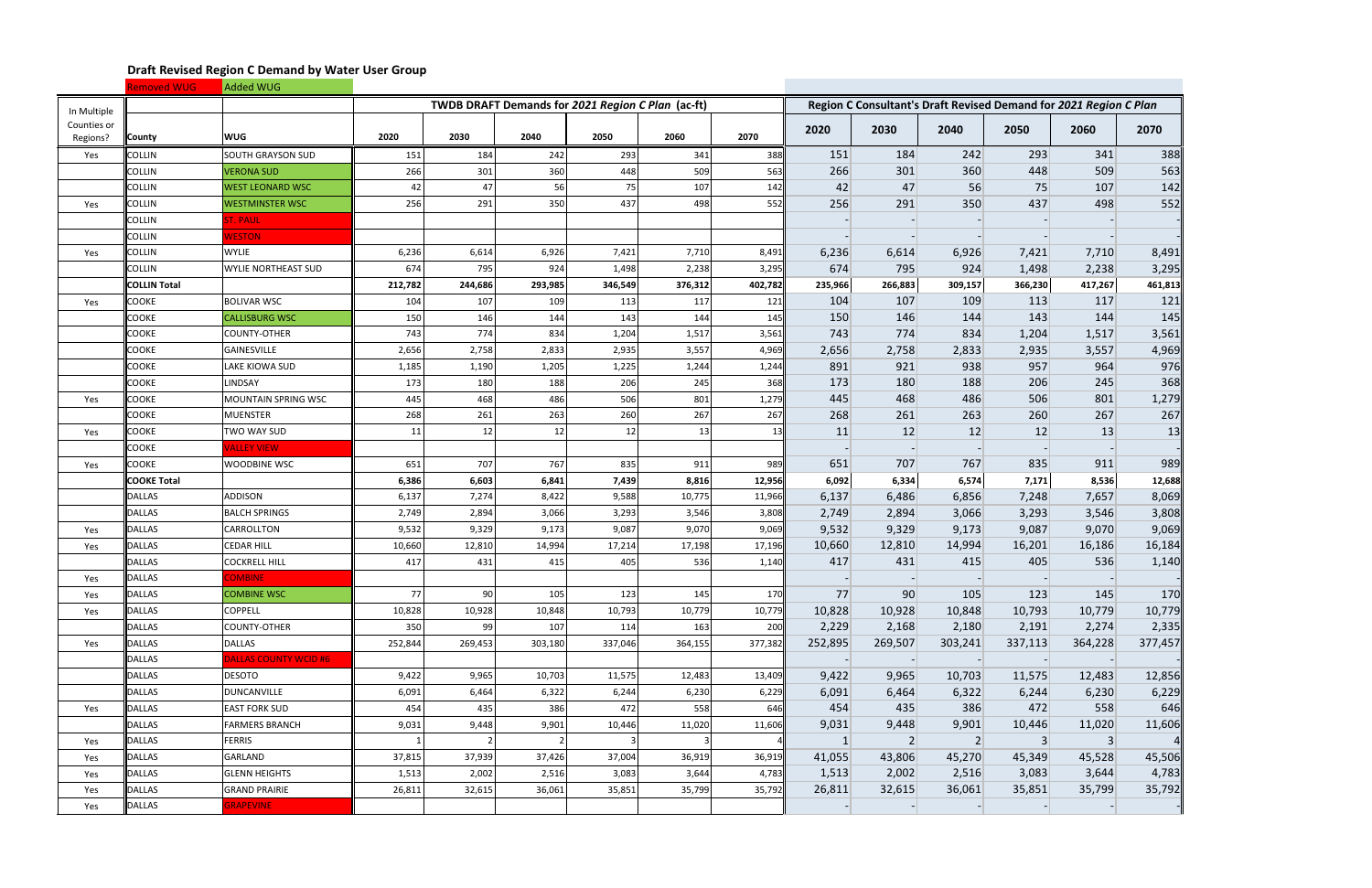|                         | <b>Removed WUG</b>  | Added WUG                   |         |         |                                                   |         |         |         |         |         |         |                                                                   |         |         |
|-------------------------|---------------------|-----------------------------|---------|---------|---------------------------------------------------|---------|---------|---------|---------|---------|---------|-------------------------------------------------------------------|---------|---------|
| In Multiple             |                     |                             |         |         | TWDB DRAFT Demands for 2021 Region C Plan (ac-ft) |         |         |         |         |         |         | Region C Consultant's Draft Revised Demand for 2021 Region C Plan |         |         |
| Counties or<br>Regions? | <b>County</b>       | <b>WUG</b>                  | 2020    | 2030    | 2040                                              | 2050    | 2060    | 2070    | 2020    | 2030    | 2040    | 2050                                                              | 2060    | 2070    |
|                         | <b>DALLAS</b>       | <b>HIGHLAND PARK</b>        | 4,055   | 4,139   | 4,105                                             | 4,090   | 4,087   | 4,087   | 4,055   | 4,139   | 4,105   | 4,090                                                             | 4,087   | 4,087   |
|                         | <b>DALLAS</b>       | <b>HUTCHINS</b>             | 1,021   | 1,396   | 1,778                                             | 2,165   | 2,557   | 2,951   | 2,186   | 3,033   | 3,888   | 4,748                                                             | 5,612   | 6,479   |
|                         | <b>DALLAS</b>       | <b>IRVING</b>               | 56,124  | 60,136  | 59,448                                            | 59,068  | 58,989  | 58,979  | 55,798  | 62,288  | 63,021  | 62,619                                                            | 62,535  | 62,524  |
|                         | <b>DALLAS</b>       | LANCASTER                   | 7,670   | 9,755   | 11,407                                            | 12,634  | 13,905  | 15,186  | 7,670   | 9,755   | 11,407  | 12,634                                                            | 13,905  | 15,186  |
| Yes                     | <b>DALLAS</b>       | LEWISVILLE                  | 158     | 155     | 153                                               | 152     | 152     | 152     | 158     | 155     | 153     | 152                                                               | 152     | 152     |
| Yes                     | <b>DALLAS</b>       | <b>MESQUITE</b>             | 22,314  | 23,822  | 26,318                                            | 28,392  | 30,609  | 32,880  | 22,314  | 23,822  | 26,318  | 28,392                                                            | 30,609  | 32,880  |
| Yes                     | <b>DALLAS</b>       | OVILLA                      | 116     | 146     | 178                                               | 213     | 248     | 429     | 116     | 146     | 178     | 213                                                               | 248     | 429     |
| Yes                     | <b>DALLAS</b>       | RICHARDSON                  | 18,508  | 18,943  | 19,432                                            | 19,895  | 19,869  | 19,868  | 18,508  | 18,943  | 19,432  | 19,895                                                            | 19,869  | 19,868  |
| Yes                     | <b>DALLAS</b>       | <b>ROCKETT SUD</b>          | 114     | 220     | 323                                               | 427     | 532     | 638     | 114     | 220     | 323     | 427                                                               | 532     | 638     |
| Yes                     | <b>DALLAS</b>       | <b>ROWLETT</b>              | 8,699   | 9,339   | 9,218                                             | 9,148   | 9,130   | 9,128   | 9,164   | 9,794   | 10,481  | 11,062                                                            | 11,535  | 12,183  |
| Yes                     | <b>DALLAS</b>       | <b>SACHSE</b>               | 3,742   | 3,702   | 3,679                                             | 3,664   | 3,659   | 3,658   | 3,742   | 3,702   | 3,679   | 3,664                                                             | 3,659   | 3,658   |
|                         | <b>DALLAS</b>       | ARDIS-LONE ELM WSC          |         |         |                                                   |         |         |         |         |         |         |                                                                   |         |         |
| Yes                     | <b>DALLAS</b>       | SEAGOVILLE                  | 2,061   | 2,412   | 2,778                                             | 3,161   | 3,569   | 3,567   | 2,061   | 2,412   | 2,778   | 3,161                                                             | 3,569   | 3,567   |
|                         | <b>DALLAS</b>       | SUNNYVALE                   | 2,234   | 3,159   | 4,089                                             | 4,710   | 5,648   | 5,648   | 2,234   | 3,159   | 4,089   | 4,710                                                             | 4,707   | 4,707   |
|                         | <b>DALLAS</b>       | <b>UNIVERSITY PARK</b>      | 7,612   | 7,506   | 7,418                                             | 7,370   | 7,361   | 7,361   | 7,612   | 7,506   | 7,418   | 7,370                                                             | 7,361   | 7,361   |
|                         | <b>DALLAS</b>       | <b>WILMER</b>               | 423     | 455     | 702                                               | 1,293   | 2,027   | 3,680   | 423     | 455     | 702     | 1,293                                                             | 2,027   | 3,680   |
| Yes                     | <b>DALLAS</b>       | <b>WYLIE</b>                | 350     | 355     | 361                                               | 369     | 378     | 396     | 350     | 355     | 361     | 369                                                               | 378     | 396     |
|                         | <b>DALLAS Total</b> |                             | 519,933 | 557,818 | 605,014                                           | 649,092 | 685,743 | 709,706 | 526,405 | 569,263 | 620,372 | 664,276                                                           | 700,470 | 724,227 |
|                         | DENTON              | <b>ARGYLE</b>               |         |         |                                                   |         |         |         |         |         |         |                                                                   |         |         |
|                         | <b>DENTON</b>       | ARGYLE WSC                  | 2,659   | 3,365   | 4,322                                             | 4,319   | 4,317   | 4,314   | 2,659   | 3,365   | 4,322   | 4,319                                                             | 4,317   | 4,314   |
|                         | <b>DENTON</b>       | <b>AUBREY</b>               | 547     | 711     | 823                                               | 972     | 1,164   | 1,412   | 547     | 711     | 823     | 972                                                               | 1,164   | 1,412   |
|                         | <b>DENTON</b>       | <b>BLACK ROCK WSC</b>       | 243     | 301     | 353                                               | 411     | 481     | 544     | 296     | 368     | 433     | 505                                                               | 590     | 668     |
|                         | <b>DENTON</b>       | <b>BARTONVILLE</b>          |         |         |                                                   |         |         |         |         |         |         |                                                                   |         |         |
|                         | <b>DENTON</b>       | <b>BARTONVILLE WSC</b>      |         |         |                                                   |         |         |         |         |         |         |                                                                   |         |         |
| Yes                     | <b>DENTON</b>       | <b>BOLIVAR WSC</b>          | 885     | 1,028   | 1,212                                             | 1,429   | 1,697   | 2,007   | 885     | 1,028   | 1,212   | 1,429                                                             | 1,697   | 2,007   |
| Yes                     | <b>DENTON</b>       | CARROLLTON                  | 14,723  | 14,861  | 14,613                                            | 14,476  | 14,448  | 14,446  | 14,723  | 14,861  | 14,613  | 14,476                                                            | 14,448  | 14,446  |
| Yes                     | <b>DENTON</b>       | <b>CELINA</b>               | 154     | 1,081   | 3,602                                             | 8,425   | 8,425   | 8,424   | 154     | 1,081   | 3,602   | 7,691                                                             | 7,691   | 7,690   |
| Yes                     | <b>DENTON</b>       | <b>COPPELL</b>              | 301     | 297     | 294                                               | 293     | 292     | 292     | 301     | 297     | 294     | 293                                                               | 292     | 292     |
|                         | <b>DENTON</b>       | <b>COPPER CANYON</b>        |         |         |                                                   |         |         |         |         |         |         |                                                                   |         |         |
|                         | <b>DENTON</b>       | <b>CORINTH</b>              | 4,269   | 4,986   | 4,959                                             | 4,942   | 4,935   | 4,934   | 4,269   | 4,986   | 4,959   | 4,942                                                             | 4,935   | 4,934   |
|                         | <b>DENTON</b>       | COUNTY-OTHER                | 3,011   | 3,715   | 4,094                                             | 5,942   | 10,062  | 19,147  | 573     | 1,122   | 1,878   | 4,108                                                             | 7,241   | 13,670  |
|                         | <b>DENTON</b>       | <b>CROSS TIMBERS WSC</b>    | 1,956   | 2,063   | 2,076                                             | 2,099   | 2,131   | 2,170   | 1,645   | 2,063   | 2,076   | 2,099                                                             | 2,131   | 2,170   |
|                         | <b>DENTON</b>       | <b>CROSS ROADS</b>          |         |         |                                                   |         |         |         |         |         |         |                                                                   |         |         |
| Yes                     | <b>DENTON</b>       | DALLAS                      | 6,569   | 6,977   | 7,800                                             | 8,626   | 9,288   | 9,612   | 6,578   | 6,987   | 7,811   | 8,638                                                             | 9,301   | 9,625   |
|                         | <b>DENTON</b>       | <b>DENTON</b>               | 28,908  | 37,430  | 47,012                                            | 59,444  | 81,374  | 99,143  | 26,174  | 33,011  | 40,885  | 56,228                                                            | 80,558  | 99,143  |
|                         | <b>DENTON</b>       | DENTON COUNTY FWSD 10       | 1,485   | 3,128   | 3,127                                             | 3,125   | 3,124   | 3,123   | 1,485   | 3,128   | 3,691   | 3,688                                                             | 3,687   | 3,686   |
|                         | <b>DENTON</b>       | DENTON COUNTY FWSD 1-A      | 3,659   | 6,493   | 7,776                                             | 7,773   | 7,771   | 7,769   | 3,659   | 6,493   | 7,776   | 7,773                                                             | 7,771   | 7,769   |
|                         | <b>DENTON</b>       | <b>DENTON COUNTY FWSD 7</b> | 3,418   | 3,405   | 3,403                                             | 3,401   | 3,399   | 3,397   | 3,418   | 3,405   | 3,403   | 3,401                                                             | 3,399   | 3,397   |
|                         | <b>DENTON</b>       | <b>DOUBLE OAK</b>           |         |         |                                                   |         |         |         |         |         |         |                                                                   |         |         |
| Yes                     | <b>DENTON</b>       | <b>FLOWER MOUND</b>         | 18,988  | 23,079  | 22,954                                            | 22,881  | 22,857  | 22,855  | 18,988  | 20,956  | 21,288  | 21,714                                                            | 22,184  | 22,855  |
| Yes                     | <b>DENTON</b>       | FORT WORTH                  | 7,190   | 10,843  | 15,557                                            | 21,833  | 27,949  | 34,079  | 7,190   | 10,843  | 15,557  | 21,833                                                            | 27,949  | 34,079  |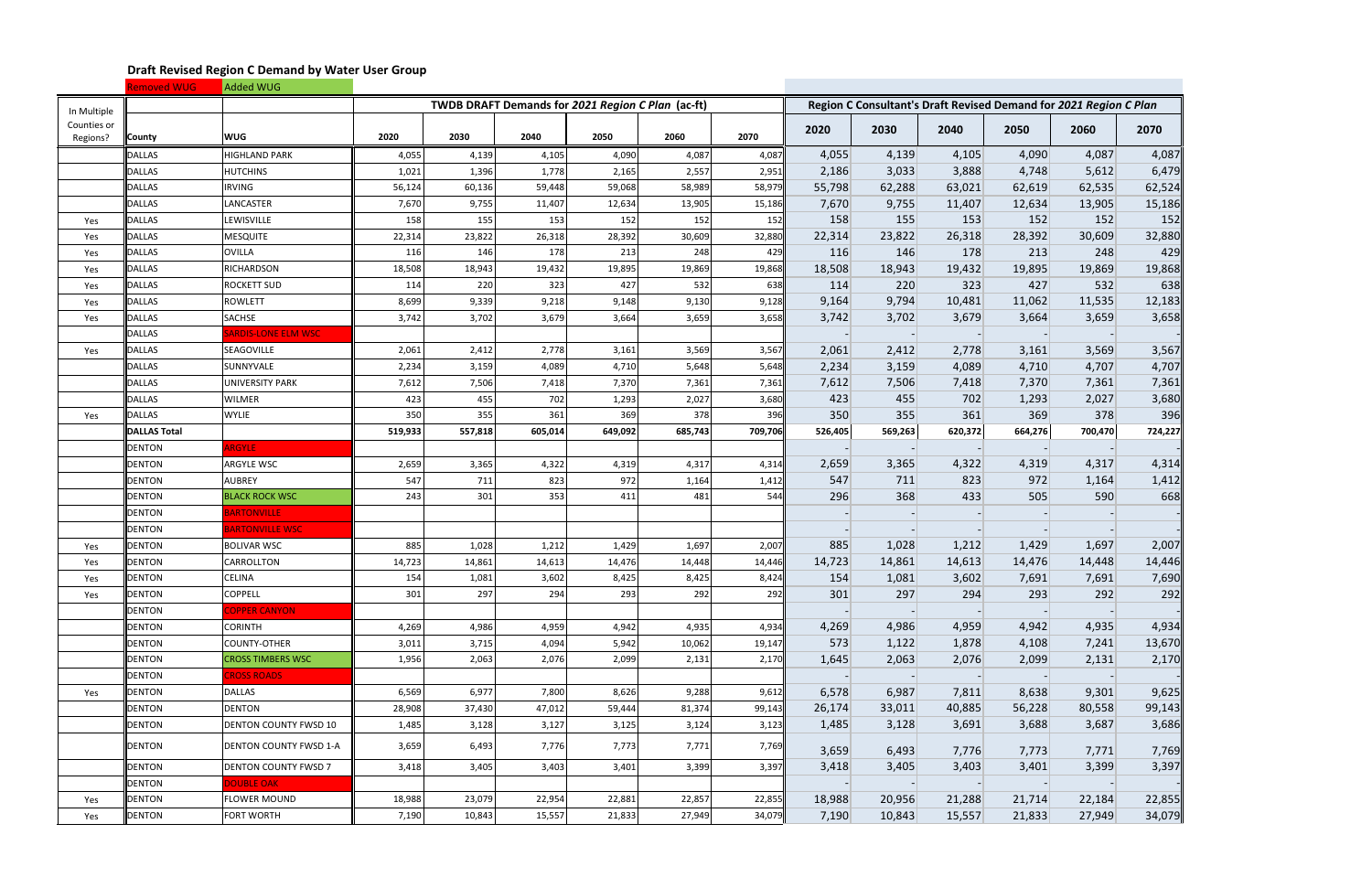|                         | Removed WUG         | Added WUG                                              |                |         |                                                   |         |         |         |                 |                                                                   |         |           |         |         |
|-------------------------|---------------------|--------------------------------------------------------|----------------|---------|---------------------------------------------------|---------|---------|---------|-----------------|-------------------------------------------------------------------|---------|-----------|---------|---------|
| In Multiple             |                     |                                                        |                |         | TWDB DRAFT Demands for 2021 Region C Plan (ac-ft) |         |         |         |                 | Region C Consultant's Draft Revised Demand for 2021 Region C Plan |         |           |         |         |
| Counties or<br>Regions? | <b>County</b>       | <b>WUG</b>                                             | 2020           | 2030    | 2040                                              | 2050    | 2060    | 2070    | 2020            | 2030                                                              | 2040    | 2050      | 2060    | 2070    |
| Yes                     | <b>DENTON</b>       | <b>FRISCO</b>                                          | 16,638         | 21,750  | 26,914                                            | 26,889  | 26,871  | 26,866  | 18,354          | 22,963                                                            | 28,846  | 29,181    | 29,522  | 29,638  |
|                         | <b>DENTON</b>       | <b>HACKBERRY</b>                                       | 452            | 578     | 730                                               | 902     | 1,103   | 1,332   | 452             | 578                                                               | 730     | 902       | 1,103   | 1,332   |
|                         | <b>DENTON</b>       | <b>IEBRON</b>                                          |                |         |                                                   |         |         |         |                 |                                                                   |         |           |         |         |
|                         | <b>DENTON</b>       | <b>HICKORY CREEK</b>                                   |                |         |                                                   |         |         |         |                 |                                                                   |         |           |         |         |
|                         | <b>DENTON</b>       | HIGHLAND VILLAGE                                       | 3,835          | 3,972   | 3,927                                             | 3,902   | 3,897   | 3,897   | 3,835           | 3,972                                                             | 3,927   | 3,902     | 3,897   | 3,897   |
|                         | DENTON              | <b>JUSTIN</b>                                          | 712            | 1,242   | 1,775                                             | 1,771   | 1,770   | 1,770   | 712             | 1,242                                                             | 1,775   | 1,771     | 1,770   | 1,770   |
|                         | <b>DENTON</b>       | <b>KRUGERVILLE</b>                                     |                |         |                                                   |         |         |         |                 |                                                                   |         |           |         |         |
|                         | <b>DENTON</b>       | <b>KRUM</b>                                            | 1,135          | 1,391   | 1,703                                             | 2,055   | 2,471   | 2,947   | 1,135           | 1,391                                                             | 1,703   | 2,055     | 2,471   | 2,947   |
|                         | <b>DENTON</b>       | <b>LAKE CITIES MUA</b>                                 | 2,153          | 2,435   | 2,758                                             | 2,962   | 2,956   | 2,955   | 2,153           | 2,435                                                             | 2,758   | 2,962     | 2,956   | 2,955   |
|                         | <b>DENTON</b>       | <b>AKE DALLAS</b>                                      |                |         |                                                   |         |         |         |                 |                                                                   |         |           |         |         |
|                         | <b>DENTON</b>       | <b>AKEWOOD VILLAGE</b>                                 |                |         |                                                   |         |         |         |                 |                                                                   |         |           |         |         |
| Yes                     | <b>DENTON</b>       | LEWISVILLE                                             | 19,984         | 22,285  | 25,176                                            | 28,536  | 31,821  | 31,817  | 19,984          | 22,285                                                            | 25,176  | 28,536    | 31,821  | 31,817  |
|                         | <b>DENTON</b>       | <b>INCOLN PARK</b>                                     |                |         |                                                   |         |         |         |                 |                                                                   |         |           |         |         |
|                         | <b>DENTON</b>       | LITTLE ELM                                             | 4,075          | 4,564   | 4,550                                             | 4,538   | 4,528   | 4,528   | 4,075           | 4,564                                                             | 4,550   | 4,538     | 4,528   | 4,528   |
| Yes                     | <b>DENTON</b>       | MOUNTAIN SPRING WSC                                    | 9              | 10      | 11                                                | 12      | 13      | 15      | 9               | 10                                                                | 11      | 12        | 13      | 15      |
| Yes                     | <b>DENTON</b>       | <b>MUSTANG SUD</b>                                     | 3,173          | 5,234   | 7,303                                             | 9,303   | 11,240  | 12,650  | 4,549           | 8,361                                                             | 12,201  | 16,049    | 19,904  | 23,763  |
|                         | <b>DENTON</b>       | NORTHLAKE                                              | 911            | 3,401   | 6,197                                             | 8,591   | 10,986  | 10,985  | 1,923           | 4,401                                                             | 6,197   | 8,591     | 10,986  | 10,985  |
|                         | <b>DENTON</b>       | PALOMA CREEK NORTH CRU                                 | 1,700          | 2,303   | 2,302                                             | 2,301   | 2,299   | 2,298   | 1,700           | 2,303                                                             | 2,302   | 2,301     | 2,299   | 2,298   |
|                         | <b>DENTON</b>       | <b>PALOMA CREEK SOUTH CRU</b>                          | 854            | 1,165   | 1,165                                             | 1,165   | 1,165   | 1,165   | 854             | 1,165                                                             | 1,165   | 1,165     | 1,165   | 1,165   |
|                         | <b>DENTON</b>       | <b>DAK POINT</b>                                       |                |         |                                                   |         |         |         |                 |                                                                   |         |           |         |         |
|                         | <b>DENTON</b>       | <b>PALOMA CREEK</b>                                    |                |         |                                                   |         |         |         |                 |                                                                   |         |           |         |         |
|                         | <b>DENTON</b>       | PILOT POINT                                            | 891            | 1,069   | 1,449                                             | 1,964   | 2,614   | 3,527   | 891             | 1,069                                                             | 1,449   | 1,964     | 2,614   | 3,527   |
| Yes                     | <b>DENTON</b>       | PLANO                                                  | 1,918          | 1,968   | 1,997                                             | 1,986   | 1,984   | 1,984   | 1,918           | 1,968                                                             | 1,997   | 1,986     | 1,984   | 1,984   |
|                         | <b>DENTON</b>       | <b>PONDER</b>                                          | 388            | 524     | 690                                               | 878     | 1,099   | 1,352   | 388             | 524                                                               | 690     | 878       | 1,099   | 1,352   |
| Yes                     | <b>DENTON</b>       | PROSPER                                                | 192            | 1,220   | 3,110                                             | 5,862   | 8,613   | 8,612   | 296             | 1,427                                                             | 2,556   | 3,815     | 4,046   | 4,046   |
|                         | <b>DENTON</b>       | PROVIDENCE VILLAGE WCID                                | 938            | 930     | 929                                               | 927     | 925     | 925     | 938             | 930                                                               | 929     | 927       | 925     | 925     |
|                         | <b>DENTON</b>       | ROANOKE                                                | 2,255          | 2,797   | 3,345                                             | 3,339   | 3,337   | 3,336   | 2,255           | 2,797                                                             | 3,345   | 3,339     | 3,337   | 3,336   |
|                         | <b>DENTON</b>       | SANGER                                                 | 1,140          | 1,377   | 1,672                                             | 2,010   | 2,414   | 2,878   | 1,140           | 1,377                                                             | 1,672   | 2,010     | 2,414   | 2,878   |
|                         | <b>DENTON</b>       | <b>SHADY SHORES</b>                                    |                |         |                                                   |         |         |         |                 |                                                                   |         |           |         |         |
| Yes                     | <b>DENTON</b>       | SOUTHLAKE                                              | 419            | 538     | 680                                               | 840     | 1,027   | 1,242   | 419             | 538                                                               | 680     | 840       | 1,027   | 1,242   |
|                         | <b>DENTON</b>       | THE COLONY                                             | 8,071          | 8,631   | 9,105                                             | 9,857   | 9,844   | 9,841   | 8,071           | 8,631                                                             | 9,105   | 9,857     | 9,844   | 9,841   |
|                         | <b>DENTON</b>       | <b>TROPHY CLUB</b>                                     | 5,333          | 5,296   | 5,276                                             | 5,266   | 5,262   | 5,261   | 4,857           | 4,823                                                             | 4,805   | 4,796     | 4,792   | 4,791   |
| Yes                     | <b>DENTON</b>       | WESTLAKE                                               | 30             | -39     | 52                                                | 65      | 79      | 98      | 30 <sup>°</sup> | 39                                                                | 52      | 65        | 79      | 98      |
|                         | <b>DENTON Total</b> |                                                        | 176,171        | 218,482 | 256,793                                           | 296,312 | 342,032 | 379,949 | 174,482         | 214,499                                                           | 253,243 | 296,551   | 343,953 | 383,288 |
|                         | <b>ELLIS</b>        | <b>AVALON WATER SUPPLY AND</b><br><b>SEWER SERVICE</b> | 149            | 175     | 211                                               | 286     | 384     | 538     | 149             | 175                                                               | 211     | 286       | 384     | 538     |
|                         | <b>ELLIS</b>        | <b>BARDWELL</b>                                        |                |         |                                                   |         |         |         |                 |                                                                   |         |           |         |         |
| Yes                     | <b>ELLIS</b>        | <b>BRANDON IRENE WSC</b>                               | 9 <sup>1</sup> | 11      | 14                                                | 18      | 22      | 26      | 9               | 11                                                                | 14      | <b>18</b> | 22      | 26      |
|                         | <b>ELLIS</b>        | BUENA VISTA-BETHEL SUD                                 | 1,282          | 1,541   | 1,800                                             | 2,299   | 3,300   | 4,395   | 1,282           | 1,541                                                             | 1,800   | 2,299     | 3,300   | 4,395   |
| Yes                     | <b>ELLIS</b>        | CEDAR HILL                                             | 139            | 174     | 215                                               | 275     | 275     | 275     | 139             | 174                                                               | 215     | 275       | 275     | 275     |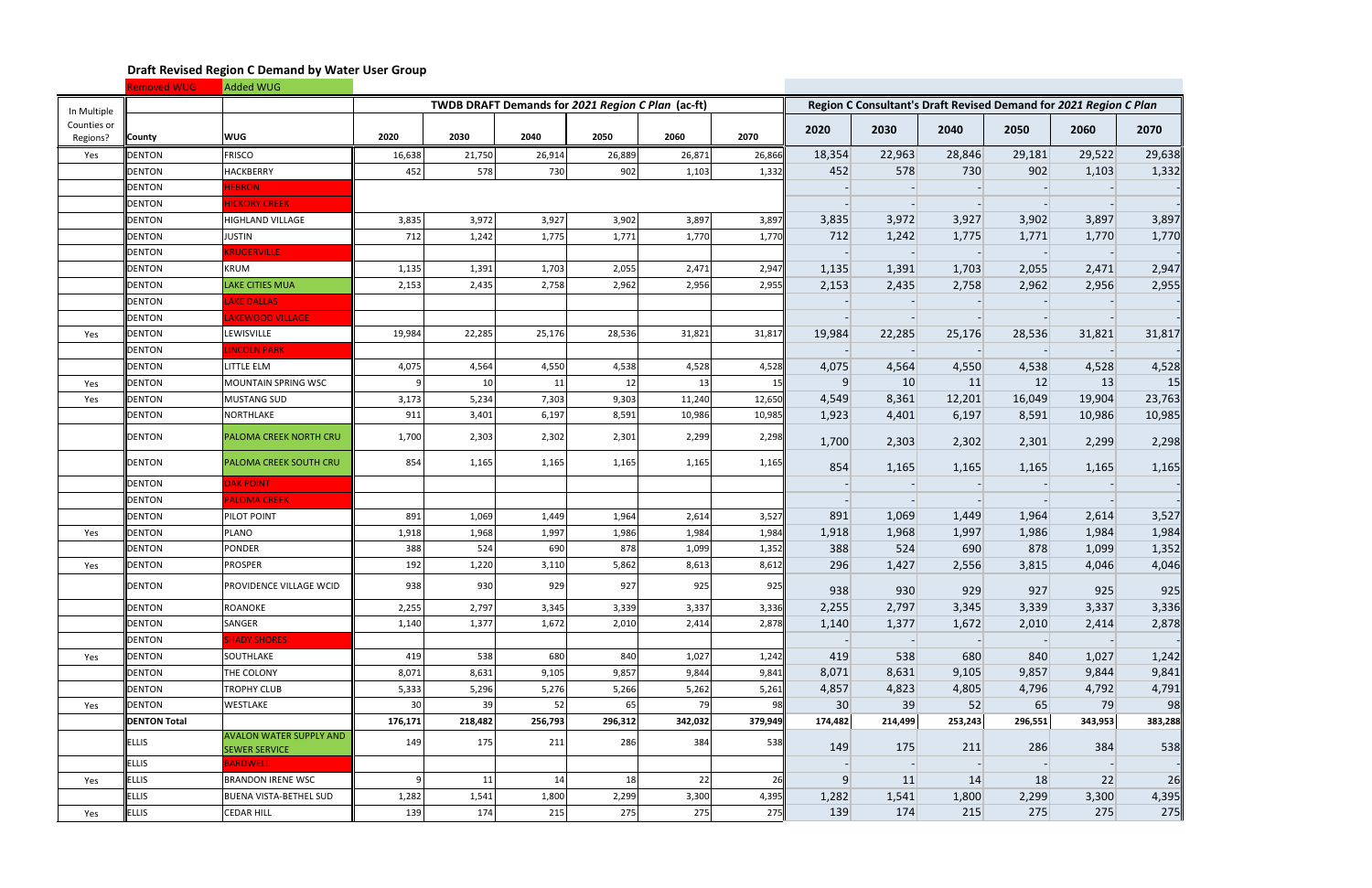|                         | Removed WUG        | Added WUG                                     |                 |        |                                                   |                 |        |         |        |                |        |                                                                   |        |         |
|-------------------------|--------------------|-----------------------------------------------|-----------------|--------|---------------------------------------------------|-----------------|--------|---------|--------|----------------|--------|-------------------------------------------------------------------|--------|---------|
| In Multiple             |                    |                                               |                 |        | TWDB DRAFT Demands for 2021 Region C Plan (ac-ft) |                 |        |         |        |                |        | Region C Consultant's Draft Revised Demand for 2021 Region C Plan |        |         |
| Counties or<br>Regions? | <b>County</b>      | <b>WUG</b>                                    | 2020            | 2030   | 2040                                              | 2050            | 2060   | 2070    | 2020   | 2030           | 2040   | 2050                                                              | 2060   | 2070    |
| Yes                     | <b>ELLIS</b>       | <b>COMMUNITY WATER</b><br><b>COMPANY</b>      |                 |        |                                                   |                 |        |         |        |                |        |                                                                   |        |         |
|                         | <b>ELLIS</b>       | <b>COUNTY-OTHER</b>                           | 414             | 330    | 467                                               | 1,473           | 4,649  | 9,576   | 414    | 330            | 467    | 1,473                                                             | 4,649  | 9,576   |
|                         | <b>ELLIS</b>       | <b>EAST GARRETT WSC</b>                       | 246             | 306    | 377                                               | 483             | 592    | 1,411   | 246    | 306            | 377    | 483                                                               | 592    | 1,411   |
|                         | <b>ELLIS</b>       | <b>ENNIS</b>                                  | 4,026           | 4,625  | 5,234                                             | 7,401           | 11,887 | 19,761  | 4,026  | 4,625          | 5,234  | 7,401                                                             | 11,887 | 19,761  |
| Yes                     | <b>ELLIS</b>       | <b>FERRIS</b>                                 | 461             | 536    | 615                                               | 736             | 1,175  | 2,200   | 460    | 787            | 1,069  | 1,206                                                             | 1,348  | 1,492   |
| Yes                     | <b>ELLIS</b>       | FILES VALLEY WSC                              | 116             | 143    | 175                                               | 223             | 273    | 332     | 116    | 143            | 175    | 223                                                               | 273    | 332     |
|                         | <b>ELLIS</b>       | GARRETT                                       |                 |        |                                                   |                 |        |         |        |                |        |                                                                   |        |         |
| Yes                     | <b>ELLIS</b>       | <b>GLENN HEIGHTS</b>                          | 424             | 524    | 646                                               | 827             | 1,013  | 1,544   | 424    | 524            | 646    | 827                                                               | 1,013  | 1,544   |
| Yes                     | <b>ELLIS</b>       | <b>GRAND PRAIRIE</b>                          |                 | 11     | 14                                                | 18              | 22     | 26      | 9      | 11             | 14     | 18                                                                | 22     | 26      |
| Yes                     | <b>ELLIS</b>       | <b>HILCO UNITED SERVICES</b>                  | 21              | 22     | 22                                                | 24              | 25     | 26      | 21     | 22             | 22     | 24                                                                | 25     | 26      |
|                         | <b>ELLIS</b>       | <b>ITALY</b>                                  | 311             | 380    | 464                                               | 592             | 749    | 997     | 311    | 380            | 464    | 592                                                               | 749    | 997     |
| Yes                     | <b>ELLIS</b>       | JOHNSON COUNTY SUD                            |                 |        |                                                   |                 |        |         |        |                |        |                                                                   |        |         |
| Yes                     | <b>ELLIS</b>       | MANSFIELD                                     | 30              | 35     | 44                                                | 64              | 79     | 97      | 30     | 35             | 44     | 64                                                                | 79     | 97      |
|                         | <b>ELLIS</b>       | MAYPEARL                                      |                 |        |                                                   |                 |        |         |        |                |        |                                                                   |        |         |
|                         | <b>ELLIS</b>       | MIDLOTHIAN                                    | 3,418           | 4,399  | 5,700                                             | 7,212           | 8,359  | 9,231   | 4,810  | 7,093          | 7,409  | 7,839                                                             | 8,359  | 9,231   |
|                         | <b>ELLIS</b>       | <b>VILFORD</b>                                |                 |        |                                                   |                 |        |         |        |                |        |                                                                   |        |         |
| Yes                     | <b>ELLIS</b>       | MOUNTAIN PEAK SUD                             | 2,971           | 3,733  | 4,625                                             | 5,942           | 7,283  | 8,840   | 2,971  | 3,733          | 3,937  | 5,635                                                             | 6,517  | 7,309   |
|                         | <b>ELLIS</b>       | <b>OAK LEAF</b>                               |                 |        |                                                   |                 |        |         |        |                |        |                                                                   |        |         |
| Yes                     | <b>ELLIS</b>       | <b>OVILLA</b>                                 | 954             | 1,192  | 1,473                                             | 1,891           | 2,317  | 4,264   | 954    | 1,192          | 1,473  | 1,891                                                             | 2,317  | 4,264   |
|                         | <b>ELLIS</b>       | PALMER                                        | 274             | 334    | 407                                               | 519             | 662    | 1,219   | 274    | 334            | 407    | 519                                                               | 662    | 1,219   |
|                         | <b>ELLIS</b>       | <b>ECAN HILL</b>                              |                 |        |                                                   |                 |        |         |        |                |        |                                                                   |        |         |
|                         | <b>ELLIS</b>       | RED OAK                                       | 1,144           | 1,265  | 1,687                                             | 2,390           | 2,936  | 4,582   | 1,144  | 1,265          | 1,687  | 2,390                                                             | 2,936  | 4,582   |
| Yes                     | <b>ELLIS</b>       | RICE WATER SUPPLY AND<br><b>SEWER SERVICE</b> | 550             | 648    | 767                                               | 938             | 1,123  | 1,338   | 701    | 833            | 992    | 1,215                                                             | 1,456  | 1,735   |
| Yes                     | <b>ELLIS</b>       | <b>ROCKETT SUD</b>                            | 4,505           | 5,606  | 6,912                                             | 8,863           | 11,476 | 14,206  | 4,505  | 5,606          | 6,028  | 7,999                                                             | 10,638 | 13,816  |
|                         | <b>ELLIS</b>       | SARDIS LONE ELM WSC                           | 4,805           | 5,869  | 7,096                                             | 8,042           | 8,486  | 8,485   | 5,303  | 7,037          | 8,079  | 8,324                                                             | 8,583  | 8,582   |
| Yes                     | <b>ELLIS</b>       | <b>SOUTH ELLIS COUNTY WSC</b>                 | 235             | 276    | 333                                               | 450             | 604    | 842     | 401    | 476            | 579    | 784                                                               | 1,053  | 1,469   |
| Yes                     | <b>ELLIS</b>       | <b>VENUS</b>                                  | 15 <sub>l</sub> | 19     | 23                                                | 30 <sup>°</sup> | 37     | 45      | 15     | 19             | 23     | 30                                                                | 37     | 45      |
|                         | <b>ELLIS</b>       | <b>WAXAHACHIE</b>                             | 6,872           | 7,702  | 9,226                                             | 11,299          | 13,749 | 16,715  | 6,872  | 7,702          | 9,226  | 11,299                                                            | 13,749 | 16,715  |
|                         | <b>ELLIS Total</b> |                                               | 33,380          | 39,856 | 48,547                                            | 62,295          | 81,477 | 110,971 | 35,587 | 44,355         | 50,592 | 63,114                                                            | 80,925 | 109,463 |
|                         | <b>FANNIN</b>      | <b>ARLEDGE RIDGE WSC</b>                      | 157             | 171    | 202                                               | 263             | 385    | 523     | 157    | 171            | 202    | 263                                                               | 385    | 523     |
|                         | <b>FANNIN</b>      | <b>BOIS D ARC MUD</b>                         | 273             | 297    | 352                                               | 458             | 672    | 912     | 273    | 297            | 352    | 458                                                               | 672    | 912     |
|                         | <b>FANNIN</b>      | <b>BONHAM</b>                                 | 2,024           | 2,505  | 3,393                                             | 4,598           | 5,662  | 6,882   | 2,024  | 2,505          | 3,393  | 4,598                                                             | 5,662  | 6,882   |
|                         | <b>FANNIN</b>      | COUNTY-OTHER                                  | 663             | 529    | 552                                               | 795             | 2,232  | 3,866   | 663    | 529            | 552    | 795                                                               | 2,232  | 3,866   |
|                         | <b>FANNIN</b>      | <b>DELTA COUNTY MUD</b>                       | 3               |        | $\overline{3}$                                    |                 | 3      |         | 3      | $\overline{3}$ | 3      | $\vert 3 \vert$                                                   | 3      |         |
|                         | <b>FANNIN</b>      | <b>DESERT WSC</b>                             | 86              | 95     | 99                                                | 120             | 173    | 256     | 86     | 95             | 99     | 120                                                               | 173    | 256     |
|                         | <b>FANNIN</b>      | <b>CTOR</b>                                   |                 |        |                                                   |                 |        |         |        |                |        |                                                                   |        |         |
| Yes                     | <b>FANNIN</b>      | <b>HICKORY CREEK SUD</b>                      | 30              | 31     | 33                                                | 34              | 37     | 41      | 30     | 31             | 33     | 34                                                                | 37     | 41      |
|                         | <b>FANNIN</b>      | <b>HONEY GROVE</b>                            | 292             | 326    | 277                                               | 275             | 274    | 274     | 292    | 284            | 277    | 275                                                               | 274    | 274     |
|                         | <b>FANNIN</b>      | LADONIA                                       | 119             | 143    | 154                                               | 175             | 209    | 209     | 248    | 304            | 332    | 376                                                               | 451    | 451     |
|                         | <b>FANNIN</b>      | LEONARD                                       | 331             | 352    | 332                                               | 348             | 405    | 496     | 329    | 347            | 353    | 363                                                               | 376    | 390     |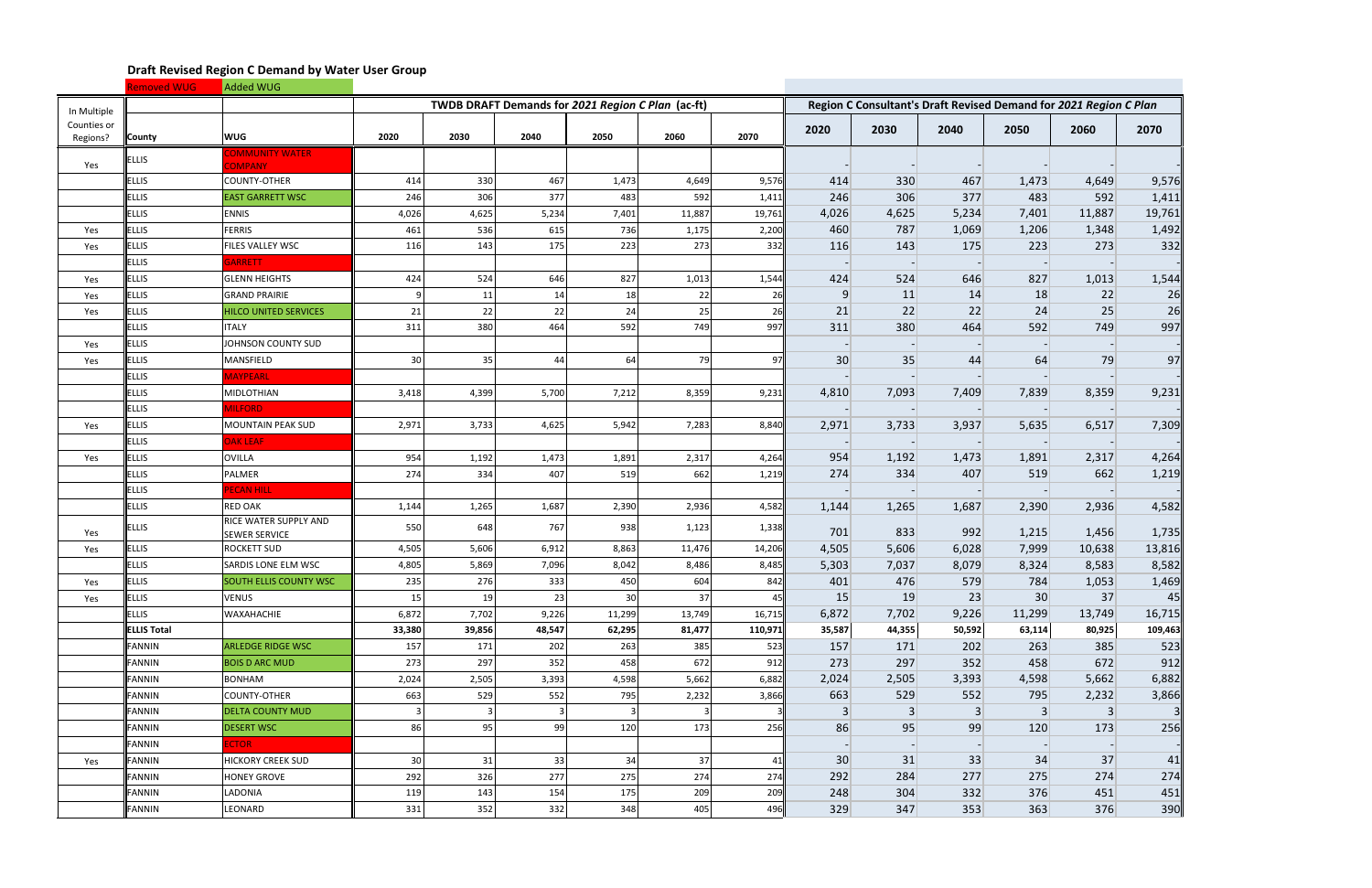|                         | <b>Removed WUG</b>     | Added WUG                                        |        |        |                                                   |        |        |        |        |              |                |                                                                   |        |        |
|-------------------------|------------------------|--------------------------------------------------|--------|--------|---------------------------------------------------|--------|--------|--------|--------|--------------|----------------|-------------------------------------------------------------------|--------|--------|
| In Multiple             |                        |                                                  |        |        | TWDB DRAFT Demands for 2021 Region C Plan (ac-ft) |        |        |        |        |              |                | Region C Consultant's Draft Revised Demand for 2021 Region C Plan |        |        |
| Counties or<br>Regions? | <b>County</b>          | <b>WUG</b>                                       | 2020   | 2030   | 2040                                              | 2050   | 2060   | 2070   | 2020   | 2030         | 2040           | 2050                                                              | 2060   | 2070   |
| Yes                     | <b>FANNIN</b>          | NORTH HUNT SUD                                   | 35     | 39     | 41                                                | 44     | 48     | 52     | 35     | 39           | 41             | 44                                                                | 48     | 52     |
|                         | <b>FANNIN</b>          | <b>SAVOY</b>                                     |        |        |                                                   |        |        |        |        |              |                |                                                                   |        |        |
| Yes                     | <b>FANNIN</b>          | <b>SOUTHWEST FANNIN COUNTY</b><br><b>SUD</b>     | 407    | 433    | 453                                               | 475    | 569    | 675    | 407    | 433          | 453            | 475                                                               | 569    | 675    |
|                         | <b>FANNIN</b>          | <b>TRENTON</b>                                   | 136    | 166    | 365                                               | 729    | 1,256  | 1,780  | 136    | 166          | 365            | 729                                                               | 1,256  | 1,780  |
|                         | <b>FANNIN</b>          | <b>WEST LEONARD WSC</b>                          | 165    | 176    | 165                                               | 174    | 202    | 249    | 165    | 176          | 165            | 174                                                               | 202    | 249    |
|                         | <b>FANNIN</b>          | <b>WHITE SHED WSC</b>                            | 301    | 327    | 386                                               | 501    | 735    | 998    | 301    | 327          | 386            | 501                                                               | 735    | 998    |
| Yes                     | <b>FANNIN</b>          | WHITEWRIGHT                                      |        |        | $\overline{2}$                                    |        |        |        |        | $\mathbf{1}$ | $\overline{2}$ | $\vert$ 2                                                         | 2      |        |
|                         | <b>FANNIN</b>          | <b>WOLFE CITY</b>                                | 9      | 10     | 13                                                | 16     | 22     | 29     | 9      | 10           | 13             | 16                                                                | 22     | 29     |
|                         | <b>FANNIN Total</b>    |                                                  | 5,032  | 5,604  | 6,822                                             | 9,010  | 12,886 | 17,247 | 5,159  | 5,718        | 7,021          | 9,226                                                             | 13,099 | 17,382 |
|                         | <b>FREESTONE</b>       | <b>Butler WSC</b>                                | 223    | 218    | 214                                               | 214    | 215    | 216    | 223    | 218          | 214            | 214                                                               | 215    | 216    |
|                         | <b>FREESTONE</b>       | <b>COUNTY-OTHER</b>                              | 422    | 405    | 361                                               | 439    | 1,051  | 2,716  | 422    | 405          | 361            | 439                                                               | 1,051  | 2,716  |
|                         | FREESTONE              | FAIRFIELD                                        | 955    | 948    | 987                                               | 1,730  | 2,073  | 2,786  | 955    | 948          | 987            | 1,730                                                             | 2,073  | 2,786  |
| Yes                     | <b>FREESTONE</b>       | FLO COMMUNITY WSC                                | 34     | 35     | 35                                                | 36     | 37     | 37     | 58     | 61           | 61             | 63                                                                | 65     | 66     |
| Yes                     | <b>FREESTONE</b>       | PLEASANT GROVE WSC                               | 124    | 123    | 129                                               | 170    | 239    | 386    | 124    | 123          | 129            | 170                                                               | 239    | 386    |
|                         | <b>FREESTONE</b>       | POINT ENTERPRISE WSC                             | 89     | 91     | 92                                                | 95     | 98     | 101    | 89     | 91           | 92             | 95                                                                | 98     | 101    |
|                         | <b>FREESTONE</b>       | <b>SOUTH FREESTONE COUNTY</b><br><b>WSC</b>      | 255    | 251    | 263                                               | 352    | 500    | 824    | 255    | 251          | 263            | 352                                                               | 500    | 824    |
|                         | <b>FREESTONE</b>       | <b>JAKWOOD</b>                                   |        |        |                                                   |        |        |        |        |              |                |                                                                   |        |        |
|                         | FREESTONE              | <b>TEAGUE</b>                                    | 408    | 414    | 526                                               | 684    | 821    | 965    | 683    | 708          | 917            | 1,201                                                             | 1,445  | 1,699  |
|                         | <b>FREESTONE</b>       | <b>WORTHAM</b>                                   | 169    | 176    | 180                                               | 184    | 305    | 345    | 169    | 176          | 180            | 184                                                               | 305    | 345    |
|                         | <b>FREESTONE Total</b> |                                                  | 2,679  | 2,661  | 2,787                                             | 3,904  | 5,339  | 8,376  | 2,978  | 2,981        | 3,205          | 4,449                                                             | 5,991  | 9,139  |
|                         | <b>GRAYSON</b>         | <b>BELLS</b>                                     | 182    | 206    | 232                                               | 250    | 580    | 783    | 182    | 206          | 232            | 250                                                               | 580    | 783    |
|                         | <b>GRAYSON</b>         | <b>COLLINSVILLE</b>                              | 282    | 333    | 395                                               | 473    | 498    | 653    | 282    | 333          | 395            | 473                                                               | 498    | 653    |
|                         | <b>GRAYSON</b>         | <b>COUNTY-OTHER</b>                              | 747    | 602    | 599                                               | 660    | 1,667  | 2,356  | 747    | 602          | 363            | 426                                                               | 1,434  | 2,356  |
|                         | <b>GRAYSON</b>         | <b>DENISON</b>                                   | 7,226  | 7,888  | 8,389                                             | 9,107  | 10,500 | 13,805 | 7,226  | 7,888        | 7,877          | 8,598                                                             | 9,992  | 13,297 |
|                         | <b>GRAYSON</b>         | <b>DESERT WSC</b>                                | 78     | 83     | 89                                                | 95     | 105    | 114    | 78     | 83           | 89             | 95                                                                | 105    | 114    |
|                         | <b>GRAYSON</b>         | <b>DORCHESTER</b>                                | 123    | 126    | 132                                               | 136    | 147    | 164    | 123    | 126          | 132            | 136                                                               | 147    | 164    |
|                         | <b>GRAYSON</b>         | <b>GUNTER</b>                                    | 297    | 400    | 527                                               | 656    | 803    | 936    | 297    | 400          | 527            | 656                                                               | 803    | 936    |
|                         | <b>GRAYSON</b>         | HOWE                                             | 274    | 306    | 339                                               | 370    | 416    | 464    | 274    | 306          | 339            | 370                                                               | 416    | 464    |
|                         | <b>GRAYSON</b>         | <b>KENTUCKY TOWN WSC</b>                         | 355    | 412    | 469                                               | 525    | 665    | 852    | 355    | 412          | 469            | 525                                                               | 665    | 852    |
|                         | <b>GRAYSON</b>         | LUELLA SUD                                       | 387    | 430    | 475                                               | 508    | 571    | 667    | 387    | 430          | 475            | 508                                                               | 571    | 667    |
| Yes                     | <b>GRAYSON</b>         | <b>MARILEE SUD</b>                               | 381    | 379    | 368                                               | 366    | 368    | 367    | 458    | 490          | 513            | 510                                                               | 510    | 508    |
|                         | <b>GRAYSON</b>         | MUSTANG SUD                                      | 40     | 39     | 40                                                | 40     | 41     | 41     | 40     | 39           | 40             | 40                                                                | 41     | 41     |
|                         | <b>GRAYSON</b>         | <b>NORTHWEST GRAYSON</b><br><b>COUNTY WCID 1</b> | 194    | 194    | 199                                               | 221    | 298    | 418    | 194    | 194          | 199            | 221                                                               | 298    | 418    |
|                         | <b>GRAYSON</b>         | OAK RIDGE SOUTH GALE WSC                         | 221    | 209    | 224                                               | 249    | 335    | 459    | 221    | 209          | 224            | 249                                                               | 335    | 459    |
|                         | <b>GRAYSON</b>         | <b>PINK HILL WSC</b>                             | 228    | 242    | 236                                               | 263    | 355    | 486    | 228    | 242          | 236            | 263                                                               | 355    | 486    |
|                         | <b>GRAYSON</b>         | <b>POTTSBORO</b>                                 | 518    | 655    | 791                                               | 1,030  | 1,624  | 2,920  | 518    | 655          | 791            | 1,030                                                             | 1,624  | 2,920  |
|                         | <b>GRAYSON</b>         | <b>RED RIVER AUTHORITY OF</b><br><b>TEXAS</b>    | 358    | 392    | 421                                               | 454    | 487    | 467    | 358    | 392          | 421            | 454                                                               | 487    | 467    |
|                         | <b>GRAYSON</b>         | SHERMAN                                          | 10,701 | 11,043 | 12,107                                            | 13,667 | 17,007 | 25,171 | 10,701 | 11,043       | 11,153         | 12,009                                                            | 15,825 | 24,226 |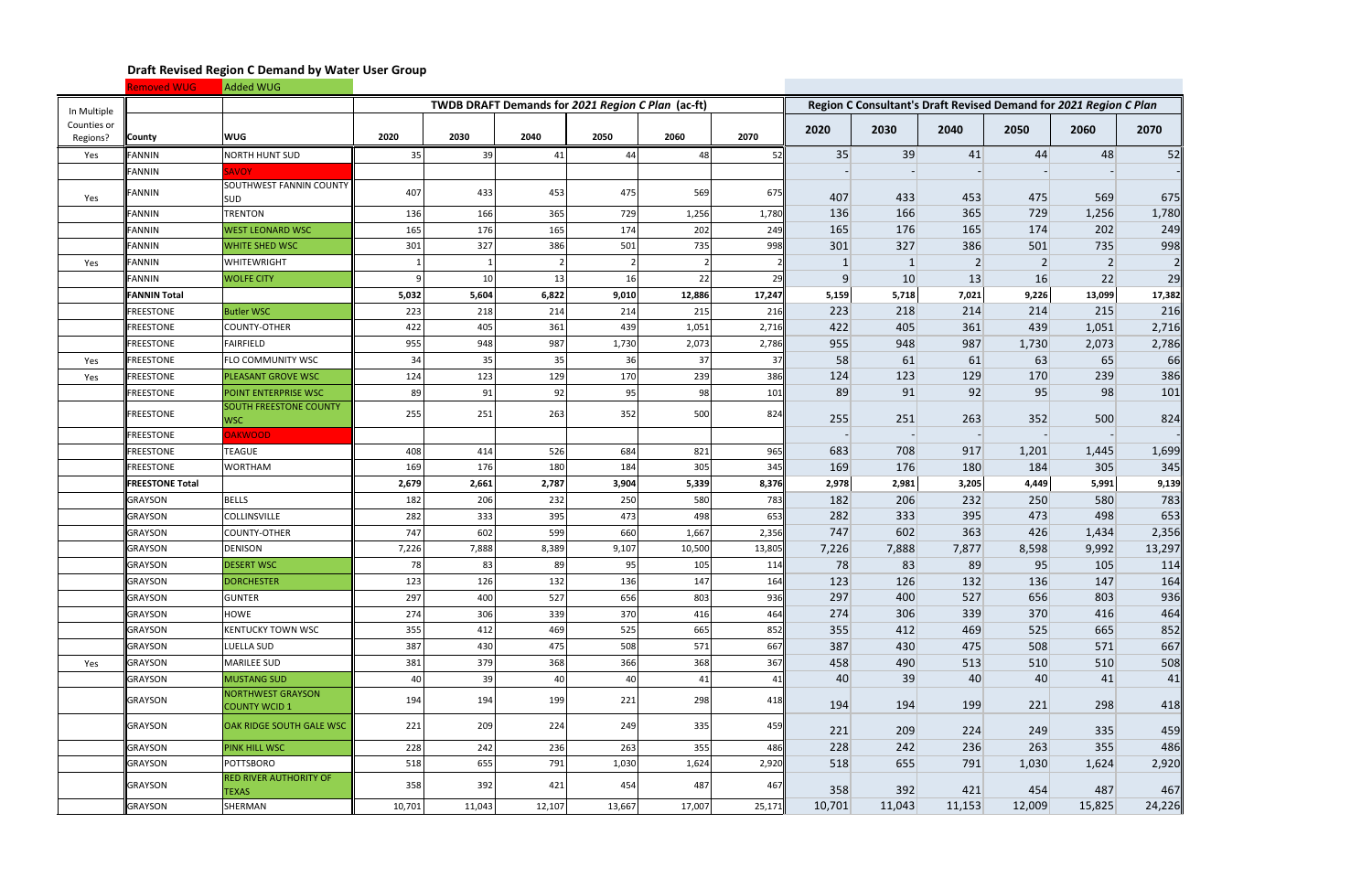|                         | Removed WUG            | Added WUG                                    |        |        |                                                   |                 |        |        |                |                |                |                                                                   |        |            |
|-------------------------|------------------------|----------------------------------------------|--------|--------|---------------------------------------------------|-----------------|--------|--------|----------------|----------------|----------------|-------------------------------------------------------------------|--------|------------|
| In Multiple             |                        |                                              |        |        | TWDB DRAFT Demands for 2021 Region C Plan (ac-ft) |                 |        |        |                |                |                | Region C Consultant's Draft Revised Demand for 2021 Region C Plan |        |            |
| Counties or<br>Regions? | <b>County</b>          | <b>WUG</b>                                   | 2020   | 2030   | 2040                                              | 2050            | 2060   | 2070   | 2020           | 2030           | 2040           | 2050                                                              | 2060   | 2070       |
| Yes                     | <b>GRAYSON</b>         | SOUTH GRAYSON SUD                            | 355    | 373    | 420                                               | 435             | 458    | 472    | 355            | 373            | 420            | 435                                                               | 458    | 472        |
|                         | GRAYSON                | SOUTHMAYD                                    | 113    | 120    | 128                                               | 138             | 185    | 249    | 143            | 153            | 164            | 179                                                               | 240    | 323        |
| Yes                     | <b>GRAYSON</b>         | <b>SOUTHWEST FANNIN COUNTY</b><br><b>SUD</b> | 171    | 221    | 289                                               | 369             | 501    | 656    | 171            | 221            | 289            | 369                                                               | 501    | 656        |
|                         | <b>GRAYSON</b>         | <b>STARR WSC</b>                             | 242    | 255    | 245                                               | 273             | 368    | 504    | 242            | 255            | 245            | 273                                                               | 368    | 504        |
|                         | <b>GRAYSON</b>         | <b>TIOGA</b>                                 | 165    | 175    | 184                                               | 196             | 430    | 589    | 165            | 175            | 184            | 196                                                               | 430    | 589        |
|                         | <b>GRAYSON</b>         | TOM BEAN                                     | 237    | 264    | 289                                               | 320             | 394    | 590    | 237            | 264            | 289            | 320                                                               | 394    | 590        |
| Yes                     | <b>GRAYSON</b>         | TWO WAY SUD                                  | 682    | 855    | 995                                               | 1,192           | 1,590  | 2,053  | 682            | 855            | 995            | 1,192                                                             | 1,590  | 2,053      |
|                         | <b>GRAYSON</b>         | <b>VAN ALSTYNE</b>                           | 518    | 616    | 709                                               | 823             | 2,420  | 3,306  | 518            | 711            | 982            | 1,259                                                             | 2,420  | 3,047      |
| Yes                     | <b>GRAYSON</b>         | <b>WESTMINSTER WSC</b>                       | 3      |        |                                                   |                 |        |        | $\overline{3}$ | $\overline{3}$ | 4              | 5                                                                 |        | 6          |
|                         | <b>GRAYSON</b>         | <b>WHITESBORO</b>                            | 469    | 461    | 453                                               | 441             | 557    | 735    | 469            | 461            | 453            | 441                                                               | 557    | 735        |
| Yes                     | <b>GRAYSON</b>         | <b>WHITEWRIGHT</b>                           | 260    | 254    | 249                                               | 237             | 250    | 278    | 260            | 254            | 249            | 237                                                               | 250    | 278        |
| Yes                     | <b>GRAYSON</b>         | WOODBINE WSC                                 | 8      |        | 10                                                | 10 <sup>1</sup> | 12     | 13     | 8 <sup>2</sup> | 9              | 10             | 10                                                                | 12     | 13         |
|                         | <b>GRAYSON Total</b>   |                                              | 25,815 | 27,545 | 30,007                                            | 33,509          | 43,637 | 60,574 | 25,923         | 27,784         | 28,759         | 31,728                                                            | 41,911 | 59,078     |
| Yes                     | <b>HENDERSON</b>       | <b>ATHENS</b>                                | 2,906  | 3,174  | 3,400                                             | 3,730           | 6,394  | 9,484  | 2,906          | 3,174          | 3,400          | 3,730                                                             | 6,394  | 9,484      |
|                         | <b>HENDERSON</b>       | <b>BBSWSC</b>                                | 3      |        | -3                                                | 3               |        |        | 3              | $\overline{3}$ | $\overline{3}$ | 3                                                                 | 3      |            |
| Yes                     | <b>HENDERSON</b>       | BETHEL ASH WSC                               | 215    | 234    | 251                                               | 276             | 300    | 323    | 215            | 234            | 251            | 276                                                               | 300    | 323        |
|                         | <b>HENDERSON</b>       | <b>COUNTY-OTHER</b>                          | 304    | 220    | 226                                               | 139             | 53     | 113    | 304            | 220            | 226            | 139                                                               | 53     | 113        |
|                         | HENDERSON              | <b>CRESCENT HEIGHTS WSC</b>                  | 163    | 166    | 174                                               | 186             | 233    | 296    | 163            | 166            | 174            | 186                                                               | 233    | 296        |
|                         | HENDERSON              | <b>DOGWOOD ESTATES WATER</b>                 | 183    | 190    | 202                                               | 217             | 273    | 346    | 183            | 190            | 202            | 217                                                               | 273    | 346        |
|                         | <b>HENDERSON</b>       | EAST CEDAR CREEK FWSD                        | 853    | 927    | 1,080                                             | 1,201           | 1,476  | 1,911  | 1,350          | 1,501          | 1,669          | 1,853                                                             | 2,058  | 2,288      |
|                         | <b>HENDERSON</b>       | <b>EUSTACE</b>                               | 126    | 132    | 140                                               | 203             | 263    | 315    | 126            | 132            | 140            | 203                                                               | 263    | 315        |
|                         | HENDERSON              | <b>GUN BARREL CITY</b>                       |        |        |                                                   |                 |        |        |                |                |                |                                                                   |        |            |
|                         | <b>HENDERSON</b>       | <b>OG CABIN</b>                              |        |        |                                                   |                 |        |        |                |                |                |                                                                   |        |            |
| Yes                     | <b>HENDERSON</b>       | <b>MABANK</b>                                | 736    | 806    | 880                                               | 1,144           | 1,593  | 2,218  | 736            | 806            | 880            | 1,144                                                             | 1,593  | 2,218      |
|                         | <b>HENDERSON</b>       | MALAKOFF                                     | 274    | 272    | 270                                               | 274             | 289    | 309    | 274            | 272            | 270            | 274                                                               | 289    | 309        |
|                         | <b>HENDERSON</b>       | <b>PAYNE SPRINGS</b>                         |        |        |                                                   |                 |        |        |                |                |                |                                                                   |        |            |
| Yes                     | <b>HENDERSON</b>       | <b>EVEN POINTS</b>                           |        |        |                                                   |                 |        |        |                |                |                |                                                                   |        |            |
|                         | <b>HENDERSON</b>       | <b>TOOL</b>                                  |        |        |                                                   |                 |        |        |                |                |                |                                                                   |        |            |
|                         | HENDERSON              | TRINIDAD                                     | 105    | 99     | 96                                                | 96              | 107    | 128    | 105            | 99             | 96             | 96                                                                | 107    | 128        |
|                         | HENDERSON              | <b>VIRGINIA HILL WSC</b>                     | 230    | 251    | 270                                               | 300             | 330    | 371    | 230            | 251            | 270            | 300                                                               | 330    | 371        |
| Yes                     | <b>HENDERSON</b>       | WEST CEDAR CREEK MUD                         | 938    | 968    | 996                                               | 1,046           | 1,311  | 1,647  | 938            | 968            | 996            | 1,046                                                             | 1,311  | 1,647      |
|                         | <b>HENDERSON Total</b> |                                              | 7,036  | 7,442  | 7,988                                             | 8,815           | 12,625 | 17,464 | 7,533          | 8,016          | 8,577          | 9,467                                                             | 13,207 | 17,841     |
|                         | <b>JACK</b>            | <b>BRYSON</b>                                |        |        |                                                   |                 |        |        |                |                |                |                                                                   |        |            |
|                         | <b>JACK</b>            | COUNTY-OTHER                                 | 545    | 560    | 566                                               | 568             | 574    | 580    | 545            | 560            | 566            | 568                                                               | 574    | 580        |
|                         | <b>JACK</b>            | <b>JACKSBORO</b>                             | 682    | 707    | 720                                               | 726             | 735    | 741    | 682            | 707            | 720            | 726                                                               | 735    | <b>741</b> |
|                         | <b>JACK Total</b>      |                                              | 1,227  | 1,267  | 1,286                                             | 1,294           | 1,309  | 1,321  | 1,227          | 1,267          | 1,286          | 1,294                                                             | 1,309  | 1,321      |
| Yes                     | <b>KAUFMAN</b>         | <b>ABLES SPRINGS WSC</b>                     | 303    | 375    | 452                                               | 567             | 692    | 827    | 303            | 375            | 452            | 567                                                               | 692    | 827        |
|                         | KAUFMAN                | <b>BECKER JIBA WSC</b>                       | 323    | 401    | 480                                               | 669             | 933    | 1,243  | 323            | 401            | 480            | 669                                                               | 933    | 1,243      |
|                         | KAUFMAN                | COLLEGE MOUND WSC                            | 774    | 959    | 1,156                                             | 1,451           | 2,132  | 2,700  | 774            | 959            | 1,156          | 1,451                                                             | 2,132  | 2,700      |
| Yes                     | KAUFMAN                | COMBINE                                      |        |        |                                                   |                 |        |        |                |                |                |                                                                   |        |            |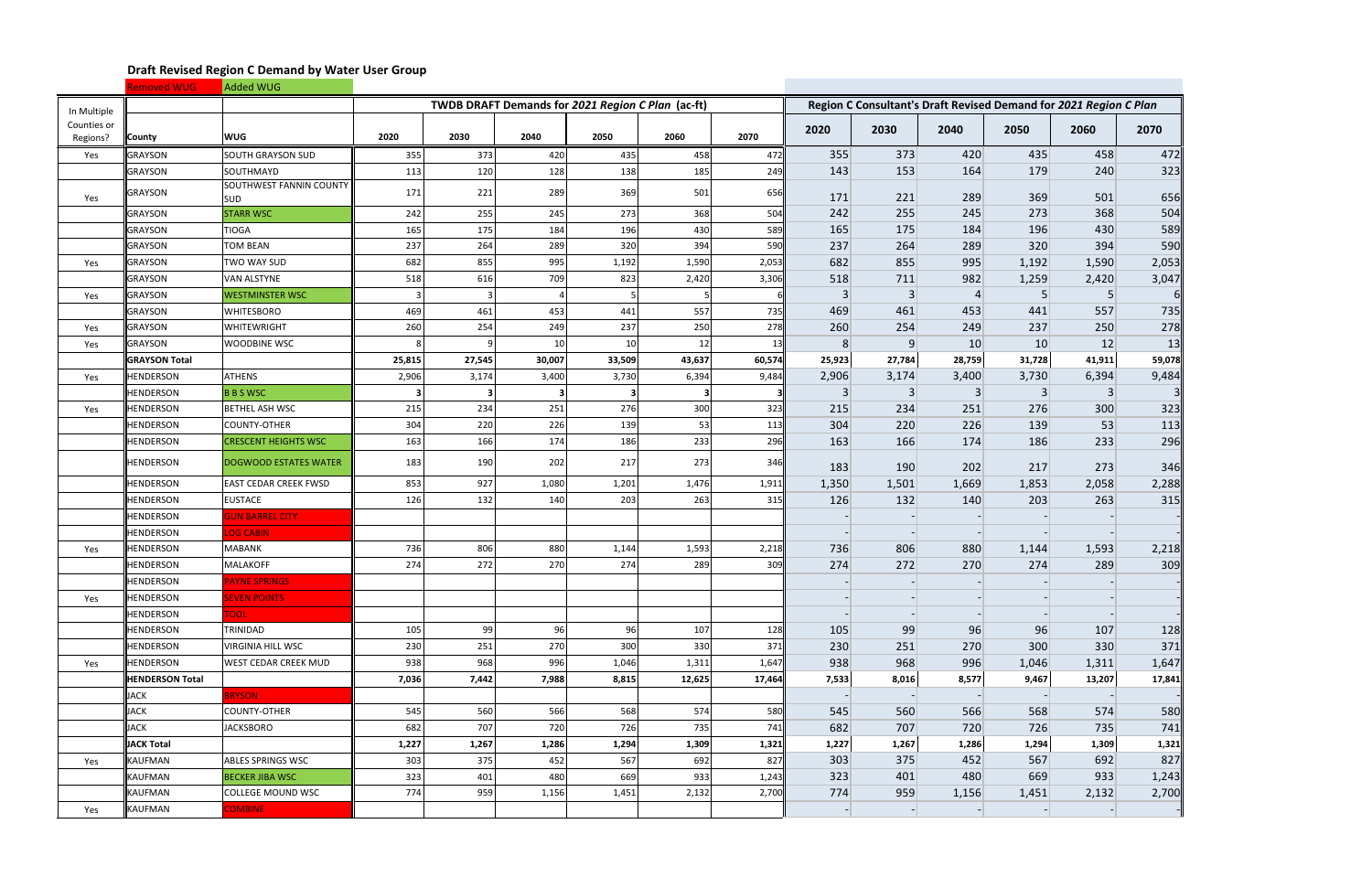|                 | <b>Removed WUG</b>              | Added WUG                                              |        |        |                                                   |        |        |        |                |        |        |                                                                   |        |               |
|-----------------|---------------------------------|--------------------------------------------------------|--------|--------|---------------------------------------------------|--------|--------|--------|----------------|--------|--------|-------------------------------------------------------------------|--------|---------------|
| In Multiple     |                                 |                                                        |        |        | TWDB DRAFT Demands for 2021 Region C Plan (ac-ft) |        |        |        |                |        |        | Region C Consultant's Draft Revised Demand for 2021 Region C Plan |        |               |
| Counties or     |                                 | <b>WUG</b>                                             | 2020   | 2030   | 2040                                              | 2050   | 2060   | 2070   | 2020           | 2030   | 2040   | 2050                                                              | 2060   | 2070          |
| Regions?<br>Yes | <b>County</b><br><b>KAUFMAN</b> | <b>COMBINE WSC</b>                                     | 275    | 318    | 365                                               | 442    | 526    | 616    | 275            | 318    | 365    | 442                                                               | 526    | 616           |
|                 | <b>KAUFMAN</b>                  | <b>COUNTY-OTHER</b>                                    | 172    | 310    | 1,180                                             | 966    | 1,924  | 3,737  | 172            | 310    | 340    | 342                                                               | 1,406  | 3,220         |
|                 | KAUFMAN                         | CRANDALL                                               | 763    | 926    | 1,104                                             | 1,368  | 1,381  | 1,381  | 763            | 926    | 1,104  | 1,368                                                             | 1,381  | 1,381         |
|                 | <b>KAUFMAN</b>                  | <b>ELMO WSC</b>                                        | 216    | 268    | 320                                               | 421    | 586    | 782    | 216            | 268    | 320    | 421                                                               | 586    | 782           |
| Yes             | KAUFMAN                         | <b>DALLAS</b>                                          |        |        |                                                   |        |        |        |                |        |        |                                                                   |        |               |
|                 | <b>KAUFMAN</b>                  | <b>FORNEY</b>                                          | 3,090  | 3,554  | 4,509                                             | 5,634  | 8,343  | 11,114 | 3,090          | 3,554  | 4,509  | 5,634                                                             | 8,343  | 11,114        |
| Yes             | <b>KAUFMAN</b>                  | <b>FORNEY LAKE WSC</b>                                 | 1,137  | 1,391  | 1,666                                             | 2,083  | 3,552  | 5,102  | 1,137          | 1,391  | 1,666  | 2,083                                                             | 3,552  | 5,102         |
|                 | <b>KAUFMAN</b>                  | <b>GASTONIA SCURRY SUD</b>                             | 710    | 880    | 1,058                                             | 1,354  | 2,265  | 3,533  | 710            | 880    | 1,058  | 1,354                                                             | 2,265  | 3,533         |
| Yes             | <b>KAUFMAN</b>                  | <b>HIGH POINT WSC</b>                                  | 391    | 462    | 542                                               | 668    | 1,003  | 1,296  | 391            | 462    | 542    | 668                                                               | 1,003  | 1,296         |
|                 | KAUFMAN                         | <b>KAUFMAN</b>                                         | 959    | 1,136  | 1,354                                             | 2,108  | 2,749  | 3,371  | 1,280          | 1,533  | 1,841  | 2,875                                                             | 3,752  | 4,602         |
|                 | KAUFMAN                         | <b>KAUFMAN COUNTY</b><br><b>DEVELOPMENT DISTRICT 1</b> | 879    | 1,120  | 1,361                                             | 1,804  | 2,520  | 3,361  | 879            | 1,120  | 1,361  | 1,804                                                             | 2,520  | 3,361         |
|                 | KAUFMAN                         | <b>KAUFMAN COUNTY MUD 11</b>                           | 480    | 572    | 690                                               | 840    | 1,027  | 1,259  | 608            | 730    | 883    | 1,077                                                             | 1,318  | 1,616         |
|                 | <b>KAUFMAN</b>                  | <b>KEMP</b>                                            | 301    | 364    | 433                                               | 540    | 836    | 1,170  | 301            | 364    | 433    | 540                                                               | 836    | 1,170         |
| Yes             | <b>KAUFMAN</b>                  | <b>MABANK</b>                                          | 1,198  | 1,299  | 1,388                                             | 1,862  | 2,620  | 3,648  | 1,198          | 1,299  | 1,388  | 1,862                                                             | 2,620  | 3,648         |
| Yes             | KAUFMAN                         | <b>MACBEE SUD</b>                                      | 18     | 22     | 27                                                | 34     | 41     |        | 18             | 22     | 27     | 34                                                                | 41     | 49            |
|                 | <b>KAUFMAN</b>                  | <b>MARKOUT WSC</b>                                     | 415    | 526    | 637                                               | 843    | 1,177  | 1,569  | 415            | 526    | 637    | 843                                                               | 1,177  | 1,569         |
| Yes             | KAUFMAN                         | <b>MESQUITE</b>                                        | 20     | 25     | 29                                                | 36     | 44     | -52    | 20             | 25     | 29     | 36                                                                | 44     | 52            |
|                 | KAUFMAN                         | <b>NORTH KAUFMAN WSC</b>                               | 192    | 245    | 300                                               | 400    | 559    | 746    | 192            | 245    | 300    | 400                                                               | 559    | 746           |
|                 | KAUFMAN                         | <b>POETRY WSC</b>                                      | 100    | 121    | 146                                               | 193    | 260    | 350    | 100            | 121    | 146    | 193                                                               | 260    | 350           |
|                 | <b>KAUFMAN</b>                  | <b>DAK GROVE</b>                                       |        |        |                                                   |        |        |        |                |        |        |                                                                   |        |               |
|                 | <b>KAUFMAN</b>                  | <b>POST OAK BEND CITY</b>                              |        |        |                                                   |        |        |        |                |        |        |                                                                   |        |               |
|                 | KAUFMAN                         | ROSE HILL SUD                                          | 441    | 523    | 613                                               | 773    | 1,022  | 1,569  | 441            | 523    | 613    | 773                                                               | 1,022  | 1,569         |
|                 | <b>KAUFMAN</b>                  | <b>CURRY</b>                                           |        |        |                                                   |        |        |        |                |        |        |                                                                   |        |               |
| Yes             | KAUFMAN                         | SEAGOVILLE                                             | 3      |        | -5                                                | 6      |        |        | $\overline{3}$ |        | 5      | 6                                                                 |        | $\frac{8}{3}$ |
| Yes             | <b>KAUFMAN</b>                  | <b>EVEN POINTS</b>                                     |        |        |                                                   |        |        |        |                |        |        |                                                                   |        |               |
|                 | <b>KAUFMAN</b>                  | <b>TALTY</b>                                           |        |        |                                                   |        |        |        |                |        |        |                                                                   |        |               |
|                 | <b>KAUFMAN</b>                  | <b>TALTY SUD</b>                                       | 1,800  | 2,061  | 2,363                                             | 3,312  | 4,609  | 6,352  | 1,800          | 2,061  | 2,363  | 3,312                                                             | 4,609  | 6,352         |
|                 | KAUFMAN                         | TERRELL                                                | 3,897  | 6,677  | 8,088                                             | 10,848 | 12,707 | 14,741 | 3,857          | 7,237  | 9,787  | 11,370                                                            | 12,658 | 14,741        |
| Yes             | KAUFMAN                         | WEST CEDAR CREEK MUD                                   | 276    | 306    | 337                                               | 394    | 451    | 511    | 276            | 306    | 337    | 394                                                               | 451    | 511           |
|                 | <b>KAUFMAN Total</b>            |                                                        | 19,133 | 24,845 | 30,603                                            | 39,616 | 53,966 | 71,087 | 19,543         | 25,959 | 32,142 | 40,518                                                            | 54,694 | 72,157        |
|                 | <b>NAVARRO</b>                  | <b>B AND B WSC</b>                                     | 242    | 242    | 255                                               | 293    | 355    | 440    | 242            | 242    | 255    | 293                                                               | 355    | 440           |
|                 | <b>NAVARRO</b>                  | <b>BLOOMING GROVE</b>                                  | 163    | 175    | 187                                               | 204    | 223    | 243    | 163            | 175    | 187    | 204                                                               | 223    | 243           |
| Yes             | <b>NAVARRO</b>                  | <b>BRANDON IRENE WSC</b>                               | 25     | 27     | 29                                                | 31     | 34     | 37     | 25             | 27     | 29     | 31                                                                | 34     | 37            |
|                 | <b>NAVARRO</b>                  | <b>CHATFIELD WSC</b>                                   | 433    | 428    | 427                                               | 430    | 438    | 447    | 429            | 465    | 503    | 544                                                               | 591    | 639           |
| Yes             | <b>NAVARRO</b>                  | <b>COMMUNITY WATER</b><br><b>COMPANY</b>               |        |        |                                                   |        |        |        |                |        |        |                                                                   |        |               |
|                 | <b>NAVARRO</b>                  | <b>CORBET WSC</b>                                      | 250    | 264    | 280                                               | 303    | 331    | 361    | 250            | 264    | 280    | 303                                                               | 331    | 361           |
|                 | <b>NAVARRO</b>                  | <b>CORSICANA</b>                                       | 6,104  | 6,582  | 7,101                                             | 7,750  | 8,472  | 9,253  | 6,104          | 6,582  | 7,101  | 7,750                                                             | 8,472  | 9,253         |
|                 | <b>NAVARRO</b>                  | <b>COUNTY-OTHER</b>                                    | 261    | 178    | 78                                                | 436    | 1,314  | 2,667  | 261            | 424    | 474    | 628                                                               | 787    | 1,579         |
|                 | <b>NAVARRO</b>                  | <b>DAWSON</b>                                          | 149    | 160    | 171                                               | 186    | 203    | 222    | 149            | 152    | 154    | 159                                                               | 165    | 172           |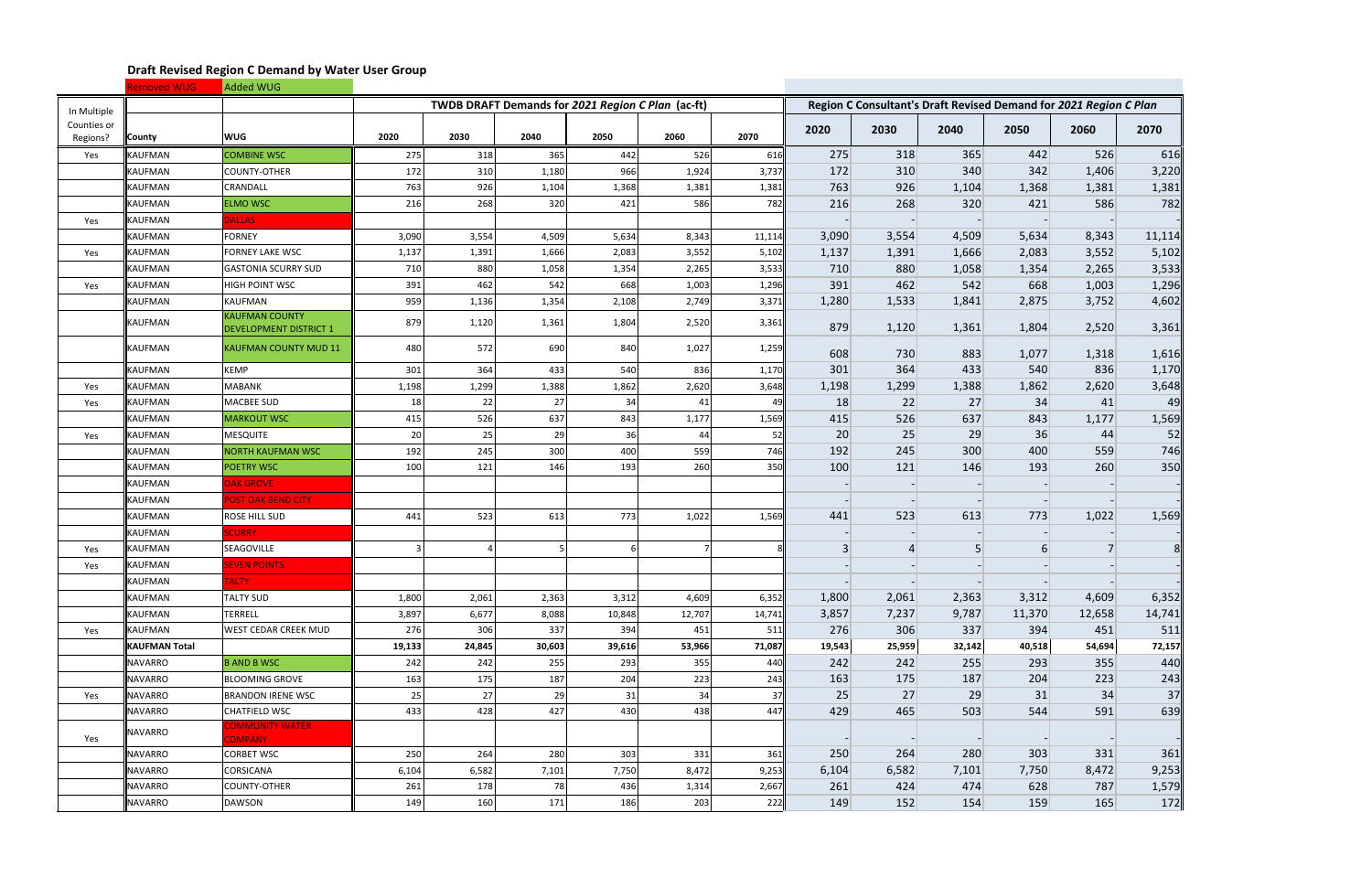|                         | <b>Removed WUG</b>   | Added WUG                                     |        |        |        |                                                   |        |        |        |        |        |                                                                   |        |        |
|-------------------------|----------------------|-----------------------------------------------|--------|--------|--------|---------------------------------------------------|--------|--------|--------|--------|--------|-------------------------------------------------------------------|--------|--------|
| In Multiple             |                      |                                               |        |        |        | TWDB DRAFT Demands for 2021 Region C Plan (ac-ft) |        |        |        |        |        | Region C Consultant's Draft Revised Demand for 2021 Region C Plan |        |        |
| Counties or<br>Regions? | <b>County</b>        | <b>WUG</b>                                    | 2020   | 2030   | 2040   | 2050                                              | 2060   | 2070   | 2020   | 2030   | 2040   | 2050                                                              | 2060   | 2070   |
|                         | <b>NAVARRO</b>       | <b>ROST</b>                                   |        |        |        |                                                   |        |        |        |        |        |                                                                   |        |        |
|                         | <b>NAVARRO</b>       | <b>KERENS</b>                                 | 216    | 227    | 241    | 263                                               | 288    | 314    | 216    | 227    | 241    | 263                                                               | 288    | 314    |
|                         | <b>NAVARRO</b>       | M E N WSC                                     | 487    | 523    | 564    | 615                                               | 672    | 734    | 487    | 523    | 564    | 615                                                               | 672    | 734    |
|                         | <b>NAVARRO</b>       | NAVARRO MILLS WSC                             | 333    | 352    | 376    | 407                                               | 444    | 485    | 333    | 352    | 376    | 407                                                               | 444    | 485    |
| Yes                     | NAVARRO              | PLEASANT GROVE WSC                            | 11     | 11     | 11     | 15                                                | 21     | 34     | 11     | 11     | 11     | 15                                                                | 21     | 34     |
|                         | <b>NAVARRO</b>       | POST OAK SUD                                  | 52     | 53     | 54     | 59                                                | 65     | 74     | 52     | 53     | 54     | 59                                                                | 65     | 74     |
|                         | <b>NAVARRO</b>       | <b>RICE</b>                                   |        |        |        |                                                   |        |        |        |        |        |                                                                   |        |        |
| Yes                     | <b>NAVARRO</b>       | RICE WATER SUPPLY AND<br><b>SEWER SERVICE</b> | 344    | 407    | 484    | 568                                               | 680    | 810    | 438    | 523    | 625    | 736                                                               | 882    | 1,051  |
| Yes                     | <b>NAVARRO</b>       | <b>SOUTH ELLIS COUNTY WSC</b>                 | q      | 10     | 13     | 16                                                | 22     | 31     | 15     | 18     | 22     | 29                                                                | 38     | 54     |
|                         | <b>NAVARRO Total</b> |                                               | 9,079  | 9,639  | 10,271 | 11,576                                            | 13,562 | 16,152 | 9,175  | 10,037 | 10,876 | 12,035                                                            | 13,367 | 15,469 |
|                         | <b>PARKER</b>        | <b>ALEDO</b>                                  | 862    | 1,322  | 1,991  | 2,088                                             | 2,087  | 2,087  | 862    | 1,322  | 1,505  | 1,727                                                             | 1,801  | 2,027  |
|                         | <b>PARKER</b>        | <b>ANNETTA</b>                                | 248    | 294    | 341    | 391                                               | 443    | 495    | 431    | 496    | 565    | 637                                                               | 712    | 787    |
|                         | <b>PARKER</b>        | <b>INNETTA NORTH</b>                          |        |        |        |                                                   |        |        |        |        |        |                                                                   |        |        |
|                         | <b>PARKER</b>        | <b>ANNETTA SOUTH</b>                          |        |        |        |                                                   |        |        |        |        |        |                                                                   |        |        |
| Yes                     | <b>PARKER</b>        | <b>AZLE</b>                                   | 386    | 407    | 430    | 457                                               | 551    | 705    | 386    | 407    | 430    | 457                                                               | 551    | 705    |
|                         | <b>PARKER</b>        | COUNTY-OTHER                                  | 6,614  | 6,272  | 7,280  | 8,683                                             | 13,608 | 21,408 | 6,614  | 6,272  | 5,026  | 7,828                                                             | 12,150 | 17,770 |
| Yes                     | <b>PARKER</b>        | <b>Cresson</b>                                |        |        |        |                                                   |        |        |        |        |        |                                                                   |        |        |
| Yes                     | <b>PARKER</b>        | <b>FORT WORTH</b>                             | 12,462 | 19,277 | 21,579 | 24,131                                            | 25,713 | 27,314 | 12,462 | 19,277 | 21,579 | 24,131                                                            | 25,713 | 27,314 |
|                         | <b>PARKER</b>        | HORSESHOE BEND WATER<br><b>SYSTEM</b>         | 157    | 192    | 213    | 265                                               | 346    | 453    | 157    | 192    | 213    | 265                                                               | 346    | 453    |
|                         | <b>PARKER</b>        | <b>HUDSON OAKS</b>                            | 685    | 924    | 942    | 939                                               | 938    | 938    | 1,375  | 1,875  | 1,922  | 1,919                                                             | 1,918  | 1,918  |
| Yes                     | <b>PARKER</b>        | MINERAL WELLS                                 | 343    | 330    | 318    | 308                                               | 300    | 292    | 343    | 330    | 318    | 308                                                               | 300    | 292    |
| Yes                     | <b>PARKER</b>        | <b>NORTH RURAL WSC</b>                        | 75     | 77     | 78     | 79                                                | 82     | -83    | 75     | 77     | 78     | 79                                                                | 82     | 83     |
|                         | <b>PARKER</b>        | PARKER COUNTY SUD                             | 634    | 816    | 1,027  | 1,280                                             | 1,577  | 1,922  | 718    | 1,107  | 1,495  | 1,886                                                             | 2,282  | 2,680  |
| Yes                     | <b>PARKER</b>        | <b>RENO</b>                                   | 170    | 172    | 176    | 179                                               | 184    | 189    | 170    | 172    | 176    | 179                                                               | 184    | 189    |
|                         | <b>PARKER</b>        | <b>SANTO SUD</b>                              | 12     | 12     | 13     | 13                                                | 14     | 15     | 12     | 12     | 13     | 13                                                                | 14     | 15     |
|                         | <b>PARKER</b>        | <b>SANCTUARY</b>                              |        |        |        |                                                   |        |        |        |        |        |                                                                   |        |        |
|                         | <b>PARKER</b>        | SPRINGTOWN                                    | 575    | 754    | 746    | 742                                               | 741    | 741    | 903    | 1,196  | 1,189  | 1,184                                                             | 1,183  | 1,183  |
| Yes                     | <b>PARKER</b>        | <b>WALNUT CREEK SUD</b>                       | 1,331  | 1,517  | 1,581  | 2,254                                             | 3,326  | 4,353  | 1,331  | 1,517  | 1,581  | 2,254                                                             | 3,326  | 4,353  |
|                         | <b>PARKER</b>        | WEATHERFORD                                   | 5,306  | 6,213  | 6,586  | 11,769                                            | 18,457 | 26,948 | 5,306  | 6,213  | 6,586  | 10,928                                                            | 17,870 | 24,614 |
|                         | <b>PARKER</b>        | <b>WILLOW PARK</b>                            | 889    | 1,059  | 1,258  | 1,737                                             | 2,254  | 2,772  | 855    | 1,243  | 1,509  | 1,853                                                             | 2,367  | 2,661  |
|                         | <b>PARKER Total</b>  |                                               | 30,749 | 39,638 | 44,559 | 55,315                                            | 70,621 | 90,715 | 32,000 | 41,708 | 44,184 | 55,648                                                            | 70,799 | 87,044 |
| Yes                     | <b>ROCKWALL</b>      | <b>BEAR CREEK SUD</b>                         | 79     | 96     | 130    | 169                                               | 337    | 711    | 79     | 96     | 130    | 169                                                               | 337    | 711    |
|                         | <b>ROCKWALL</b>      | <b>BHPWSC</b>                                 | 23     | 26     | 32     | 41                                                | 54     | 73     | 23     | 26     | 32     | 41                                                                | 54     | 73     |
| Yes                     | <b>ROCKWALL</b>      | <b>BLACKLAND WSC</b>                          | 907    | 952    | 1,009  | 1,030                                             | 1,159  | 1,248  | 857    | 952    | 1,009  | 1,030                                                             | 1,159  | 1,248  |
| Yes                     | <b>ROCKWALL</b>      | <b>CASH SUD</b>                               | 140    | 176    | 217    | 260                                               | 309    | 362    | 140    | 176    | 217    | 260                                                               | 309    | 362    |
|                         | <b>ROCKWALL</b>      | COUNTY-OTHER                                  | 401    | 562    | 573    | 534                                               | 906    | 1,074  | 401    | 562    | 573    | 534                                                               | 592    | 917    |
| Yes                     | <b>ROCKWALL</b>      | <b>DALLAS</b>                                 | 17     | 22     | 28     | 34                                                | 41     | 49     | 17     | 22     | 28     | 34                                                                | 41     | 48     |
| Yes                     | <b>ROCKWALL</b>      | <b>EAST FORK SUD</b>                          | 151    | 203    | 263    | 325                                               | 403    | 484    | 151    | 203    | 263    | 325                                                               | 403    | 484    |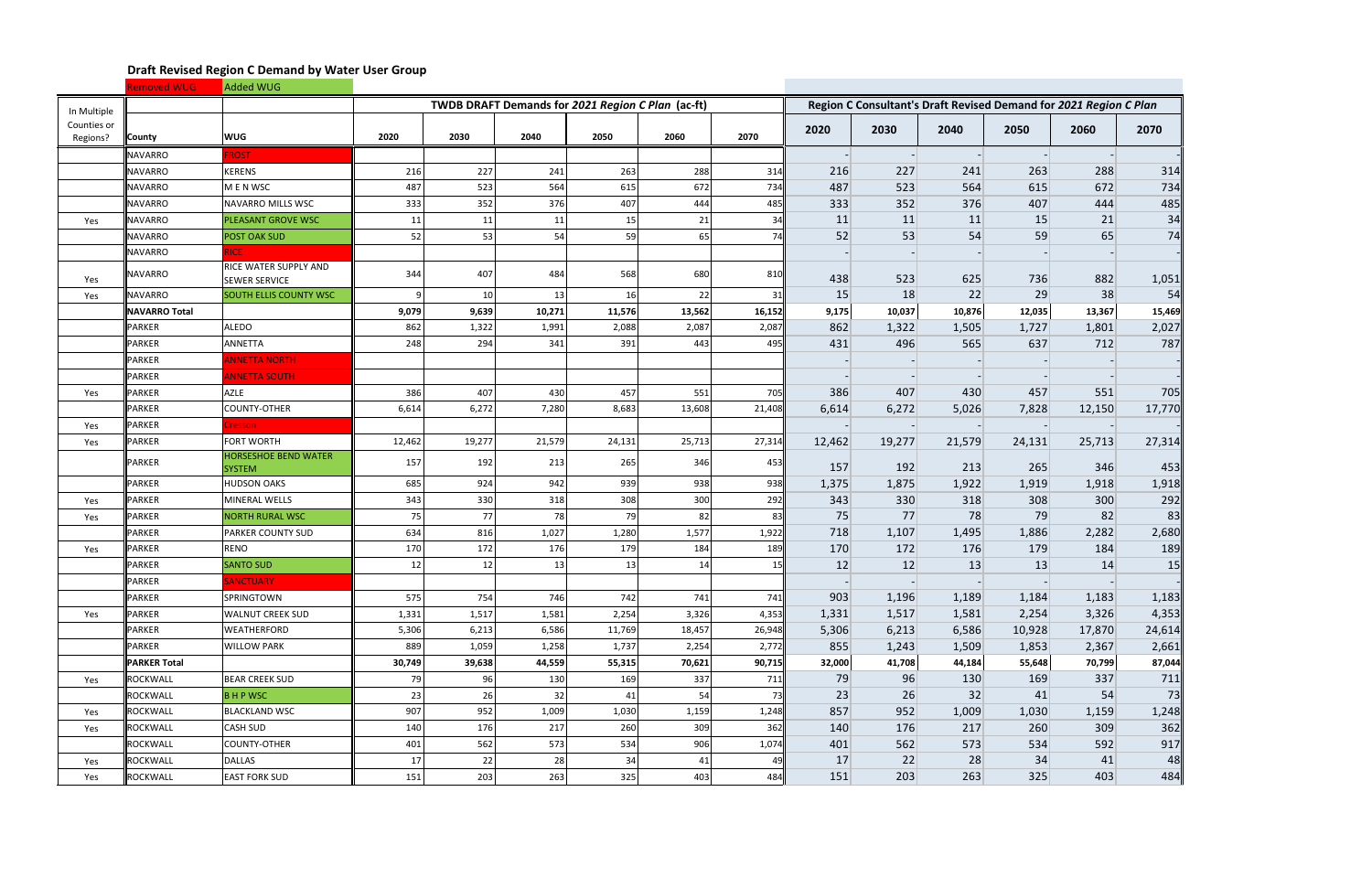|                         | <b>Removed WUG</b>    | Added WUG                |         |         |         |                                                   |         |         |         |                                                                   |              |         |         |         |
|-------------------------|-----------------------|--------------------------|---------|---------|---------|---------------------------------------------------|---------|---------|---------|-------------------------------------------------------------------|--------------|---------|---------|---------|
| In Multiple             |                       |                          |         |         |         | TWDB DRAFT Demands for 2021 Region C Plan (ac-ft) |         |         |         | Region C Consultant's Draft Revised Demand for 2021 Region C Plan |              |         |         |         |
| Counties or<br>Regions? | <b>County</b>         | <b>WUG</b>               | 2020    | 2030    | 2040    | 2050                                              | 2060    | 2070    | 2020    | 2030                                                              | 2040         | 2050    | 2060    | 2070    |
|                         | <b>ROCKWALL</b>       | <b>FATE</b>              | 1,734   | 2,459   | 3,275   | 4,151                                             | 5,135   | 7,925   | 2,818   | 3,626                                                             | 4,868        | 6,423   | 7,803   | 8,663   |
| Yes                     | <b>ROCKWALL</b>       | <b>FORNEY LAKE WSC</b>   | 124     | 153     | 188     | 223                                               | 267     | 312     | 124     | 153                                                               | 188          | 223     | 267     | $312$   |
| Yes                     | <b>ROCKWALL</b>       | <b>GARLAND</b>           |         |         |         |                                                   |         |         |         | -1                                                                | $\mathbf{1}$ |         |         |         |
|                         | <b>ROCKWALL</b>       | HEATH                    | 3,518   | 6,989   | 6,978   | 6,971                                             | 7,089   | 7,144   | 3,946   | 5,562                                                             | 6,992        | 7,077   | 7,397   | 7,717   |
| Yes                     | <b>ROCKWALL</b>       | HIGH POINT WSC           | 51      | 61      | 73      | 88                                                | 132     | 172     | 51      | 61                                                                | 73           | 88      | 132     | 172     |
|                         | <b>ROCKWALL</b>       | <b>ACLENDON-CHISHOLM</b> |         |         |         |                                                   |         |         |         |                                                                   |              |         |         |         |
|                         | <b>ROCKWALL</b>       | MOUNT ZION WSC           | 501     | 615     | 740     | 886                                               | 1,061   | 1,241   | 501     | 615                                                               | 740          | 886     | 1,061   | 1,241   |
|                         | <b>ROCKWALL</b>       | R-C-H WSC                |         |         |         |                                                   |         |         |         |                                                                   |              |         |         |         |
|                         | <b>ROCKWALL</b>       | <b>NEVADA WSC</b>        | 8       |         | 11      | 42                                                | 105     | 189     | 8       | $\overline{9}$                                                    | 11           | 42      | 105     | 189     |
|                         | <b>ROCKWALL</b>       | R C H WSC                | 961     | 1,237   | 1,436   | 1,740                                             | 2,252   | 2,744   | 903     | 1,237                                                             | 1,436        | 1,740   | 2,252   | 2,744   |
|                         | <b>ROCKWALL</b>       | ROCKWALL                 | 8,478   | 10,510  | 12,866  | 15,273                                            | 18,297  | 21,404  | 9,901   | 14,347                                                            | 21,079       | 22,001  | 23,798  | 25,611  |
| Yes                     | <b>ROCKWALL</b>       | ROWLETT                  | 1,168   | 1,143   | 1,128   | 1,120                                             | 1,137   | 1,145   | 1,168   | 1,143                                                             | 1,128        | 1,120   | 1,137   | 1,145   |
| Yes                     | <b>ROCKWALL</b>       | <b>ROYSE CITY</b>        | 1,049   | 1,096   | 1,252   | 2,828                                             | 4,741   | 5,541   | 1,049   | 1,096                                                             | 1,114        | 2,657   | 4,498   | 4,989   |
| Yes                     | <b>ROCKWALL</b>       | <b>WYLIE</b>             | 520     | 527     | 537     | 548                                               | 570     | 603     | 520     | 527                                                               | 537          | 548     | 570     | 603     |
|                         | <b>ROCKWALL Total</b> |                          | 19,830  | 26,837  | 30,737  | 36,264                                            | 43,996  | 52,422  | 22,657  | 30,414                                                            | 40,419       | 45,201  | 51,916  | 57,231  |
|                         | <b>TARRANT</b>        | <b>ARLINGTON</b>         | 66,888  | 69,500  | 69,802  | 69,898                                            | 70,058  | 70,098  | 66,810  | 68,114                                                            | 68,511       | 69,419  | 69,282  | 69,277  |
| Yes                     | TARRANT               | AZLE                     | 1,546   | 1,629   | 1,721   | 1,829                                             | 2,203   | 2,822   | 1,546   | 1,629                                                             | 1,721        | 1,829   | 2,203   | 2,822   |
|                         | TARRANT               | <b>BEDFORD</b>           | 9,202   | 9,679   | 10,191  | 10,785                                            | 10,768  | 10,768  | 9,202   | 9,679                                                             | 10,191       | 10,785  | 10,768  | 10,768  |
|                         | <b>TARRANT</b>        | <b>BENBROOK</b>          | 5,164   | 5,614   | 6,081   | 7,201                                             | 10,521  | 10,521  | 5,164   | 5,614                                                             | 6,081        | 6,797   | 7,544   | 7,544   |
| Yes                     | <b>TARRANT</b>        | <b>BETHESDA WSC</b>      | 2,225   | 2,448   | 2,678   | 2,914                                             | 3,164   | 3,412   | 2,225   | 2,448                                                             | 2,678        | 2,914   | 3,164   | 3,412   |
|                         | <b>TARRANT</b>        | <b>BLUE MOUND</b>        |         |         |         |                                                   |         |         |         |                                                                   |              |         |         |         |
| Yes                     | <b>TARRANT</b>        | <b>BURLESON</b>          | 1,275   | 1,299   | 1,425   | 1,982                                             | 2,402   | 2,683   | 1,275   | 1,299                                                             | 1,425        | 1,982   | 2,402   | 2,683   |
|                         | <b>TARRANT</b>        | COLLEYVILLE              | 9,211   | 9,693   | 10,313  | 10,656                                            | 10,648  | 10,648  | 9,211   | 9,693                                                             | 10,313       | 10,656  | 10,648  | 10,648  |
| Yes                     | <b>TARRANT</b>        | COMMUNITY WSC            | 338     | 360     | 384     | 419                                               | 455     | 490     | 338     | 360                                                               | 384          | 419     | 455     | 490     |
|                         | <b>TARRANT</b>        | <b>COUNTY-OTHER</b>      | 6,950   | 6,410   | 5,810   | 9,498                                             | 12,513  | 17,058  | 7,212   | 6,774                                                             | 6,296        | 9,847   | 12,753  | 17,316  |
|                         | <b>TARRANT</b>        | <b>CROWLEY</b>           | 2,409   | 2,753   | 3,244   | 3,874                                             | 4,945   | 5,647   | 2,409   | 2,753                                                             | 3,244        | 3,874   | 4,945   | 5,647   |
|                         | TARRANT               | DALWORTHINGTON GARDENS   | 908     | 918     | 929     | 943                                               | 962     | 980II   | 908     | 918                                                               | 929          | 943     | 962     | 980     |
|                         | TARRANT               | <b>EDGECLIFF</b>         | 503     | 490     | 480     | 474                                               | 473     | 473     | 503     | 490                                                               | 480          | 474     | 473     | 473     |
|                         | <b>TARRANT</b>        | <b>EULESS</b>            | 9,062   | 9,298   | 9,116   | 9,016                                             | 8,997   | 8,996   | 9,062   | 9,298                                                             | 9,116        | 9,016   | 8,997   | 8,996   |
|                         | <b>TARRANT</b>        | EVERMAN                  | 529     | 527     | 513     | 501                                               | 499     | 499     | 529     | 527                                                               | 513          | 501     | 499     | 499     |
| Yes                     | <b>TARRANT</b>        | <b>FLOWER MOUND</b>      | 61      | 67      | 67      | 67                                                | 67      | 67      | 61      | 67                                                                | 67           | 67      | 67      | 67      |
|                         | TARRANT               | <b>FOREST HILL</b>       | 1,359   | 1,377   | 1,445   | 1,699                                             | 2,159   | 2,811   | 1,359   | 1,377                                                             | 1,445        | 1,699   | 2,159   | 2,811   |
| Yes                     | TARRANT               | <b>FORT WORTH</b>        | 167,062 | 201,103 | 244,833 | 265,334                                           | 283,569 | 302,202 | 167,062 | 201,103                                                           | 244,833      | 265,334 | 283,569 | 302,202 |
| Yes                     | <b>TARRANT</b>        | <b>GRAND PRAIRIE</b>     | 8,366   | 8,180   | 8,079   | 8,032                                             | 8,021   | 8,019   | 8,366   | 8,180                                                             | 8,079        | 8,032   | 8,021   | 8,019   |
| Yes                     | TARRANT               | GRAPEVINE                | 18,406  | 20,442  | 20,657  | 20,573                                            | 20,556  | 20,555  | 18,406  | 18,806                                                            | 18,665       | 18,589  | 18,574  | 18,573  |
|                         | <b>TARRANT</b>        | <b>HALTOM CITY</b>       | 5,238   | 5,179   | 5,260   | 5,619                                             | 6,039   | 6,581   | 5,238   | 5,179                                                             | 5,260        | 5,619   | 6,039   | 6,581   |
|                         | <b>TARRANT</b>        | <b>HASLET</b>            | 542     | 657     | 751     | 1,622                                             | 2,269   | 2,593   | 570     | 1,730                                                             | 2,513        | 4,446   | 4,443   | 4,443   |
|                         | TARRANT               | <b>HURST</b>             | 6,696   | 6,687   | 6,551   | 6,476                                             | 6,463   | 6,462   | 6,696   | 6,687                                                             | 6,551        | 6,476   | 6,463   | 6,462   |
| Yes                     | <b>TARRANT</b>        | JOHNSON COUNTY SUD       | 320     | 360     | 404     | 455                                               | 513     | 575     | 341     | 361                                                               | 396          | 433     | 472     | 512     |
|                         | TARRANT               | <b>KELLER</b>            | 12,339  | 13,148  | 13,073  | 13,028                                            | 13,013  | 13,012  | 12,339  | 13,148                                                            | 13,073       | 13,028  | 13,013  | 13,012  |
|                         | TARRANT               | KENNEDALE                | 1,420   | 1,596   | 1,850   | 1,919                                             | 1,971   | 1,971   | 1,420   | 1,596                                                             | 1,850        | 2,133   | 2,425   | 2,720   |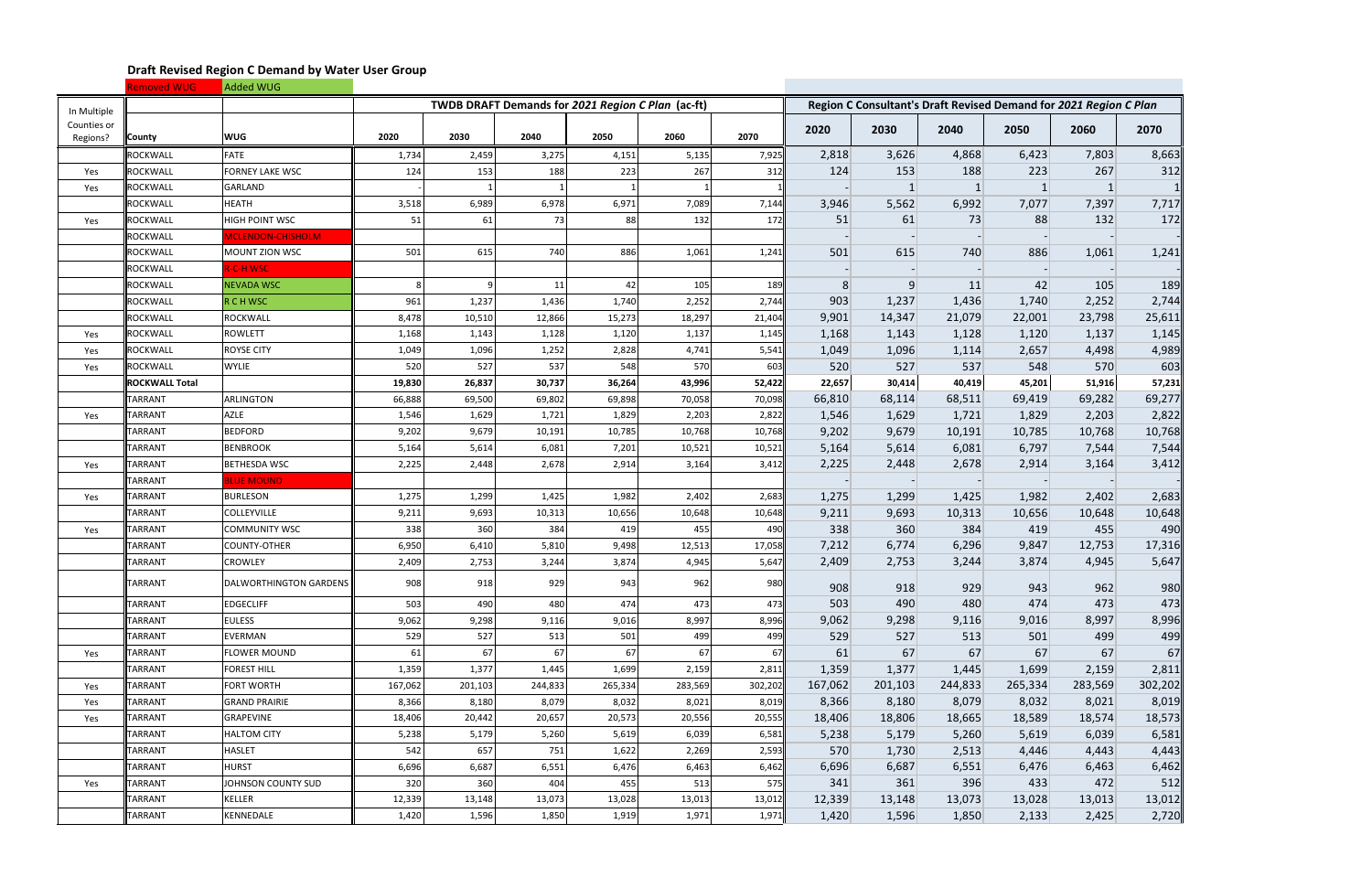|                         | Removed WUG           | Added WUG                |           |           |                                                   |           |           |           |           |              |                |                                                                   |           |           |
|-------------------------|-----------------------|--------------------------|-----------|-----------|---------------------------------------------------|-----------|-----------|-----------|-----------|--------------|----------------|-------------------------------------------------------------------|-----------|-----------|
| In Multiple             |                       |                          |           |           | TWDB DRAFT Demands for 2021 Region C Plan (ac-ft) |           |           |           |           |              |                | Region C Consultant's Draft Revised Demand for 2021 Region C Plan |           |           |
| Counties or<br>Regions? | <b>County</b>         | <b>WUG</b>               | 2020      | 2030      | 2040                                              | 2050      | 2060      | 2070      | 2020      | 2030         | 2040           | 2050                                                              | 2060      | 2070      |
|                         | TARRANT               | <b>LAKE WORTH</b>        | 1,130     | 1,241     | 1,354                                             | 1,558     | 1,825     | 2,486     | 1,130     | 1,241        | 1,354          | 1,558                                                             | 1,825     | 2,486     |
|                         | TARRANT               | LAKESIDE                 | 226       | 229       | 233                                               | 239       | 238       | 238       | 370       | 378          | 388            | 399                                                               | 398       | 398       |
| Yes                     | TARRANT               | MANSFIELD                | 18,938    | 21,970    | 26,380                                            | 34,695    | 40,027    | 45,769    | 18,494    | 23,327       | 27,730         | 34,279                                                            | 39,293    | 44,295    |
|                         | <b>TARRANT</b>        | NORTH RICHLAND HILLS     | 12,812    | 13,457    | 13,254                                            | 13,140    | 13,116    | 13,115    | 12,812    | 13,457       | 13,254         | 13,140                                                            | 13,116    | 13,115    |
|                         | TARRANT               | PANTEGO                  | 686       | 674       | 664                                               | 658       | 657       | 657       | 686       | 674          | 664            | 658                                                               | 657       | 657       |
|                         | TARRANT               | PELICAN BAY              | 113       | 115       | 117                                               | 120       | 122       | 124       | 113       | 115          | 117            | 120                                                               | 122       | 124       |
| Yes                     | TARRANT               | <b>RENO</b>              |           |           |                                                   |           |           |           |           | $\mathbf{1}$ | $\overline{2}$ | $\overline{2}$                                                    |           |           |
|                         | <b>TARRANT</b>        | <b>RICHLAND HILLS</b>    | 1,148     | 1,185     | 1,228                                             | 1,371     | 1,512     | 1,700     | 1,148     | 1,185        | 1,228          | 1,371                                                             | 1,512     | 1,700     |
|                         | TARRANT               | <b>RIVER OAKS</b>        | 856       | 823       | 796                                               | 781       | 778       | 778       | 856       | 823          | 796            | 781                                                               | 778       | 778       |
|                         | TARRANT               | SAGINAW                  | 3,169     | 3,528     | 3,903                                             | 4,087     | 4,080     | 4,079     | 3,169     | 3,528        | 3,903          | 4,087                                                             | 4,080     | 4,079     |
|                         | <b>TARRANT</b>        | <b>SANSOM PARK</b>       | 534       | 544       | 591                                               | 617       | 649       | 683       | 534       | 544          | 591            | 617                                                               | 649       | 683       |
| Yes                     | TARRANT               | SOUTHLAKE                | 11,036    | 12,275    | 14,265                                            | 16,269    | 18,287    | 20,314    | 11,036    | 12,275       | 14,265         | 16,269                                                            | 18,287    | 20,314    |
|                         | TARRANT               | <b>FROPHY CLUB</b>       |           |           |                                                   |           |           |           |           |              |                |                                                                   |           |           |
|                         | TARRANT               | <b>WATAUGA</b>           | 2,883     | 2,778     | 2,692                                             | 2,644     | 2,636     | 2,635     | 2,843     | 2,740        | 2,655          | 2,608                                                             | 2,600     | 2,599     |
| Yes                     | <b>TARRANT</b>        | WESTLAKE                 | 1,408     | 2,111     | 3,063                                             | 3,687     | 4,312     | 4,925     | 1,753     | 4,845        | 7,931          | 8,862                                                             | 8,846     | 8,826     |
|                         | <b>TARRANT</b>        | <b>WESTOVER HILLS</b>    | 929       | 949       | 968                                               | 990       | 1,013     | 1,033     | 929       | 949          | 968            | 990                                                               | 1,013     | 1,033     |
|                         | TARRANT               | <b>WESTWORTH VILLAGE</b> | 401       | 423       | 447                                               | 475       | 506       | 538       | 401       | 423          | 447            | 475                                                               | 506       | 538       |
|                         | TARRANT               | <b>WHITE SETTLEMENT</b>  | 2,081     | 2,107     | 2,145                                             | 2,472     | 3,132     | 3,797     | 2,081     | 2,107        | 2,145          | 2,472                                                             | 3,132     | 3,797     |
|                         | <b>TARRANT Total</b>  |                          | 396,370   | 443,824   | 497,759                                           | 538,619   | 576,141   | 612,817   | 396,608   | 446,443      | 503,051        | 543,999                                                           | 577,156   | 612,381   |
|                         | <b>WISE</b>           | <b>ALVORD</b>            | 109       | 132       | 154                                               | 188       | 215       | 242       | 228       | 274          | 322            | 392                                                               | 448       | 504       |
|                         | <b>WISE</b>           | <b>AURORA</b>            |           |           |                                                   |           |           |           |           |              |                |                                                                   |           |           |
| Yes                     | <b>WISE</b>           | <b>BOLIVAR WSC</b>       | 79        | 87        | 96                                                | 107       | 120       | 134       | 79        | 87           | 96             | 107                                                               | 120       | 134       |
|                         | <b>WISE</b>           | <b>BOYD</b>              | 217       | 229       | 316                                               | 391       | 547       | 593       | 217       | 229          | 316            | 391                                                               | 547       | 593       |
|                         | <b>WISE</b>           | <b>BRIDGEPORT</b>        | 1,273     | 1,526     | 1,793                                             | 2,456     | 3,268     | 4,083     | 1,273     | 1,526        | 1,793          | 2,456                                                             | 3,268     | 4,083     |
|                         | <b>WISE</b>           | CHICO                    | 278       | 286       | 296                                               | 551       | 700       | 875       | 278       | 286          | 296            | 551                                                               | 700       | 875       |
| Yes                     | <b>WISE</b>           | COMMUNITY WSC            |           |           |                                                   |           |           |           |           |              |                |                                                                   |           |           |
|                         | <b>WISE</b>           | COUNTY-OTHER             | 4,043     | 4,036     | 4,053                                             | 5,702     | 7,270     | 8,757     | 4,043     | 4,077        | 4,016          | 4,195                                                             | 4,318     | 6,680     |
|                         | <b>WISE</b>           | <b>DECATUR</b>           | 2,319     | 3,149     | 4,060                                             | 5,240     | 6,157     | 7,156     | 2,319     | 3,149        | 4,060          | 5,240                                                             | 6,157     | 7,156     |
| Yes                     | <b>WISE</b>           | FORT WORTH               | 2,396     | 3,374     | 4,308                                             | 5,516     | 6,708     | 7,903     | 2,396     | 3,374        | 4,308          | 5,516                                                             | 6,708     | 7,903     |
|                         | <b>WISE</b>           | <b>NEW FAIRVIEW</b>      |           |           |                                                   |           |           |           |           |              |                |                                                                   |           |           |
|                         | <b>WISE</b>           | NEWARK                   | 194       | 248       | 344                                               | 462       | 643       | 857       | 194       | 248          | 344            | 462                                                               | 643       | 857       |
|                         | <b>WISE</b>           | <b>PARADISE</b>          |           |           |                                                   |           |           |           |           |              |                |                                                                   |           |           |
|                         | <b>WISE</b>           | RHOME                    | 397       | 552       | 712                                               | 1,135     | 1,523     | 1,943     | 397       | 552          | 712            | 1,135                                                             | 1,523     | 1,943     |
|                         | <b>WISE</b>           | RUNAWAY BAY              | 349       | 387       | 428                                               | 514       | 583       | 699       | 527       | 588          | 652            | 785                                                               | 891       | 1,069     |
| Yes                     | <b>WISE</b>           | <b>WALNUT CREEK SUD</b>  | 265       | 343       | 425                                               | 518       | 763       | 985       | 265       | 343          | 425            | 518                                                               | 763       | 985       |
|                         | <b>WISE</b>           | WEST WISE RURAL SUD      | 478       | 478       | 481                                               | 490       | 506       | 523       | 478       | 478          | 481            | 490                                                               | 506       | 523       |
|                         | <b>WISE Total</b>     |                          | 12,397    | 14,827    | 17,466                                            | 23,270    | 29,003    | 34,750    | 12,694    | 15,211       | 17,821         | 22,238                                                            | 26,592    | 33,305    |
|                         | <b>Region C Total</b> |                          | 1,477,999 | 1,671,574 | 1,891,465                                         | 2,122,879 | 2,357,465 | 2,599,289 | 1,514,029 | 1,716,873    | 1,937,280      | 2,173,144                                                         | 2,421,192 | 2,673,828 |
|                         |                       |                          |           |           |                                                   |           |           |           |           |              |                |                                                                   |           |           |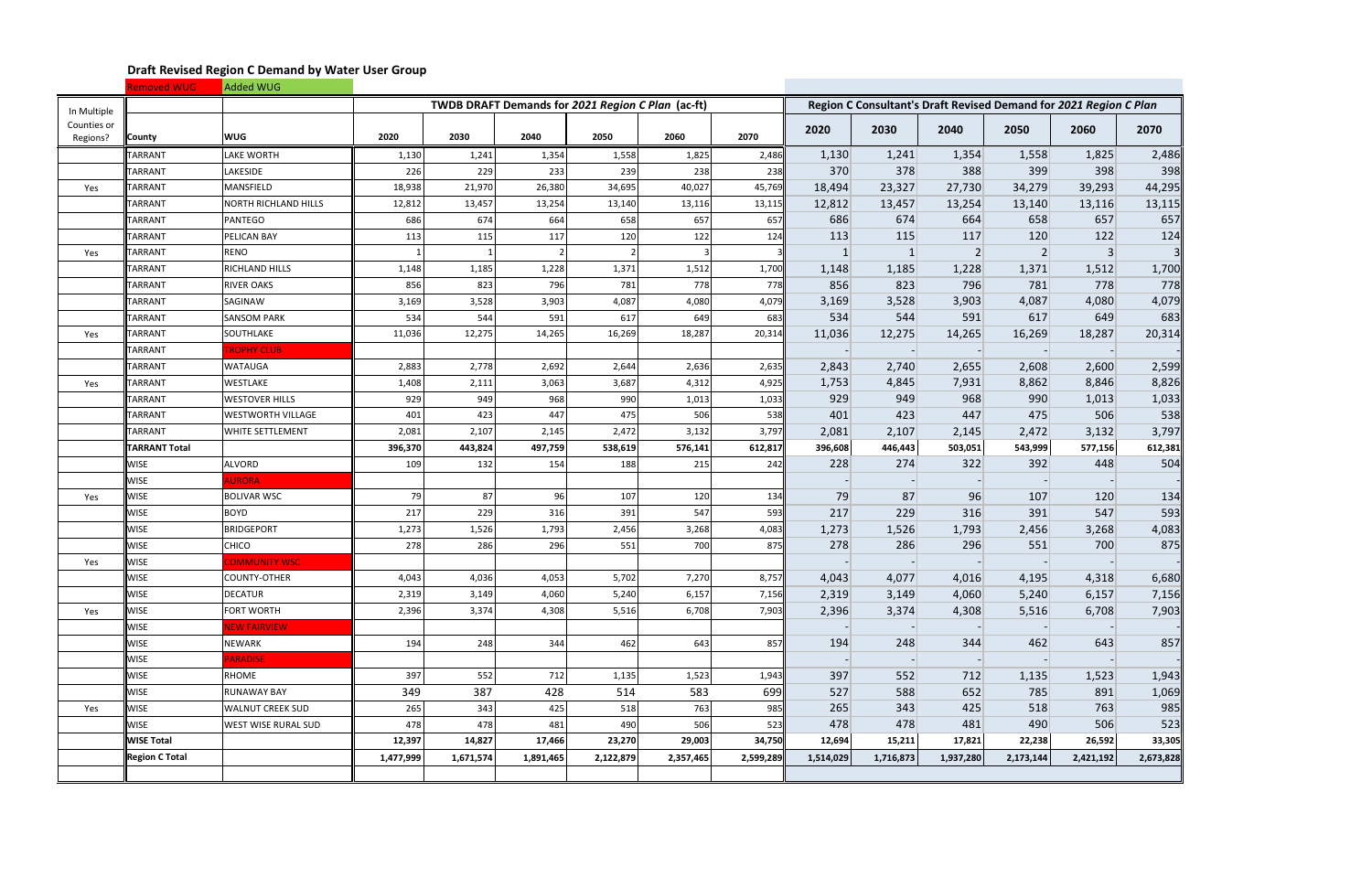|               | <b>Added WUG</b> |      |      |      |      |                                                   |      |      |      |      |      |                                                                   |      |
|---------------|------------------|------|------|------|------|---------------------------------------------------|------|------|------|------|------|-------------------------------------------------------------------|------|
|               |                  |      |      |      |      | TWDB DRAFT Demands for 2021 Region C Plan (ac-ft) |      |      |      |      |      | Region C Consultant's Draft Revised Demand for 2021 Region C Plan |      |
| <b>County</b> | <b>WUG</b>       | 2020 | 2030 | 2040 | 2050 | 2060                                              | 2070 | 2020 | 2030 | 2040 | 2050 | 2060                                                              | 2070 |

**Shared WUGs**

| <b>Shared WUGs</b>   |                                |       |       |       |       |        |        |               |                |       |       |        |        |
|----------------------|--------------------------------|-------|-------|-------|-------|--------|--------|---------------|----------------|-------|-------|--------|--------|
| <b>KAUFMAN</b>       | <b>ABLES SPRINGS WSC</b>       | 303   | 375   | 452   | 567   | 692    | 827    | 303           | 375            | 452   | 567   | 692    | 827    |
| HUNT (D)             | <b>ABLES SPRINGS WSC</b>       | 58    | 89    | 131   | 189   | 272    | 392    | 58            | 89             | 131   | 189   | 272    | 392    |
| VAN ZANDT (D)        | <b>ABLES SPRINGS WSC</b>       |       |       |       | 3     |        |        | $\mathcal{P}$ | $\overline{2}$ | 3     | 3     |        |        |
|                      | <b>ABLES SPRINGS WSC TOTAL</b> | 363   | 466   | 586   | 759   | 967    | 1,222  | 363           | 466            | 586   | 759   | 967    | 1,222  |
| <b>HENDERSON</b>     | <b>ATHENS</b>                  | 2,906 | 3,174 | 3,400 | 3,730 | 6,394  | 9,484  | 2,906         | 3,174          | 3,400 | 3,730 | 6,394  | 9,484  |
| <b>HENDERSON (I)</b> | ATHENS                         | 56    | 59    | 61    | 65    | 68     | 72     | 56            | 59             | 61    | 65    | 68     | 72     |
|                      | <b>ATHENS TOTAL</b>            | 2,962 | 3,233 | 3,461 | 3,795 | 6,462  | 9,556  | 2,962         | 3,233          | 3,461 | 3,795 | 6,462  | 9,556  |
| <b>PARKER</b>        | <b>AZLE</b>                    | 386   | 407   | 430   | 457   | 551    | 705    | 386           | 407            | 430   | 457   | 551    | 705    |
| <b>TARRANT</b>       | <b>AZLE</b>                    | 1,546 | 1,629 | 1,721 | 1,829 | 2,203  | 2,822  | 1,546         | 1,629          | 1,721 | 1,829 | 2,203  | 2,822  |
|                      | <b>AZLE TOTAL</b>              | 1,932 | 2,036 | 2,151 | 2,286 | 2,754  | 3,527  | 1,932         | 2,036          | 2,151 | 2,286 | 2,754  | 3,527  |
| <b>HENDERSON (C)</b> | <b>BBSWSC</b>                  |       |       |       |       | 3      |        | 3             | -3             |       | 3     |        |        |
| <b>HENDERSON (I)</b> | <b>BBSWSC</b>                  | 131   | 130   | 127   | 124   | 124    | 124    | 131           | 130            | 127   | 124   | 124    | 124    |
|                      | <b>B B S WSC TOTAL</b>         | 134   | 133   | 130   | 127   | 127    | 127    | 134           | 133            | 130   | 127   | 127    | 127    |
| <b>COLLIN</b>        | <b>BHPWSC</b>                  | 38    | 55    | 68    | 68    | 69     | 69     | 38            | 55             | 68    | 68    | 69     | 69     |
| <b>ROCKWALL</b>      | B H P WSC                      | 23    | 26    | 32    | 41    | 54     | 73     | 23            | 26             | 32    | 41    | 54     | 73     |
| HUNT (D)             | <b>BHPWSC</b>                  | 330   | 386   | 471   | 602   | 795    | 1,074  | 330           | 386            | 471   | 602   | 795    | 1,074  |
|                      | <b>B H P WSC TOTAL</b>         | 391   | 467   | 571   | 711   | 918    | 1,216  | 391           | 467            | 571   | 711   | 918    | 1,216  |
| <b>HENDERSON</b>     | <b>BETHEL ASH WSC</b>          | 215   | 234   | 251   | 276   | 300    | 323    | 215           | 234            | 251   | 276   | 300    | 323    |
| <b>HENDERSON (I)</b> | <b>BETHEL ASH WSC</b>          | 321   | 350   | 376   | 414   | 450    | 486    | 321           | 350            | 376   | 414   | 450    | 486    |
| VAN ZANDT (D)        | <b>BETHEL ASH WSC</b>          | 92    | 116   | 134   | 153   | 169    | 183    | 92            | 116            | 134   | 153   | 169    | 183    |
|                      | <b>BETHEL ASH WSC TOTAL</b>    | 628   | 700   | 761   | 843   | 919    | 992    | 628           | 700            | 761   | 843   | 919    | 992    |
| <b>TARRANT</b>       | <b>BETHESDA WSC</b>            | 2,225 | 2,448 | 2,678 | 2,914 | 3,164  | 3,412  | 2,225         | 2,448          | 2,678 | 2,914 | 3,164  | 3,412  |
| JOHNSON (G)          | <b>BETHESDA WSC</b>            | 3,811 | 4,304 | 4,826 | 5,428 | 6,104  | 6,833  | 3,811         | 4,304          | 4,826 | 5,428 | 6,104  | 6,833  |
|                      | <b>BETHESDA WSC TOTAL</b>      | 6,036 | 6,752 | 7,504 | 8,342 | 9,268  | 10,245 | 6,036         | 6,752          | 7,504 | 8,342 | 9,268  | 10,245 |
| <b>ROCKWALL</b>      | <b>BLACKLAND WSC</b>           | 907   | 952   | 1,009 | 1,030 | 1,159  | 1,248  | 857           | 952            | 1,009 | 1,030 | 1,159  | 1,248  |
| HUNT (D)             | <b>BLACKLAND WSC</b>           |       |       |       | 8     | 8      |        | 9             | -9             |       | 8     |        |        |
|                      | <b>BLACKLAND WSC TOTAL</b>     | 916   | 961   | 1,017 | 1,038 | 1,167  | 1,256  | 866           | 961            | 1,017 | 1,038 | 1,167  | 1,256  |
| <b>COOKE</b>         | <b>BOLIVAR WSC</b>             | 104   | 107   | 109   | 113   | 117    | 121    | 104           | 107            | 109   | 113   | 117    | 121    |
| <b>DENTON</b>        | <b>BOLIVAR WSC</b>             | 885   | 1,028 | 1,212 | 1,429 | 1,697  | 2,007  | 885           | 1,028          | 1,212 | 1,429 | 1,697  | 2,007  |
| <b>WISE</b>          | <b>BOLIVAR WSC</b>             | 79    | 87    | 96    | 107   | 120    | 134    | 79            | 87             | 96    | 107   | 120    | 134    |
|                      | <b>BOLIVAR WSC TOTAL</b>       | 1,068 | 1,222 | 1,417 | 1,649 | 1,934  | 2,262  | 1,068         | 1,222          | 1,417 | 1,649 | 1,934  | 2,262  |
| ELLIS                | <b>BRANDON IRENE WSC</b>       |       | 11    | 14    | 18    | 22     | 26     | 9             | 11             | 14    | 18    | 22     | 26     |
| <b>NAVARRO</b>       | <b>BRANDON IRENE WSC</b>       | 25    | 27    | 29    | 31    | 34     | 37     | 25            | 27             | 29    | 31    | 34     | 37     |
| HILL (G)             | <b>BRANDON IRENE WSC</b>       | 231   | 237   | 239   | 246   | 253    | 259    | 231           | 237            | 239   | 246   | 253    | 259    |
|                      | <b>BRANDON IRENE WSC TOTAL</b> | 265   | 275   | 282   | 295   | 309    | 322    | 265           | 275            | 282   | 295   | 309    | 322    |
| <b>TARRANT</b>       | <b>BURLESON</b>                | 1,275 | 1,299 | 1,425 | 1,982 | 2,402  | 2,683  | 1,275         | 1,299          | 1,425 | 1,982 | 2,402  | 2,683  |
| JOHNSON (G)          | <b>BURLESON</b>                | 5,191 | 6,185 | 7,128 | 7,736 | 8,578  | 9,626  | 5,191         | 6,185          | 7,128 | 7,736 | 8,578  | 9,626  |
|                      | <b>BURLESON TOTAL</b>          | 6,466 | 7,484 | 8,553 | 9,718 | 10,980 | 12,309 | 6,466         | 7,484          | 8,553 | 9,718 | 10,980 | 12,309 |
| <b>COLLIN</b>        | <b>CADDO BASIN SUD</b>         | 258   | 312   | 417   | 551   | 707    | 876    | 258           | 312            | 417   | 551   | 707    | 876    |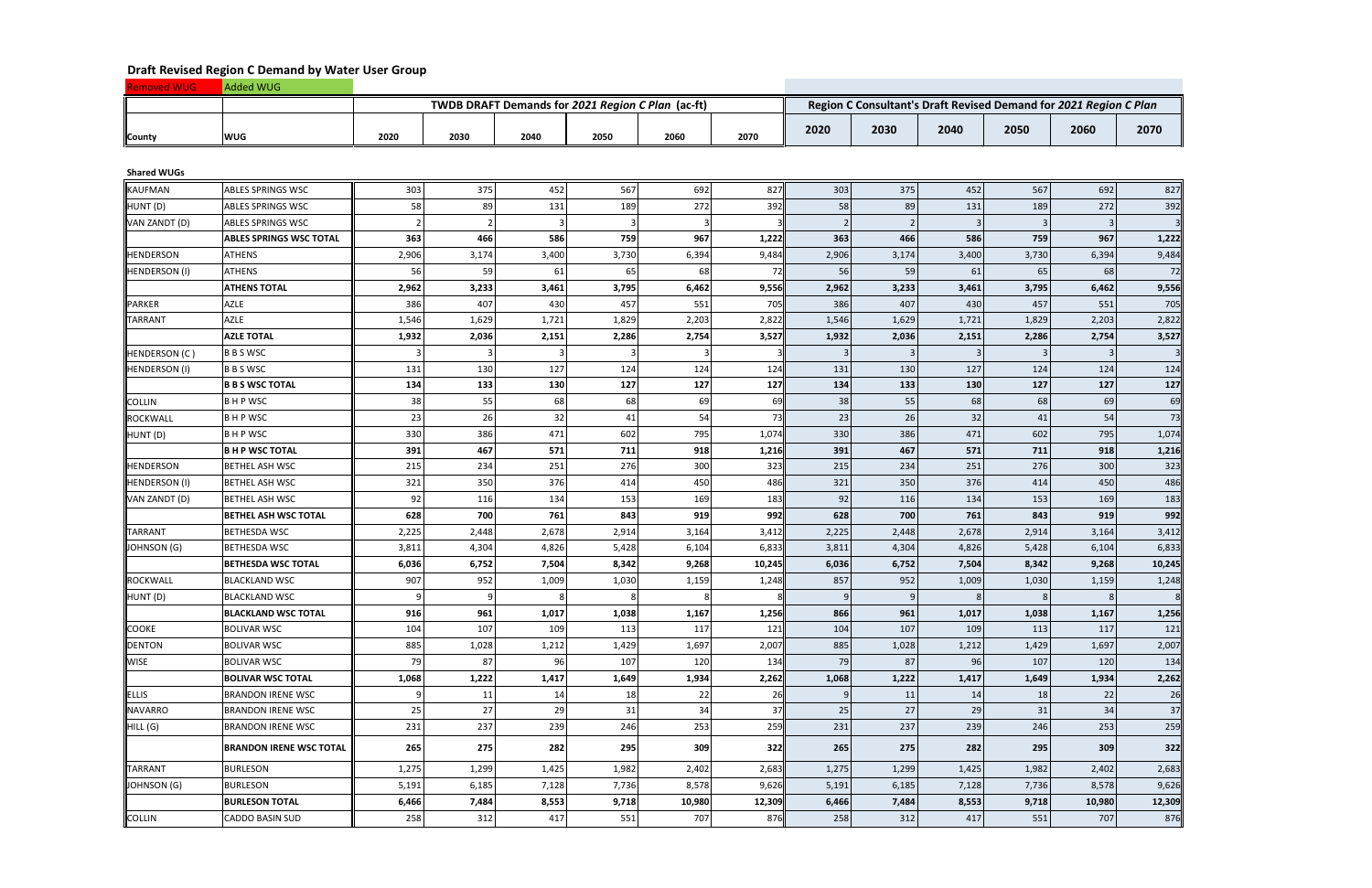| <b>Removed WUG</b> | Added WUG                                      |              |                                                   |          |        |                |        |        |              |                                                                   |          |          |        |
|--------------------|------------------------------------------------|--------------|---------------------------------------------------|----------|--------|----------------|--------|--------|--------------|-------------------------------------------------------------------|----------|----------|--------|
|                    |                                                |              | TWDB DRAFT Demands for 2021 Region C Plan (ac-ft) |          |        |                |        |        |              | Region C Consultant's Draft Revised Demand for 2021 Region C Plan |          |          |        |
| County             | <b>WUG</b>                                     | 2020         | 2030                                              | 2040     | 2050   | 2060           | 2070   | 2020   | 2030         | 2040                                                              | 2050     | 2060     | 2070   |
| HUNT (D)           | <b>CADDO BASIN SUD</b>                         | 870          | 1,105                                             | 1,438    | 1,914  | 2,607          | 3,617  | 870    | 1,105        | 1,438                                                             | 1,914    | 2,607    | 3,617  |
|                    | <b>CADDO BASIN SUD TOTAL</b>                   | 1,128        | 1,417                                             | 1,855    | 2,465  | 3,314          | 4,493  | 1,128  | 1,417        | 1,855                                                             | 2,465    | 3,314    | 4,493  |
| <b>COLLIN</b>      | CARROLLTON                                     |              |                                                   |          |        | 3              |        |        |              |                                                                   |          |          |        |
| <b>DALLAS</b>      | CARROLLTON                                     | 9,532        | 9,329                                             | 9,173    | 9,087  | 9,070          | 9,069  | 9,532  | 9,329        | 9,173                                                             | 9,087    | 9,070    | 9,069  |
| <b>DENTON</b>      | CARROLLTON                                     | 14,723       | 14,861                                            | 14,613   | 14,476 | 14,448         | 14,446 | 14,723 | 14,861       | 14,613                                                            | 14,476   | 14,448   | 14,446 |
|                    | <b>CARROLLTON TOTAL</b>                        | 24,256       | 24,191                                            | 23,788   | 23,565 | 23,521         | 23,518 | 24,256 | 24,191       | 23,788                                                            | 23,565   | 23,521   | 23,518 |
| <b>ROCKWALL</b>    | <b>CASH SUD</b>                                | 140          | 176                                               | 217      | 260    | 309            | 362    | 140    | 176          | 217                                                               | 260      | 309      | 362    |
| HOPKINS (D)        | <b>CASH SUD</b>                                | 12           | 12                                                | 13       | 13     | 14             | 15     | 12     | 12           | 13                                                                | 13       | 14       | 15     |
| HUNT (D)           | <b>CASH SUD</b>                                | 2,120        | 2,464                                             | 2,902    | 3,451  | 4,130          | 4,950  | 2,120  | 2,464        | 2,902                                                             | 3,451    | 4,130    | 4,950  |
| RAINS (D)          | <b>CASH SUD</b>                                | 81           | 84                                                | 83       | 84     | 84             | 84     | 81     | 84           | 83                                                                | 84       | 84       | 84     |
|                    | <b>CASH SUD TOTAL</b>                          | 2,353        | 2,736                                             | 3,215    | 3,808  | 4,537          | 5,411  | 2,353  | 2,736        | 3,215                                                             | 3,808    | 4,537    | 5,411  |
| <b>DALLAS</b>      | <b>CEDAR HILL</b>                              | 10,660       | 12,810                                            | 14,994   | 17,214 | 17,198         | 17,196 | 10,660 | 12,810       | 14,994                                                            | 16,201   | 16,186   | 16,184 |
| <b>ELLIS</b>       | <b>CEDAR HILL</b>                              | 139          | 174                                               | 215      | 275    | 275            | 275    | 139    | 174          | 215                                                               | 275      | 275      | 275    |
|                    | <b>CEDAR HILL TOTAL</b>                        | 10,799       | 12,984                                            | 15,209   | 17,489 | 17,473         | 17,471 | 10,799 | 12,984       | 15,209                                                            | 16,476   | 16,461   | 16,459 |
| <b>COLLIN</b>      | <b>CELINA</b>                                  | 4,854        | 10,182                                            | 18,844   | 33,043 | 33,409         | 33,405 | 4,419  | 10,515       | 15,980                                                            | 21,784   | 27,596   | 33,405 |
| <b>DENTON</b>      | <b>CELINA</b>                                  | 154          | 1,081                                             | 3,602    | 8,425  | 8,425          | 8,424  | 154    | 1,081        | 3,602                                                             | 7,691    | 7,691    | 7,690  |
|                    | <b>CELINA TOTAL</b>                            | 5,008        | 11,263                                            | 22,446   | 41,468 | 41,834         | 41,829 | 4,573  | 11,596       | 19,582                                                            | 29,475   | 35,287   | 41,095 |
| <b>DALLAS</b>      | <b>COMBINE</b>                                 |              |                                                   |          |        | 0              |        |        | $\Omega$     |                                                                   |          |          |        |
| <b>KAUFMAN</b>     | <b>COMBINE</b>                                 |              |                                                   | $\Omega$ |        | $\overline{0}$ |        |        | $\Omega$     |                                                                   |          |          |        |
|                    | <b>COMBINE TOTAL</b>                           |              |                                                   |          |        |                |        |        |              |                                                                   |          |          |        |
| <b>DALLAS</b>      | <b>COMBINE WSC</b>                             | 77           | 90                                                | 105      | 123    | 145            | 170    | 77     | 90           | 105                                                               | 123      | 145      | 170    |
| KAUFMAN            | <b>COMBINE WSC</b>                             | 275          | 318                                               | 365      | 442    | 526            | 616    | 275    | 318          | 365                                                               | 442      | 526      | 616    |
|                    | <b>COMBINE WSC TOTAL</b>                       | 352          | 408                                               | 470      | 565    | 671            | 786    | 352    | 408          | 470                                                               | 565      | 671      | 786    |
| <b>ELLIS</b>       | <b>COMMUNITY WATER</b><br><b>COMPANY</b>       |              |                                                   | $\Omega$ |        | $\Omega$       |        |        | $\Omega$     | $\overline{0}$                                                    |          |          |        |
| <b>NAVARRO</b>     | <b>COMMUNITY WATER</b><br><b>COMPANY</b>       |              |                                                   | 0        |        | $\Omega$       | ΟI     |        | $\Omega$     | $\Omega$                                                          |          | $\Omega$ |        |
| SMITH (I)          | <b>COMMUNITY WATER</b><br><b>COMPANY</b>       |              |                                                   |          |        |                |        |        |              |                                                                   |          |          |        |
| HUNT (D)           | <b>COMMUNITY WATER</b><br><b>COMPANY</b>       |              |                                                   |          |        |                |        |        |              |                                                                   |          |          |        |
|                    | <b>COMMUNITY WATER</b><br><b>COMPANY TOTAL</b> | $\mathbf{0}$ | - 0                                               | $\Omega$ |        | $\mathbf{0}$   | OII    |        | $\mathbf{0}$ | $\mathbf{0}$                                                      | $\bf{0}$ |          |        |
| <b>TARRANT</b>     | <b>COMMUNITY WSC</b>                           | 338          | 360                                               | 384      | 419    | 455            | 490    | 338    | 360          | 384                                                               | 419      | 455      | 490    |
| <b>WISE</b>        | <b>COMMUNITY WSC</b>                           |              |                                                   | O        |        | $\mathbf 0$    |        |        | $\Omega$     |                                                                   | $\Omega$ |          |        |
|                    | <b>COMMUNITY WSC TOTAL</b>                     | 338          | 360                                               | 384      | 419    | 455            | 490    | 338    | 360          | 384                                                               | 419      | 455      | 490    |
| <b>DALLAS</b>      | <b>COPPELL</b>                                 | 10,828       | 10,928                                            | 10,848   | 10,793 | 10,779         | 10,779 | 10,828 | 10,928       | 10,848                                                            | 10,793   | 10,779   | 10,779 |
| <b>DENTON</b>      | <b>COPPELL</b>                                 | 301          | 297                                               | 294      | 293    | 292            | 292    | 301    | 297          | 294                                                               | 293      | 292      | 292    |
|                    | <b>COPPELL TOTAL</b>                           | 11,129       | 11,225                                            | 11,142   | 11,086 | 11,071         | 11,071 | 11,129 | 11,225       | 11,142                                                            | 11,086   | 11,071   | 11,071 |
| HOOD               | <b>CRESSON</b>                                 |              |                                                   |          |        |                |        |        |              |                                                                   |          |          |        |
| <b>JOHNSON</b>     | <b>CRESSON</b>                                 |              |                                                   |          |        |                |        |        |              |                                                                   |          |          |        |
| PARKER             | <b>CRESSON</b>                                 |              |                                                   |          |        |                |        |        |              |                                                                   |          |          |        |
|                    | <b>CRESSON TOTAL</b>                           |              |                                                   |          |        |                |        |        |              |                                                                   |          |          |        |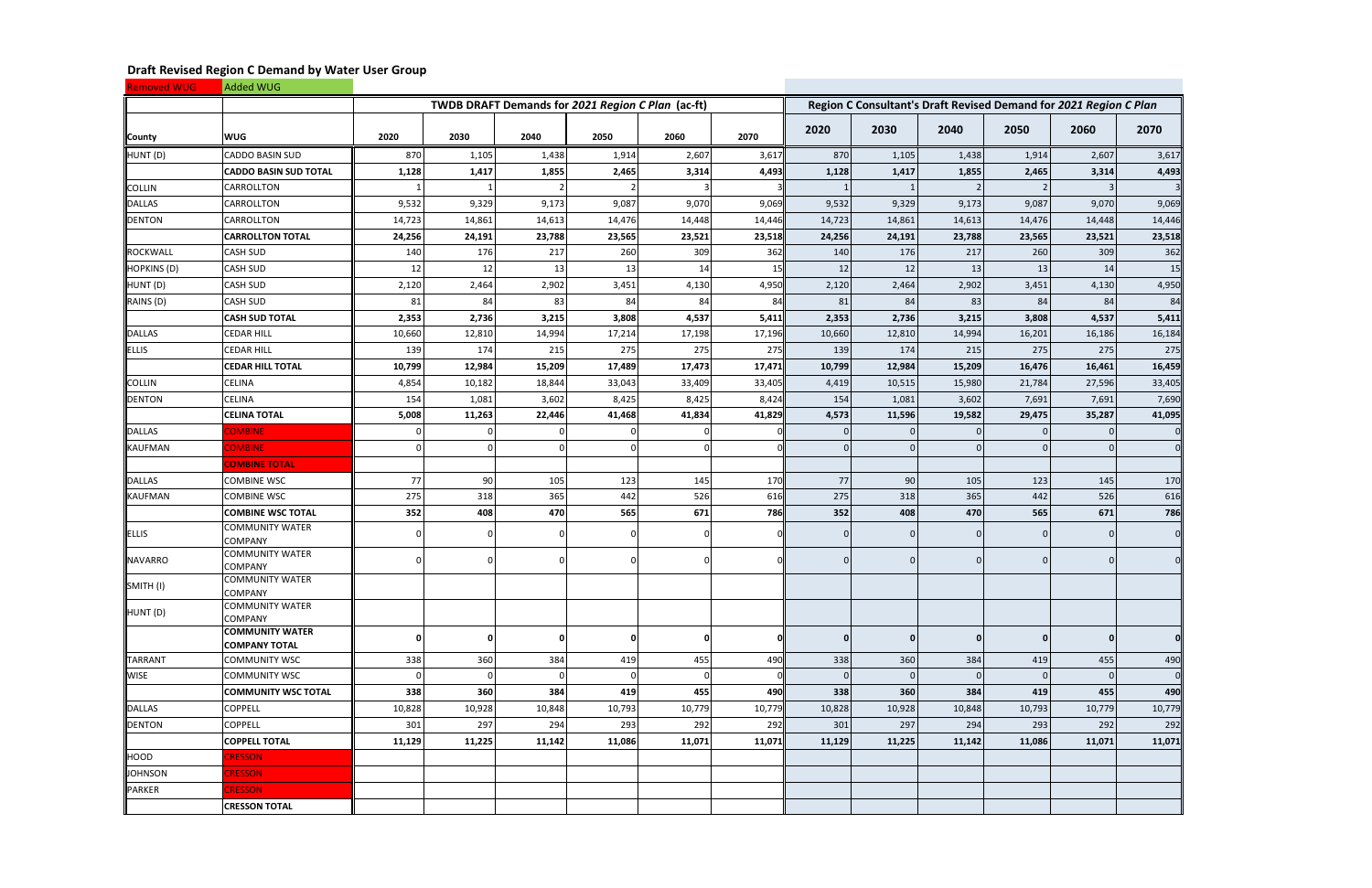| <b>Removed WUG</b> | Added WUG                      |         |                                                   |         |         |         |                                                                   |         |                |         |           |         |         |
|--------------------|--------------------------------|---------|---------------------------------------------------|---------|---------|---------|-------------------------------------------------------------------|---------|----------------|---------|-----------|---------|---------|
|                    |                                |         | TWDB DRAFT Demands for 2021 Region C Plan (ac-ft) |         |         |         | Region C Consultant's Draft Revised Demand for 2021 Region C Plan |         |                |         |           |         |         |
| County             | <b>WUG</b>                     | 2020    | 2030                                              | 2040    | 2050    | 2060    | 2070                                                              | 2020    | 2030           | 2040    | 2050      | 2060    | 2070    |
| <b>TARRANT</b>     | <b>CROWLEY</b>                 | 2,409   | 2,753                                             | 3,244   | 3,874   | 4,945   | 5,647                                                             | 2,409   | 2,753          | 3,244   | 3,874     | 4,945   | 5,647   |
| JOHNSON (G)        | <b>CROWLEY</b>                 |         | 14                                                | 19      | 24      | 30      | 36                                                                |         | 14             | 19      | 24        | 30      | 36      |
|                    | <b>CROWLEY TOTAL</b>           | 2,418   | 2,767                                             | 3,263   | 3,898   | 4,975   | 5,683                                                             | 2,418   | 2,767          | 3,263   | 3,898     | 4,975   | 5,683   |
| <b>COLLIN</b>      | <b>DALLAS</b>                  | 15,016  | 15,092                                            | 15,039  | 15,533  | 15,681  | 15,679                                                            | 15,806  | 15,886         | 15,830  | 15,706    | 15,681  | 15,679  |
| <b>DALLAS</b>      | <b>DALLAS</b>                  | 252,844 | 269,453                                           | 303,180 | 337,046 | 364,155 | 377,382                                                           | 252,895 | 269,507        | 303,241 | 337,113   | 364,228 | 377,457 |
| <b>DENTON</b>      | <b>DALLAS</b>                  | 6,569   | 6,977                                             | 7,800   | 8,626   | 9,288   | 9,612                                                             | 6,578   | 6,987          | 7,811   | 8,638     | 9,301   | 9,625   |
| <b>KAUFMAN</b>     | <b>DALLAS</b>                  |         |                                                   |         |         |         |                                                                   |         |                |         |           |         |         |
| <b>ROCKWALL</b>    | <b>DALLAS</b>                  | 17      | 22                                                | 28      | 34      | 41      | 49                                                                | 17      | 22             | 28      | 34        | 41      | 48      |
|                    | <b>DALLAS TOTAL</b>            | 274,446 | 291,544                                           | 326,047 | 361,239 | 389,165 | 402,722                                                           | 275,296 | 292,402        | 326,910 | 361,491   | 389,251 | 402,810 |
| <b>FANNIN</b>      | <b>DELTA COUNTY MUD</b>        |         |                                                   |         |         | 3       |                                                                   |         | -3             | 3       | 3         | -3      |         |
| DELTA (D)          | <b>DELTA COUNTY MUD</b>        | 127     | 123                                               | 124     | 125     | 129     | 133                                                               | 127     | 123            | 124     | 125       | 129     | 133     |
|                    | <b>DELTA COUNTY MUD TOTAL</b>  | 130     | 126                                               | 127     | 128     | 132     | <b>136</b>                                                        | 130     | 126            | 127     | 128       | 132     | 136     |
| <b>COLLIN</b>      | <b>DESERT WSC</b>              | 51      | 56                                                | 64      | 81      | 110     | 144                                                               | 51      | 56             | 64      | 81        | 110     | 144     |
| <b>FANNIN</b>      | <b>DESERT WSC</b>              | 86      | 95                                                | 99      | 120     | 173     | 256                                                               | 86      | 95             | 99      | 120       | 173     | 256     |
| <b>GRAYSON</b>     | <b>DESERT WSC</b>              | 78      | 83                                                | 89      | 95      | 105     | 114                                                               | 78      | 83             | 89      | 95        | 105     | 114     |
|                    | <b>DESERT WSC TOTAL</b>        | 215     | 234                                               | 252     | 296     | 388     | 514                                                               | 215     | 234            | 252     | 296       | 388     | 514     |
| <b>COLLIN</b>      | <b>EAST FORK SUD</b>           | 720     | 863                                               | 1,049   | 1,308   | 1,590   | 1,895                                                             | 1,308   | 1,407          | 1,581   | 1,581     | 1,638   | 1,694   |
| <b>DALLAS</b>      | <b>EAST FORK SUD</b>           | 454     | 435                                               | 386     | 472     | 558     | 646                                                               | 454     | 435            | 386     | 472       | 558     | 646     |
| <b>ROCKWALL</b>    | <b>EAST FORK SUD</b>           | 151     | 203                                               | 263     | 325     | 403     | 484                                                               | 151     | 203            | 263     | 325       | 403     | 484     |
|                    | <b>EAST FORK SUD TOTAL</b>     | 1,325   | 1,501                                             | 1,698   | 2,105   | 2,551   | 3,025                                                             | 1,913   | 2,045          | 2,230   | 2,378     | 2,599   | 2,824   |
| <b>DALLAS</b>      | <b>FERRIS</b>                  |         |                                                   | 2       |         | 3       |                                                                   |         |                |         | 3         |         |         |
| <b>ELLIS</b>       | <b>FERRIS</b>                  | 461     | 536                                               | 615     | 736     | 1,175   | 2,200                                                             | 460     | 787            | 1,069   | 1,206     | 1,348   | 1,492   |
|                    | <b>FERRIS TOTAL</b>            | 462     | 538                                               | 617     | 739     | 1,178   | 2,204                                                             | 461     | 789            | 1,071   | 1,209     | 1,351   | 1,496   |
| <b>ELLIS</b>       | <b>FILES VALLEY WSC</b>        | 116     | 143                                               | 175     | 223     | 273     | 332                                                               | 116     | 143            | 175     | 223       | 273     | 332     |
| HILL (G)           | <b>FILES VALLEY WSC</b>        | 389     | 402                                               | 410     | 423     | 434     | 441                                                               | 389     | 402            | 410     | 423       | 434     | 441     |
|                    | <b>FILES VALLEY WSC TOTAL</b>  | 505     | 545                                               | 585     | 646     | 707     | 773                                                               | 505     | 545            | 585     | 646       | 707     | 773     |
| FREESTONE          | <b>FLO COMMUNITY WSC</b>       | 34      | 35                                                | 35      | 36      | 37      | 37                                                                | 58      | 61             | 61      | 63        | 65      | 66      |
| LEON (H)           | <b>FLO COMMUNITY WSC</b>       | 292     | 282                                               | 274     | 272     | 275     | 279                                                               | 334     | 384            | 436     | 490       | 550     | 611     |
|                    | <b>FLO COMMUNITY WSC TOTAL</b> | 326     | 317                                               | 309     | 308     | 312     | <b>316</b>                                                        | 392     | 445            | 497     | 553       | 615     | 677     |
| <b>DENTON</b>      | <b>FLOWER MOUND</b>            | 18,988  | 23,079                                            | 22,954  | 22,881  | 22,857  | 22,855                                                            | 18,988  | 20,956         | 21,288  | 21,714    | 22,184  | 22,855  |
| <b>TARRANT</b>     | <b>FLOWER MOUND</b>            | 61      | 67                                                | 67      | 67      | 67      | 67                                                                | 61      | 67             | 67      | <b>67</b> | 67      | 67      |
|                    | <b>FLOWER MOUND TOTAL</b>      | 19,049  | 23,146                                            | 23,021  | 22,948  | 22,924  | 22,922                                                            | 19,049  | 21,023         | 21,355  | 21,781    | 22,251  | 22,922  |
| <b>KAUFMAN</b>     | <b>FORNEY LAKE WSC</b>         | 1,137   | 1,391                                             | 1,666   | 2,083   | 3,552   | 5,102                                                             | 1,137   | 1,391          | 1,666   | 2,083     | 3,552   | 5,102   |
| <b>ROCKWALL</b>    | <b>FORNEY LAKE WSC</b>         | 124     | 153                                               | 188     | 223     | 267     | 312                                                               | 124     | 153            | 188     | 223       | 267     | 312     |
|                    | <b>FORNEY LAKE WSC TOTAL</b>   | 1,261   | 1,544                                             | 1,854   | 2,306   | 3,819   | 5,414                                                             | 1,261   | 1,544          | 1,854   | 2,306     | 3,819   | 5,414   |
| <b>DENTON</b>      | <b>FORT WORTH</b>              | 7,190   | 10,843                                            | 15,557  | 21,833  | 27,949  | 34,079                                                            | 7,190   | 10,843         | 15,557  | 21,833    | 27,949  | 34,079  |
| <b>JOHNSON</b>     | <b>FORT WORTH</b>              |         |                                                   |         | 957     | 1,530   | 1,912                                                             |         | $\overline{0}$ |         | 957       | 1,530   | 1,912   |
| PARKER             | <b>FORT WORTH</b>              | 12,462  | 19,277                                            | 21,579  | 24,131  | 25,713  | 27,314                                                            | 12,462  | 19,277         | 21,579  | 24,131    | 25,713  | 27,314  |
| <b>TARRANT</b>     | <b>FORT WORTH</b>              | 167,062 | 201,103                                           | 244,833 | 265,334 | 283,569 | 302,202                                                           | 167,062 | 201,103        | 244,833 | 265,334   | 283,569 | 302,202 |
| <b>WISE</b>        | <b>FORT WORTH</b>              | 2,396   | 3,374                                             | 4,308   | 5,516   | 6,708   | 7,903                                                             | 2,396   | 3,374          | 4,308   | 5,516     | 6,708   | 7,903   |

**Contract**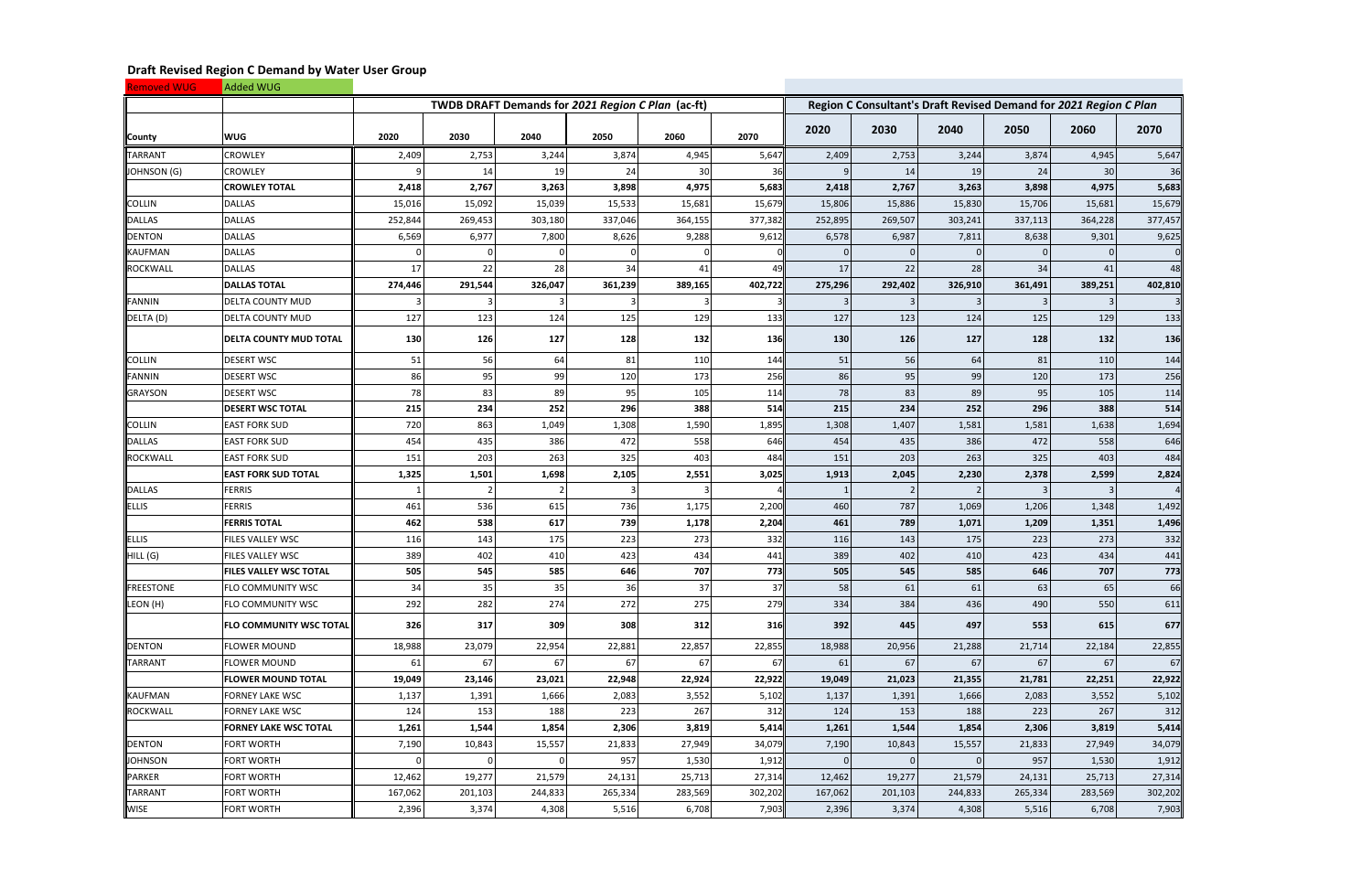| <b>Removed WUG</b> | Added WUG                             |         |         |          |                                                   |          |         |                                                                   |              |                 |          |                         |          |  |
|--------------------|---------------------------------------|---------|---------|----------|---------------------------------------------------|----------|---------|-------------------------------------------------------------------|--------------|-----------------|----------|-------------------------|----------|--|
|                    |                                       |         |         |          | TWDB DRAFT Demands for 2021 Region C Plan (ac-ft) |          |         | Region C Consultant's Draft Revised Demand for 2021 Region C Plan |              |                 |          |                         |          |  |
| County             | <b>WUG</b>                            | 2020    | 2030    | 2040     | 2050                                              | 2060     | 2070    | 2020                                                              | 2030         | 2040            | 2050     | 2060                    | 2070     |  |
|                    | <b>FORT WORTH TOTAL</b>               | 189,110 | 234,597 | 286,277  | 317,771                                           | 345,469  | 373,410 | 189,110                                                           | 234,597      | 286,277         | 317,771  | 345,469                 | 373,410  |  |
| <b>COLLIN</b>      | <b>FRISCO</b>                         | 24,562  | 32,108  | 39,732   | 41,325                                            | 41,757   | 41,749  | 27,373                                                            | 28,159       | 33,122          | 47,995   | 56,266                  | 60,316   |  |
| <b>DENTON</b>      | <b>FRISCO</b>                         | 16,638  | 21,750  | 26,914   | 26,889                                            | 26,871   | 26,866  | 18,354                                                            | 22,963       | 28,846          | 29,181   | 29,522                  | 29,638   |  |
|                    | <b>FRISCO TOTAL</b>                   | 41,200  | 53,858  | 66,646   | 68,214                                            | 68,628   | 68,615  | 45,727                                                            | 51,122       | 61,968          | 77,176   | 85,788                  | 89,954   |  |
| COLLIN             | FROGNOT WSC                           | 171     | 193     | 232      | 289                                               | 329      | 366     | 171                                                               | 193          | 232             | 289      | 329                     | 366      |  |
| HUNT (D)           | <b>FROGNOT WSC</b>                    |         |         |          |                                                   |          |         |                                                                   | -3           |                 |          |                         |          |  |
|                    | <b>FROGNOT WSC TOTAL</b>              | 174     | 196     | 236      | 294                                               | 334      | 372     | 174                                                               | 196          | 236             | 294      | 334                     | 372      |  |
| <b>COLLIN</b>      | GARLAND                               | 51      | 62      | 76       | 94                                                | 115      | 137     | 51                                                                | 62           | 76              | 94       | 115                     | 137      |  |
| <b>DALLAS</b>      | <b>GARLAND</b>                        | 37,815  | 37,939  | 37,426   | 37,004                                            | 36,919   | 36,919  | 41,055                                                            | 43,806       | 45,270          | 45,349   | 45,528                  | 45,506   |  |
| <b>ROCKWALL</b>    | GARLAND                               |         |         |          |                                                   |          |         |                                                                   | $\mathbf{1}$ |                 |          | $\overline{\mathbf{1}}$ |          |  |
|                    | <b>GARLAND TOTAL</b>                  | 37,866  | 38,002  | 37,503   | 37,099                                            | 37,035   | 37,057  | 41,106                                                            | 43,869       | 45,347          | 45,444   | 45,644                  | 45,644   |  |
| <b>DALLAS</b>      | <b>GLENN HEIGHTS</b>                  | 1,513   | 2,002   | 2,516    | 3,083                                             | 3,644    | 4,783   | 1,513                                                             | 2,002        | 2,516           | 3,083    | 3,644                   | 4,783    |  |
| <b>ELLIS</b>       | <b>GLENN HEIGHTS</b>                  | 424     | 524     | 646      | 827                                               | 1,013    | 1,544   | 424                                                               | 524          | 646             | 827      | 1,013                   | 1,544    |  |
|                    | <b>GLENN HEIGHTS TOTAL</b>            | 1,937   | 2,526   | 3,162    | 3,910                                             | 4,657    | 6,327   | 1,937                                                             | 2,526        | 3,162           | 3,910    | 4,657                   | 6,327    |  |
| <b>DALLAS</b>      | <b>GRAND PRAIRIE</b>                  | 26,811  | 32,615  | 36,061   | 35,851                                            | 35,799   | 35,792  | 26,811                                                            | 32,615       | 36,061          | 35,851   | 35,799                  | 35,792   |  |
| <b>ELLIS</b>       | <b>GRAND PRAIRIE</b>                  |         | 11      | 14       | 18                                                | 22       | 26      |                                                                   | 11           | 14              | 18       | 22                      | 26       |  |
| <b>TARRANT</b>     | <b>GRAND PRAIRIE</b>                  | 8,366   | 8,180   | 8,079    | 8,032                                             | 8,021    | 8,019   | 8,366                                                             | 8,180        | 8,079           | 8,032    | 8,021                   | 8,019    |  |
|                    | <b>GRAND PRAIRIE TOTAL</b>            | 35,186  | 40,806  | 44,154   | 43,901                                            | 43,842   | 43,837  | 35,186                                                            | 40,806       | 44,154          | 43,901   | 43,842                  | 43,837   |  |
| <b>DALLAS</b>      | <b>GRAPEVINE</b>                      |         |         |          |                                                   | $\Omega$ |         |                                                                   | $\mathbf 0$  |                 | $\Omega$ |                         |          |  |
| <b>TARRANT</b>     | <b>GRAPEVINE</b>                      | 18,406  | 20,442  | 20,657   | 20,573                                            | 20,556   | 20,555  | 18,406                                                            | 18,806       | 18,665          | 18,589   | 18,574                  | 18,573   |  |
|                    | <b>GRAPEVINE TOTAL</b>                | 18,406  | 20,442  | 20,657   | 20,573                                            | 20,556   | 20,555  | 18,406                                                            | 18,806       | 18,665          | 18,589   | 18,574                  | 18,573   |  |
| COLLIN             | <b>HICKORY CREEK SUD</b>              | 10      | 14      | 20       | 28                                                | 40       | 57      | 10 <sup>1</sup>                                                   | 14           | 20 <sub>l</sub> | 28       | 40                      | 57       |  |
| <b>FANNIN</b>      | <b>HICKORY CREEK SUD</b>              | 30      | 31      | 33       | 34                                                | 37       | 41      | 30 <sup>l</sup>                                                   | 31           | 33              | 34       | 37                      | 41       |  |
| HUNT (D)           | <b>HICKORY CREEK SUD</b>              | 425     | 596     | 835      | 1,172                                             | 1,658    | 2,365   | 425                                                               | 596          | 835             | 1,172    | 1,658                   | 2,365    |  |
|                    | <b>HICKORY CREEK SUD TOTAL</b>        | 465     | 641     | 888      | 1,234                                             | 1,735    | 2,463   | 465                                                               | 641          | 888             | 1,234    | 1,735                   | 2,463    |  |
| <b>KAUFMAN</b>     | <b>HIGH POINT WSC</b>                 | 391     | 462     | 542      | 668                                               | 1,003    | 1,296   | 391                                                               | 462          | 542             | 668      | 1,003                   | 1,296    |  |
| <b>ROCKWALL</b>    | <b>HIGH POINT WSC</b>                 | 51      | 61      | 73       | 88                                                | 132      | 172     | 51                                                                | 61           | 73              | 88       | 132                     | 172      |  |
|                    | <b>HIGH POINT WSC TOTAL</b>           | 442     | 523     | 615      | 756                                               | 1,135    | 1,468   | 442                                                               | 523          | 615             | 756      | 1,135                   | 1,468    |  |
| <b>ELLIS</b>       | <b>HILCO UNITED SERVICES</b>          | 21      | 22      | 22       | 24                                                | 25       | 26      | 21                                                                | 22           | 22              | 24       | 25                      | 26       |  |
|                    | HILCO UNITED SERVICES                 | 763     | 796     | 820      | 855                                               | 893      | 925     | 763                                                               | 796          | 820             | 855      | 893                     | 925      |  |
|                    | <b>HILCO UNITED SERVICES</b><br>TOTAL | 784     | 818     | 842      | 879                                               | 918      | 951     | 784                                                               | 818          | 842             | 879      | 918                     | 951      |  |
| <b>ELLIS</b>       | JOHNSON COUNTY SUD                    |         |         | $\Omega$ | $\Omega$                                          | $\Omega$ |         |                                                                   | $\mathbf{0}$ | $\overline{0}$  | $\Omega$ |                         | $\Omega$ |  |
| <b>TARRANT</b>     | JOHNSON COUNTY SUD                    | 320     | 360     | 404      | 455                                               | 513      | 575     | 341                                                               | 361          | 396             | 433      | 472                     | 512      |  |
| HILL (G)           | JOHNSON COUNTY SUD                    | 16      | 18      | 21       | 23                                                | 26       | 29      | 16                                                                | 18           | 21              | 23       | 26                      | 29       |  |
| JOHNSON (G)        | JOHNSON COUNTY SUD                    | 5,079   | 5,720   | 6,413    | 7,220                                             | 8,136    | 9,127   | 5,079                                                             | 5,720        | 6,413           | 7,220    | 8,136                   | 9,127    |  |
|                    | JOHNSON COUNTY SUD<br><b>TOTAL</b>    | 5,415   | 6,098   | 6,838    | 7,698                                             | 8,675    | 9,731   | 5,436                                                             | 6,099        | 6,830           | 7,676    | 8,634                   | 9,668    |  |
| <b>COLLIN</b>      | <b>JOSEPHINE</b>                      | 213     | 335     | 467      | 602                                               | 628      | 628     | 307                                                               | 485          | 676             | 874      | 910                     | 910      |  |
| HUNT (D)           | JOSEPHINE                             | 27      | 47      | 75       | 113                                               | 113      | 113     | 39                                                                | 68           | 108             | 164      | 164                     | 164      |  |
|                    | <b>JOSEPHINE TOTAL</b>                | 240     | 382     | 542      | 715                                               | 741      | 741     | 346                                                               | 553          | 785             | 1,038    | 1,074                   | 1,074    |  |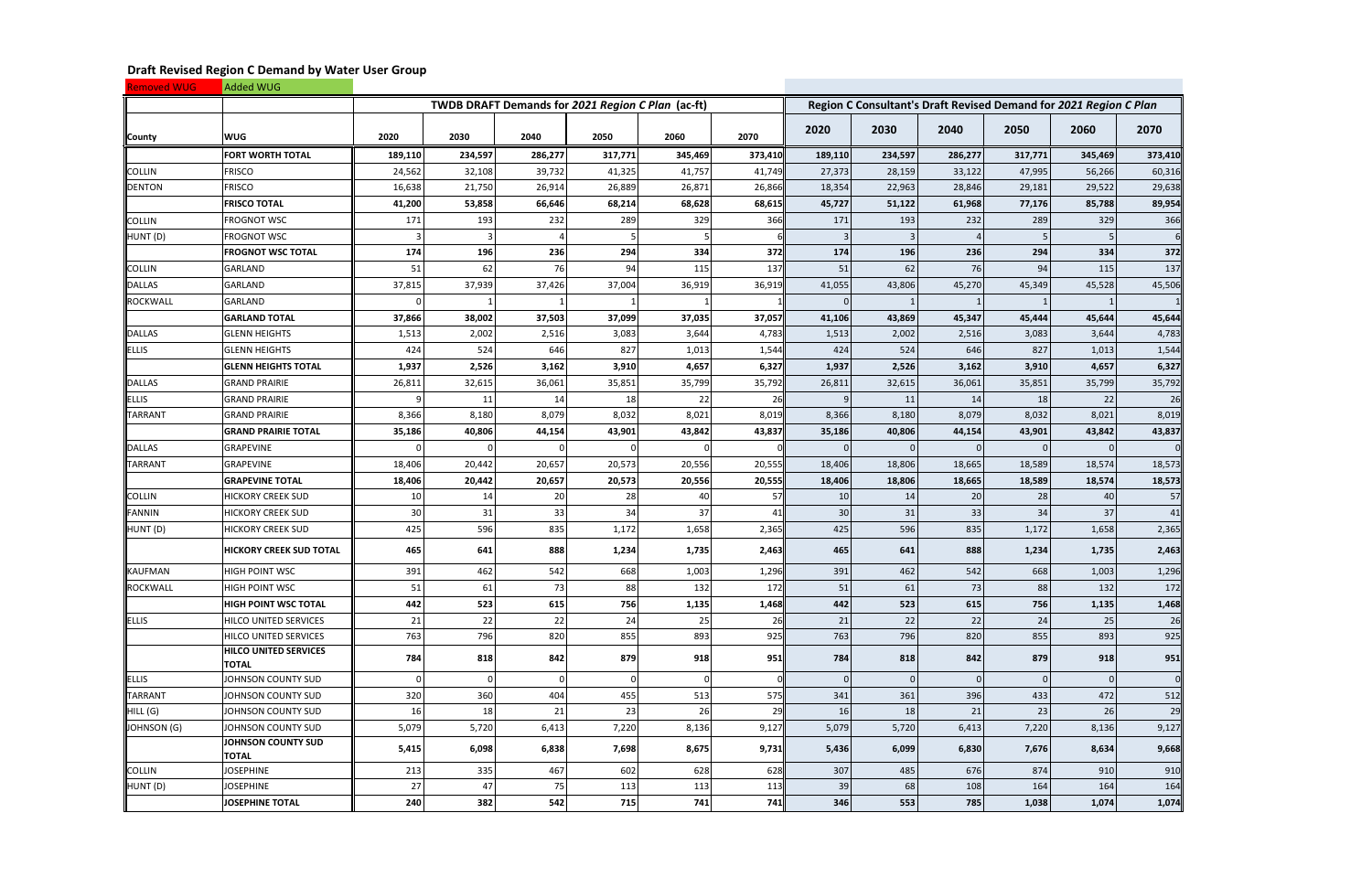| <b>Removed WUG</b> | Added WUG                                  |        |        |                                                   |        |        |            |                                                                   |        |        |        |        |        |  |
|--------------------|--------------------------------------------|--------|--------|---------------------------------------------------|--------|--------|------------|-------------------------------------------------------------------|--------|--------|--------|--------|--------|--|
|                    |                                            |        |        | TWDB DRAFT Demands for 2021 Region C Plan (ac-ft) |        |        |            | Region C Consultant's Draft Revised Demand for 2021 Region C Plan |        |        |        |        |        |  |
| County             | <b>WUG</b>                                 | 2020   | 2030   | 2040                                              | 2050   | 2060   | 2070       | 2020                                                              | 2030   | 2040   | 2050   | 2060   | 2070   |  |
| <b>COLLIN</b>      | <b>BEAR CREEK SUD</b>                      | 728    | 837    | 1,145                                             | 1,458  | 3,344  | 7,792      | 611                                                               | 948    | 1,342  | 1,865  | 2,336  | 2,947  |  |
| <b>ROCKWALL</b>    | <b>BEAR CREEK SUD</b>                      | 79     | 96     | 130                                               | 169    | 337    | <b>711</b> | 79                                                                | 96     | 130    | 169    | 337    | 711    |  |
|                    | <b>BEAR CREEK SUD TOTAL</b>                | 807    | 933    | 1,275                                             | 1,627  | 3,681  | 8,503      | 690                                                               | 1,044  | 1,472  | 2,034  | 2,673  | 3,658  |  |
| <b>DALLAS</b>      | LEWISVILLE                                 | 158    | 155    | 153                                               | 152    | 152    | 152        | 158                                                               | 155    | 153    | 152    | 152    | 152    |  |
| <b>DENTON</b>      | LEWISVILLE                                 | 19,984 | 22,285 | 25,176                                            | 28,536 | 31,821 | 31,817     | 19,984                                                            | 22,285 | 25,176 | 28,536 | 31,821 | 31,817 |  |
|                    | LEWISVILLE TOTAL                           | 20,142 | 22,440 | 25,329                                            | 28,688 | 31,973 | 31,969     | 20,142                                                            | 22,440 | 25,329 | 28,688 | 31,973 | 31,969 |  |
| <b>HENDERSON</b>   | <b>MABANK</b>                              | 736    | 806    | 880                                               | 1,144  | 1,593  | 2,218      | 736                                                               | 806    | 880    | 1,144  | 1,593  | 2,218  |  |
| <b>KAUFMAN</b>     | <b>MABANK</b>                              | 1,198  | 1,299  | 1,388                                             | 1,862  | 2,620  | 3,648      | 1,198                                                             | 1,299  | 1,388  | 1,862  | 2,620  | 3,648  |  |
| VAN ZANDT (D)      | <b>MABANK</b>                              | 48     | 53     | 58                                                | 75     | 104    | 145        | 48                                                                | 53     | 58     | 75     | 104    | 145    |  |
|                    | <b>MABANK TOTAL</b>                        | 1,982  | 2,158  | 2,326                                             | 3,081  | 4,317  | 6,011      | 1,982                                                             | 2,158  | 2,326  | 3,081  | 4,317  | 6,011  |  |
| <b>KAUFMAN</b>     | <b>MACBEE SUD</b>                          | 18     | 22     | 27                                                | 34     | 41     | 49         | 18                                                                | 22     | 27     | 34     | 41     | 49     |  |
| HUNT (D)           | <b>MACBEE SUD</b>                          | 23     | 29     | 37                                                | 47     | 62     | 84         | 23                                                                | 29     | 37     | 47     | 62     | 84     |  |
| VAN ZANDT (D)      | <b>MACBEE SUD</b>                          | 475    | 521    | 557                                               | 592    | 621    | 646        | 475                                                               | 521    | 557    | 592    | 621    | 646    |  |
|                    | <b>MACBEE SUD TOTAL</b>                    | 516    | 572    | 621                                               | 673    | 724    | 779        | 516                                                               | 572    | 621    | 673    | 724    | 779    |  |
| <b>ELLIS</b>       | MANSFIELD                                  | 30     | 35     | 44                                                | 64     | 79     | 97         | 30                                                                | 35     | 44     | 64     | 79     | 97     |  |
| <b>TARRANT</b>     | MANSFIELD                                  | 18,938 | 21,970 | 26,380                                            | 34,695 | 40,027 | 45,769     | 18,494                                                            | 23,327 | 27,730 | 34,279 | 39,293 | 44,295 |  |
| JOHNSON (G)        | MANSFIELD                                  | 706    | 1,003  | 1,310                                             | 1,647  | 2,013  | 2,405      | 706                                                               | 1,003  | 1,310  | 1,647  | 2,013  | 2,405  |  |
|                    | <b>MANSFIELD TOTAL</b>                     | 19,674 | 23,008 | 27,734                                            | 36,406 | 42,119 | 48,271     | 19,230                                                            | 24,365 | 29,084 | 35,990 | 41,385 | 46,797 |  |
| <b>COLLIN</b>      | <b>MARILEE SUD</b>                         | 675    | 665    | 645                                               | 669    | 665    | 665        | 675                                                               | 665    | 668    | 666    | 665    | 665    |  |
| <b>GRAYSON</b>     | <b>MARILEE SUD</b>                         | 381    | 379    | 368                                               | 366    | 368    | 367        | 458                                                               | 490    | 513    | 510    | 510    | 508    |  |
|                    | <b>MARILEE SUD TOTAL</b>                   | 1,056  | 1,044  | 1,013                                             | 1,035  | 1,033  | 1,032      | 1,133                                                             | 1,155  | 1,181  | 1,176  | 1,175  | 1,173  |  |
| <b>DALLAS</b>      | <b>MESQUITE</b>                            | 22,314 | 23,822 | 26,318                                            | 28,392 | 30,609 | 32,880     | 22,314                                                            | 23,822 | 26,318 | 28,392 | 30,609 | 32,880 |  |
| <b>KAUFMAN</b>     | <b>MESQUITE</b>                            | 20     | 25     | 29                                                | 36     | 44     | 52         | 20                                                                | 25     | 29     | 36     | 44     | 52     |  |
|                    | <b>MESQUITE TOTAL</b>                      | 22,334 | 23,847 | 26,347                                            | 28,428 | 30,653 | 32,932     | 22,334                                                            | 23,847 | 26,347 | 28,428 | 30,653 | 32,932 |  |
| <b>PARKER</b>      | MINERAL WELLS                              | 343    | 330    | 318                                               | 308    | 300    | 292        | 343                                                               | 330    | 318    | 308    | 300    | 292    |  |
| PALO PINTO (G)     | <b>MINERAL WELLS</b>                       | 2,579  | 2,692  | 2,759                                             | 2,840  | 2,919  | 2,985      | 2,579                                                             | 2,692  | 2,759  | 2,840  | 2,919  | 2,985  |  |
|                    | MINERAL WELLS TOTAL                        | 2,922  | 3,022  | 3,077                                             | 3,148  | 3,219  | 3,277      | 2,922                                                             | 3,022  | 3,077  | 3,148  | 3,219  | 3,277  |  |
| ELLIS              | <b>MOUNTAIN PEAK SUD</b>                   | 2,971  | 3,733  | 4,625                                             | 5,942  | 7,283  | 8,840      | 2,971                                                             | 3,733  | 3,937  | 5,635  | 6,517  | 7,309  |  |
| JOHNSON (G)        | MOUNTAIN PEAK SUD                          | 1,123  | 1,351  | 1,591                                             | 1,857  | 2,149  | 2,461      | 1,123                                                             | 1,351  | 1,591  | 1,857  | 2,149  | 2,461  |  |
|                    | <b>MOUNTAIN PEAK SUD TOTAL</b>             | 4,094  | 5,084  | 6,216                                             | 7,799  | 9,432  | 11,301     | 4,094                                                             | 5,084  | 5,528  | 7,492  | 8,666  | 9,770  |  |
| <b>COOKE</b>       | <b>MOUNTAIN SPRING WSC</b>                 | 445    | 468    | 486                                               | 506    | 801    | 1,279      | 445                                                               | 468    | 486    | 506    | 801    | 1,279  |  |
| <b>DENTON</b>      | <b>MOUNTAIN SPRING WSC</b>                 |        | 10     | 11                                                | 12     | 13     | 15         |                                                                   | 10     | 11     | 12     | 13     | 15     |  |
|                    | <b>MOUNTAIN SPRING WSC</b><br><b>TOTAL</b> | 454    | 478    | 497                                               | 518    | 814    | 1,294      | 454                                                               | 478    | 497    | 518    | 814    | 1,294  |  |
| <b>DENTON</b>      | <b>MUSTANG SUD</b>                         | 3,173  | 5,234  | 7,303                                             | 9,303  | 11,240 | 12,650     | 4,549                                                             | 8,361  | 12,201 | 16,049 | 19,904 | 23,763 |  |
| <b>GRAYSON</b>     | <b>MUSTANG SUD</b>                         | 40     | 39     | 40                                                | 40     | 41     | 41         | 40                                                                | 39     | 40     | 40     | 41     | 41     |  |
|                    | <b>MUSTANG SUD TOTAL</b>                   | 3,213  | 5,273  | 7,343                                             | 9,343  | 11,281 | 12,691     | 4,589                                                             | 8,400  | 12,241 | 16,089 | 19,945 | 23,804 |  |
| <b>COLLIN</b>      | <b>NEVADA WSC</b>                          | 242    | 289    | 334                                               | 1,074  | 2,537  | 4,563      | 242                                                               | 289    | 334    | 1,074  | 2,537  | 4,563  |  |
| <b>ROCKWALL</b>    | NEVADA WSC                                 |        |        | 11                                                | 42     | 105    | 189        | 8                                                                 | 9      | 11     | 42     | 105    | 189    |  |
|                    | <b>NEVADA WSC TOTAL</b>                    | 250    | 298    | 345                                               | 1,116  | 2,642  | 4,752      | 250                                                               | 298    | 345    | 1,116  | 2,642  | 4,752  |  |
| FANNIN             | <b>NORTH HUNT SUD</b>                      | 35     | 39     | 41                                                | 44     | 48     | 52         | 35                                                                | 39     | 41     | 44     | 48     | 52     |  |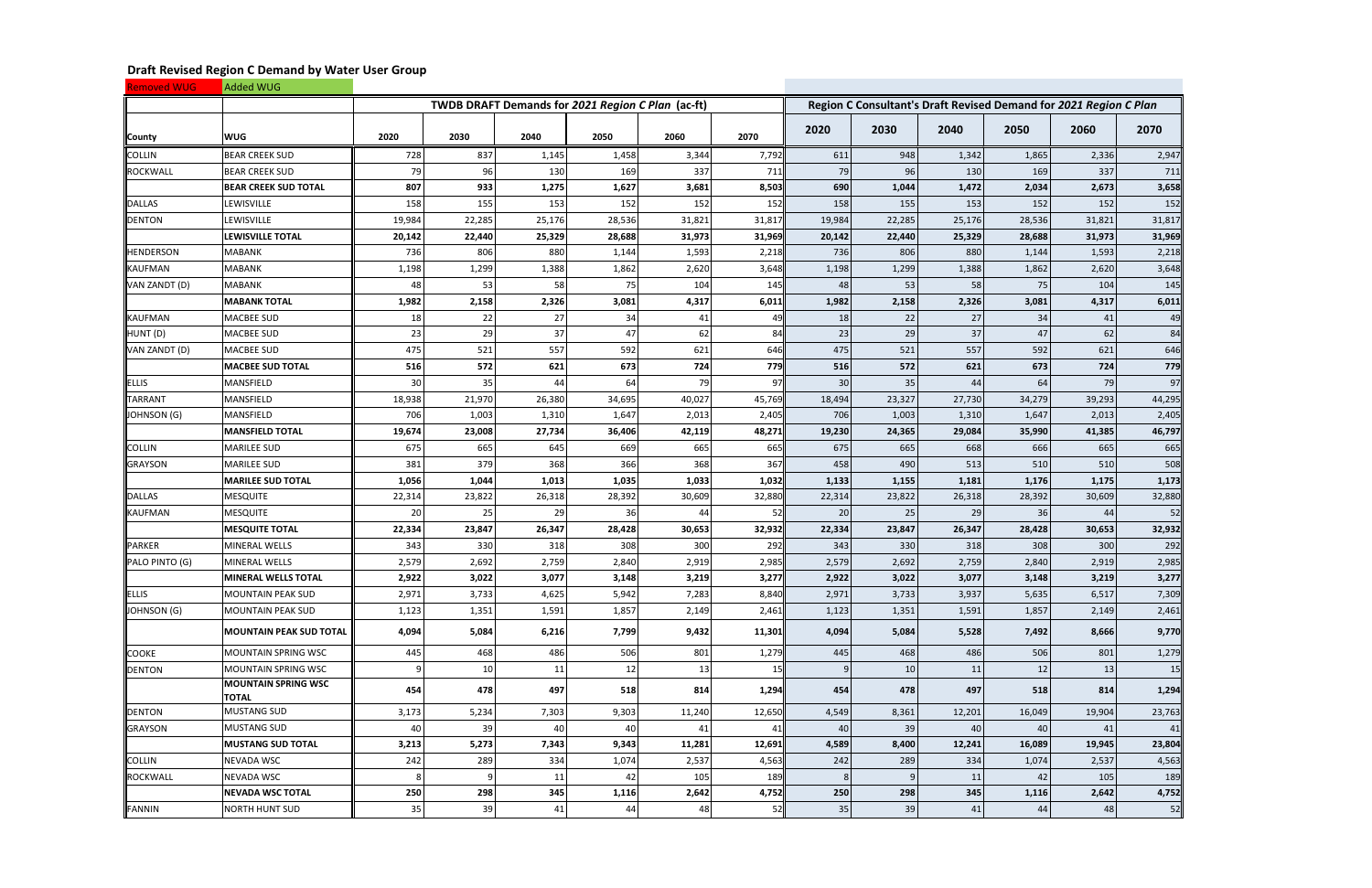| <b>Removed WUG</b> | Added WUG                                     |        |                                                   |        |                 |        |        |                                                                   |        |                 |        |                 |        |  |
|--------------------|-----------------------------------------------|--------|---------------------------------------------------|--------|-----------------|--------|--------|-------------------------------------------------------------------|--------|-----------------|--------|-----------------|--------|--|
|                    |                                               |        | TWDB DRAFT Demands for 2021 Region C Plan (ac-ft) |        |                 |        |        | Region C Consultant's Draft Revised Demand for 2021 Region C Plan |        |                 |        |                 |        |  |
| County             | <b>WUG</b>                                    | 2020   | 2030                                              | 2040   | 2050            | 2060   | 2070   | 2020                                                              | 2030   | 2040            | 2050   | 2060            | 2070   |  |
| DELTA (D)          | <b>NORTH HUNT SUD</b>                         | 19     | 19                                                | 19     | 19              | 19     | 19     | 19                                                                | 19     | 19              | 19     | 19              | 19     |  |
| HUNT (D)           | <b>NORTH HUNT SUD</b>                         | 237    | 309                                               | 408    | 544             | 738    | 1,019  | 237                                                               | 309    | 408             | 544    | 738             | 1,019  |  |
|                    | <b>NORTH HUNT SUD TOTAL</b>                   | 291    | 367                                               | 468    | 607             | 805    | 1,090  | 291                                                               | 367    | 468             | 607    | 805             | 1,090  |  |
| <b>PARKER</b>      | <b>NORTH RURAL WSC</b>                        | 75     | 77                                                | 78     | 79              | 82     | 83     | 75                                                                | 77     | 78              | 79     | 82              | 83     |  |
|                    | <b>NORTH RURAL WSC</b>                        | 158    | 163                                               | 165    | 168             | 173    | 177    | 158                                                               | 163    | 165             | 168    | 173             | 177    |  |
|                    | <b>NORTH RURAL WSC TOTAL</b>                  | 233    | 240                                               | 243    | 247             | 255    | 260    | 233                                                               | 240    | 243             | 247    | 255             | 260    |  |
| <b>DALLAS</b>      | OVILLA                                        | 116    | 146                                               | 178    | 213             | 248    | 429    | 116                                                               | 146    | 178             | 213    | 248             | 429    |  |
| <b>ELLIS</b>       | <b>OVILLA</b>                                 | 954    | 1,192                                             | 1,473  | 1,891           | 2,317  | 4,264  | 954                                                               | 1,192  | 1,473           | 1,891  | 2,317           | 4,264  |  |
|                    | <b>OVILLA TOTAL</b>                           | 1,070  | 1,338                                             | 1,651  | 2,104           | 2,565  | 4,693  | 1,070                                                             | 1,338  | 1,651           | 2,104  | 2,565           | 4,693  |  |
| <b>PARKER</b>      | <b>PARKER COUNTY SUD</b>                      | 634    | 816                                               | 1,027  | 1,280           | 1,577  | 1,922  | 718                                                               | 1,107  | 1,495           | 1,886  | 2,282           | 2,680  |  |
| PALO PINTO (G)     | <b>PARKER COUNTY SUD</b>                      |        |                                                   | 10     | 13              | 16     | 19     |                                                                   | -8     | 10              | 13     | 16              | 19     |  |
|                    | <b>PARKER COUNTY SUD TOTAL</b>                | 640    | 824                                               | 1,037  | 1,293           | 1,593  | 1,941  | 724                                                               | 1,115  | 1,505           | 1,899  | 2,298           | 2,699  |  |
| <b>COLLIN</b>      | PLANO                                         | 62,667 | 64,105                                            | 67,032 | 69,374          | 71,060 | 71,060 | 71,890                                                            | 71,978 | 72,314          | 72,139 | 72,158          | 72,907 |  |
| <b>DENTON</b>      | PLANO                                         | 1,918  | 1,968                                             | 1,997  | 1,986           | 1,984  | 1,984  | 1,918                                                             | 1,968  | 1,997           | 1,986  | 1,984           | 1,984  |  |
|                    | <b>PLANO TOTAL</b>                            | 64,585 | 66,073                                            | 69,029 | 71,360          | 73,044 | 73,044 | 73,808                                                            | 73,946 | 74,311          | 74,125 | 74,142          | 74,891 |  |
| <b>FREESTONE</b>   | PLEASANT GROVE WSC                            | 124    | 123                                               | 129    | 170             | 239    | 386    | 124                                                               | 123    | 129             | 170    | 239             | 386    |  |
| <b>NAVARRO</b>     | PLEASANT GROVE WSC                            | 11     | 11                                                | 11     | 15              | 21     | 34     | 11                                                                | 11     | 11              | 15     | 21              | 34     |  |
|                    | PLEASANT GROVE WSC TOTAL                      | 135    | 134                                               | 140    | 185             | 260    | 420    | 135                                                               | 134    | 140             | 185    | 260             | 420    |  |
| <b>KAUFMAN</b>     | POETRY WSC                                    | 100    | 121                                               | 146    | 193             | 260    | 350    | 100                                                               | 121    | 146             | 193    | 260             | 350    |  |
| HUNT (D)           | <b>POETRY WSC</b>                             | 253    | 309                                               | 382    | 488             | 653    | 878    | 253                                                               | 309    | 382             | 488    | 653             | 878    |  |
|                    | <b>POETRY WSC TOTAL</b>                       | 353    | 430                                               | 528    | 681             | 913    | 1,228  | 353                                                               | 430    | 528             | 681    | 913             | 1,228  |  |
| <b>FREESTONE</b>   | POINT ENTERPRISE WSC                          | 89     | 91                                                | 92     | 95              | 98     | 101    | 89                                                                | 91     | 92              | 95     | 98              | 101    |  |
| LIMESTONE (G)      | POINT ENTERPRISE WSC                          | 85     | 87                                                | 87     | 89              | 91     | 93     | 85                                                                | 87     | 87              | 89     | 91              | 93     |  |
|                    | POINT ENTERPRISE WSC<br><b>TOTAL</b>          | 174    | 178                                               | 179    | 184             | 189    | 194    | 174                                                               | 178    | 179             | 184    | 189             | 194    |  |
| <b>NAVARRO</b>     | <b>POST OAK SUD</b>                           | 52     | 53                                                | 54     | 59              | 65     | 74     | 52                                                                | 53     | 54              | 59     | 65              | 74     |  |
| HILL (G)           | POST OAK SUD                                  | 66     | 67                                                | 69     | 75              | 83     | 92     | 66                                                                | 67     | 69              | 75     | 83              | 92     |  |
| LIMESTONE (G)      | POST OAK SUD                                  | 11     | 11                                                | 12     | 12              | 13     | 14     | 11                                                                | 11     | 12              | 12     | 13              | 14     |  |
|                    | <b>POST OAK SUD TOTAL</b>                     | 129    | 131                                               | 135    | 146             | 161    | 180    | 129                                                               | 131    | 135             | 146    | 161             | 180    |  |
| <b>COLLIN</b>      | <b>PROSPER</b>                                | 4,872  | 6,776                                             | 7,878  | 8,498           | 8,896  | 8,895  | 4,872                                                             | 5,600  | 6,352           | 7,108  | 8,896           | 8,895  |  |
| <b>DENTON</b>      | <b>PROSPER</b>                                | 192    | 1,220                                             | 3,110  | 5,862           | 8,613  | 8,612  | 296                                                               | 1,427  | 2,556           | 3,815  | 4,046           | 4,046  |  |
|                    | <b>PROSPER TOTAL</b>                          | 5,064  | 7,996                                             | 10,988 | 14,360          | 17,509 | 17,507 | 5,168                                                             | 7,028  | 8,908           | 10,924 | 12,942          | 12,941 |  |
| <b>GRAYSON</b>     | <b>RED RIVER AUTHORITY OF</b><br><b>TEXAS</b> | 358    | 392                                               | 421    | 454             | 487    | 467    | 358                                                               | 392    | 421             | 454    | 487             | 467    |  |
| KNOX (G)           | <b>RED RIVER AUTHORITY OF</b><br><b>TEXAS</b> | 27     | 30                                                | 30     | 30 <sup>1</sup> | 30     | 30     | 27                                                                | 30     | 30 <sup>1</sup> | 30     | 30 <sup>1</sup> | 30     |  |
| MOTLEY (O)         | <b>RED RIVER AUTHORITY OF</b><br><b>TEXAS</b> |        |                                                   |        | 7               | 8      |        |                                                                   | -6     | 7               |        | 8               | 8      |  |
| COTTLE (B)         | <b>RED RIVER AUTHORITY OF</b><br><b>TEXAS</b> | 12     | 12                                                | 12     | 12              | 12     | 12     | 12                                                                | 12     | 12              | 12     | 12              | 12     |  |
| DICKENS (O)        | <b>RED RIVER AUTHORITY OF</b><br><b>TEXAS</b> | 11     | 12                                                | 13     | 14              | 15     | 16     | 11                                                                | 12     | 13              | 14     | 15              | 16     |  |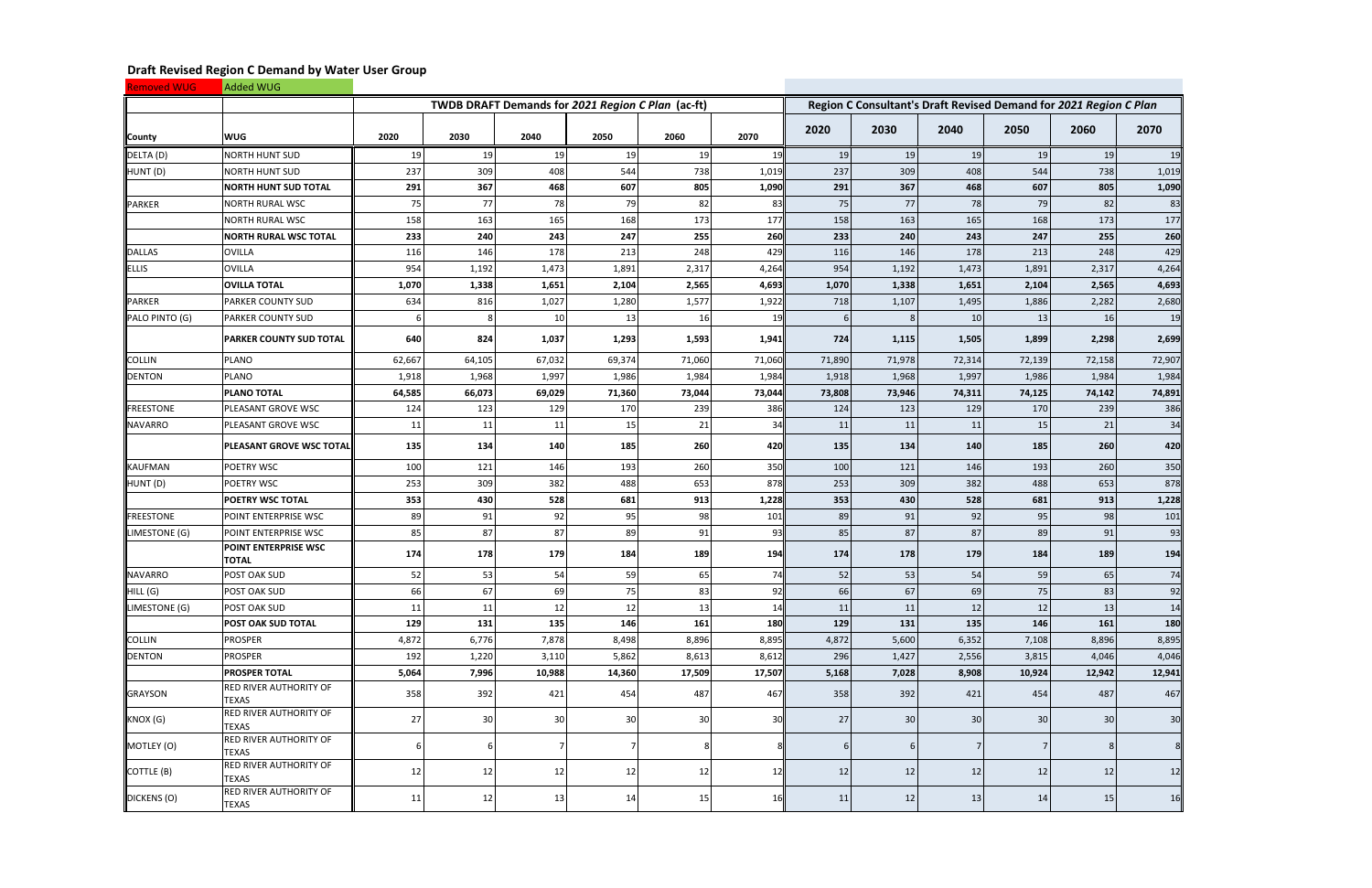| <b>Removed WUG</b>   | Added WUG                                                  |        |        |        |                                                   |        |        |        |        |                |                                                                   |        |        |  |  |  |
|----------------------|------------------------------------------------------------|--------|--------|--------|---------------------------------------------------|--------|--------|--------|--------|----------------|-------------------------------------------------------------------|--------|--------|--|--|--|
|                      |                                                            |        |        |        | TWDB DRAFT Demands for 2021 Region C Plan (ac-ft) |        |        |        |        |                | Region C Consultant's Draft Revised Demand for 2021 Region C Plan |        |        |  |  |  |
| County               | <b>WUG</b>                                                 | 2020   | 2030   | 2040   | 2050                                              | 2060   | 2070   | 2020   | 2030   | 2040           | 2050                                                              | 2060   | 2070   |  |  |  |
| KING (B)             | <b>RED RIVER AUTHORITY OF</b><br><b>TEXAS</b>              | 53     | 52     | 52     | 51                                                | 51     | 51     | 53     | 52     | 52             | 51                                                                | 51     | 51     |  |  |  |
| FOARD (B)            | <b>RED RIVER AUTHORITY OF</b><br><b>TEXAS</b>              | 89     | 87     | 86     | 86                                                | 86     | 86     | 89     | 87     | 86             | 86                                                                | 86     | 86     |  |  |  |
| HALL (A)             | <b>RED RIVER AUTHORITY OF</b>                              | 89     | 98     | 105    | 113                                               | 104    | 111    | 89     | 98     | 105            | 113                                                               | 104    | 111    |  |  |  |
| MONTAGUE (B)         | TEXAS<br> RED RIVER AUTHORITY OF                           | 78     | 85     | 91     | 99                                                | 106    | 112    | 78     | 85     | 91             | 99                                                                | 106    | 112    |  |  |  |
| HARDEMAN (B)         | TEXAS<br> RED RIVER AUTHORITY OF<br>TFYAS                  | 129    | 141    | 151    | 163                                               | 175    | 186    | 129    | 141    | 151            | 163                                                               | 175    | 186    |  |  |  |
| COLLINGSWORTH (A)    | RED RIVER AUTHORITY OF<br><b>TEXAS</b>                     | 142    | 155    | 167    | 179                                               | 192    | 203    | 142    | 155    | 167            | 179                                                               | 192    | 203    |  |  |  |
| <b>CHILDRESS (A)</b> | <b>RED RIVER AUTHORITY OF</b><br>TFYAS                     | 232    | 236    | 239    | 245                                               | 252    | 258    | 232    | 236    | 239            | 245                                                               | 252    | 258    |  |  |  |
| DONLEY (A)           | <b>RED RIVER AUTHORITY OF</b><br><b>TEXAS</b>              | 234    | 255    | 275    | 296                                               | 318    | 338    | 234    | 255    | 275            | 296                                                               | 318    | 338    |  |  |  |
| CLAY(B)              | <b>RED RIVER AUTHORITY OF</b><br><b>TEXAS</b>              | 379    | 372    | 366    | 365                                               | 364    | 364    | 379    | 372    | 366            | 365                                                               | 364    | 364    |  |  |  |
| WILBARGER (B)        | <b>RED RIVER AUTHORITY OF</b><br><b>TEXAS</b>              | 258    | 282    | 304    | 328                                               | 351    | 374    | 258    | 282    | 304            | 328                                                               | 351    | 374    |  |  |  |
|                      | <b>RED RIVER AUTHORITY OF</b><br><b>TEXAS TOTAL</b>        | 2,097  | 2,215  | 2,319  | 2,442                                             | 2,551  | 2,616  | 2,097  | 2,215  | 2,319          | 2,442                                                             | 2,551  | 2,616  |  |  |  |
| <b>PARKER</b>        | <b>RENO</b>                                                | 170    | 172    | 176    | 179                                               | 184    | 189    | 170    | 172    | 176            | 179                                                               | 184    | 189    |  |  |  |
| <b>TARRANT</b>       | <b>RENO</b>                                                |        |        |        |                                                   | 3      |        |        | 1      | $\overline{2}$ |                                                                   | 3      |        |  |  |  |
|                      | <b>RENO TOTAL</b>                                          | 171    | 173    | 178    | 181                                               | 187    | 192    | 171    | 173    | 178            | 181                                                               | 187    | 192    |  |  |  |
| <b>ELLIS</b>         | <b>RICE WATER SUPPLY AND</b><br><b>SEWER SERVICE</b>       | 550    | 648    | 767    | 938                                               | 1,123  | 1,338  | 701    | 833    | 992            | 1,215                                                             | 1,456  | 1,735  |  |  |  |
| <b>NAVARRO</b>       | <b>RICE WATER SUPPLY AND</b><br><b>SEWER SERVICE</b>       | 344    | 407    | 484    | 568                                               | 680    | 810    | 438    | 523    | 625            | 736                                                               | 882    | 1,051  |  |  |  |
|                      | <b>RICE WATER SUPPLY AND</b><br><b>SEWER SERVICE TOTAL</b> | 894    | 1,055  | 1,251  | 1,506                                             | 1,803  | 2,148  | 1,140  | 1,356  | 1,617          | 1,950                                                             | 2,338  | 2,786  |  |  |  |
| <b>COLLIN</b>        | RICHARDSON                                                 | 7,545  | 7,463  | 7,656  | 8,160                                             | 8,240  | 8,239  | 8,952  | 8,801  | 8,683          | 8,824                                                             | 9,215  | 10,054 |  |  |  |
| <b>DALLAS</b>        | <b>RICHARDSON</b>                                          | 18,508 | 18,943 | 19,432 | 19,895                                            | 19,869 | 19,868 | 18,508 | 18,943 | 19,432         | 19,895                                                            | 19,869 | 19,868 |  |  |  |
|                      | <b>RICHARDSON TOTAL</b>                                    | 26,053 | 26,406 | 27,088 | 28,055                                            | 28,109 | 28,107 | 27,460 | 27,744 | 28,115         | 28,719                                                            | 29,084 | 29,922 |  |  |  |
| <b>DALLAS</b>        | <b>ROCKETT SUD</b>                                         | 114    | 220    | 323    | 427                                               | 532    | 638    | 114    | 220    | 323            | 427                                                               | 532    | 638    |  |  |  |
| <b>ELLIS</b>         | <b>ROCKETT SUD</b>                                         | 4,505  | 5,606  | 6,912  | 8,863                                             | 11,476 | 14,206 | 4,505  | 5,606  | 6,028          | 7,999                                                             | 10,638 | 13,816 |  |  |  |
|                      | <b>ROCKETT SUD TOTAL</b>                                   | 4,619  | 5,826  | 7,235  | 9,290                                             | 12,008 | 14,844 | 4,619  | 5,826  | 6,351          | 8,426                                                             | 11,170 | 14,454 |  |  |  |
| <b>DALLAS</b>        | ROWLETT                                                    | 8,699  | 9,339  | 9,218  | 9,148                                             | 9,130  | 9,128  | 9,164  | 9,794  | 10,481         | 11,062                                                            | 11,535 | 12,183 |  |  |  |
| <b>ROCKWALL</b>      | <b>ROWLETT</b>                                             | 1,168  | 1,143  | 1,128  | 1,120                                             | 1,137  | 1,145  | 1,168  | 1,143  | 1,128          | 1,120                                                             | 1,137  | 1,145  |  |  |  |
|                      | <b>ROWLETT TOTAL</b>                                       | 9,867  | 10,482 | 10,346 | 10,268                                            | 10,267 | 10,273 | 10,332 | 10,937 | 11,609         | 12,182                                                            | 12,672 | 13,328 |  |  |  |
| <b>COLLIN</b>        | <b>ROYSE CITY</b>                                          | 161    | 534    | 1,203  | 2,081                                             | 4,115  | 4,428  | 258    | 1,197  | 2,137          | 3,328                                                             | 4,437  | 5,837  |  |  |  |
| <b>ROCKWALL</b>      | <b>ROYSE CITY</b>                                          | 1,049  | 1,096  | 1,252  | 2,828                                             | 4,741  | 5,541  | 1,049  | 1,096  | 1,114          | 2,657                                                             | 4,498  | 4,989  |  |  |  |
| HUNT (D)             | <b>ROYSE CITY</b>                                          | 43     | 52     | 65     | -83                                               | 110    | 149    | 43     | 52     | 65             | 83                                                                | 110    | 149    |  |  |  |
|                      | <b>ROYSE CITY TOTAL</b>                                    | 1,253  | 1,682  | 2,520  | 4,992                                             | 8,966  | 10,118 | 1,350  | 2,345  | 3,316          | 6,068                                                             | 9,045  | 10,975 |  |  |  |
| <b>COLLIN</b>        | SACHSE                                                     | 1,473  | 1,457  | 1,448  | 1,502                                             | 1,516  | 1,516  | 1,473  | 1,457  | 1,448          | 1,502                                                             | 1,516  | 1,516  |  |  |  |
| <b>DALLAS</b>        | SACHSE                                                     | 3,742  | 3,702  | 3,679  | 3,664                                             | 3,659  | 3,658  | 3,742  | 3,702  | 3,679          | 3,664                                                             | 3,659  | 3,658  |  |  |  |
|                      | <b>SACHSE TOTAL</b>                                        | 5,215  | 5,159  | 5,127  | 5,166                                             | 5,175  | 5,174  | 5,215  | 5,159  | 5,127          | 5,166                                                             | 5,175  | 5,174  |  |  |  |
| PARKER               | <b>SANTO SUD</b>                                           | 12     | 12     | 13     | 13                                                | 14     | 15     | 12     | 12     | 13             | 13                                                                | 14     | 15     |  |  |  |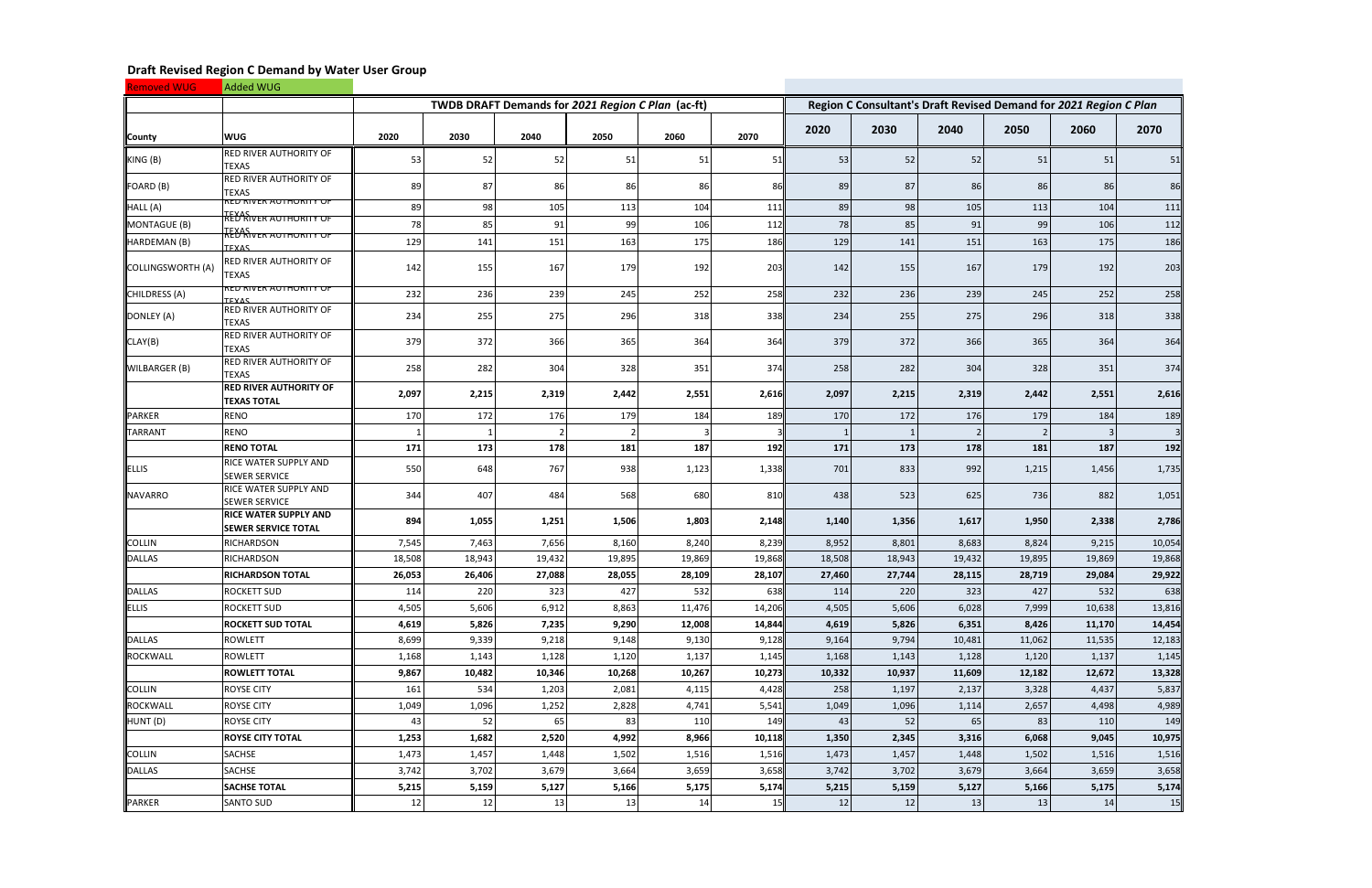| <b>Removed WUG</b>   | Added WUG                                          |          |             |          |                                                   |              |        |                                                                   |                |              |        |        |        |  |  |
|----------------------|----------------------------------------------------|----------|-------------|----------|---------------------------------------------------|--------------|--------|-------------------------------------------------------------------|----------------|--------------|--------|--------|--------|--|--|
|                      |                                                    |          |             |          | TWDB DRAFT Demands for 2021 Region C Plan (ac-ft) |              |        | Region C Consultant's Draft Revised Demand for 2021 Region C Plan |                |              |        |        |        |  |  |
| County               | <b>WUG</b>                                         | 2020     | 2030        | 2040     | 2050                                              | 2060         | 2070   | 2020                                                              | 2030           | 2040         | 2050   | 2060   | 2070   |  |  |
| HOOD (G)             | <b>SANTO SUD</b>                                   |          |             |          |                                                   | 8            |        |                                                                   | $\overline{7}$ |              |        | 8      |        |  |  |
| PALO PINTO (G)       | <b>SANTO SUD</b>                                   | 254      | 267         | 275      | 288                                               | 304          | 322    | 254                                                               | 267            | 275          | 288    | 304    | 322    |  |  |
|                      | <b>SANTO SUD TOTAL</b>                             | 273      | 286         | 295      | 309                                               | 326          | 346    | 273                                                               | 286            | 295          | 309    | 326    | 346    |  |  |
| <b>DALLAS</b>        | <b>SEAGOVILLE</b>                                  | 2,061    | 2,412       | 2,778    | 3,161                                             | 3,569        | 3,567  | 2,061                                                             | 2,412          | 2,778        | 3,161  | 3,569  | 3,567  |  |  |
| <b>KAUFMAN</b>       | <b>SEAGOVILLE</b>                                  |          |             |          |                                                   |              |        |                                                                   | 4              | 5            |        |        |        |  |  |
|                      | <b>SEAGOVILLE TOTAL</b>                            | 2,064    | 2,416       | 2,783    | 3,167                                             | 3,576        | 3,575  | 2,064                                                             | 2,416          | 2,783        | 3,167  | 3,576  | 3,575  |  |  |
| <b>HENDERSON</b>     | <b>SEVEN POINTS</b>                                |          |             |          |                                                   |              |        |                                                                   |                |              |        |        |        |  |  |
| <b>KAUFMAN</b>       | <b>SEVEN POINTS</b>                                |          |             |          |                                                   |              |        |                                                                   |                | $\Omega$     |        |        |        |  |  |
|                      | <b>SEVEN POINTS TOTAL</b>                          | $\Omega$ | $\mathbf 0$ | $\Omega$ | $\Omega$                                          | $\mathbf{0}$ |        |                                                                   | $\Omega$       | $\mathbf{0}$ | U      |        |        |  |  |
| <b>ELLIS</b>         | SOUTH ELLIS COUNTY WSC                             | 235      | 276         | 333      | 450                                               | 604          | 842    | 401                                                               | 476            | 579          | 784    | 1,053  | 1,469  |  |  |
| <b>NAVARRO</b>       | SOUTH ELLIS COUNTY WSC                             |          | 10          | 13       | <b>16</b>                                         | 22           | 31     | 15                                                                | 18             | 22           | 29     | 38     | 54     |  |  |
|                      | <b>SOUTH ELLIS COUNTY WSC</b><br><b>TOTAL</b>      | 244      | 286         | 346      | 466                                               | 626          | 873    | 416                                                               | 494            | 601          | 812    | 1,091  | 1,523  |  |  |
| <b>COLLIN</b>        | SOUTH GRAYSON SUD                                  | 151      | 184         | 242      | 293                                               | 341          | 388    | 151                                                               | 184            | 242          | 293    | 341    | 388    |  |  |
| <b>GRAYSON</b>       | SOUTH GRAYSON SUD                                  | 355      | 373         | 420      | 435                                               | 458          | 472    | 355                                                               | 373            | 420          | 435    | 458    | 472    |  |  |
|                      | <b>SOUTH GRAYSON SUD TOTAL</b>                     | 506      | 557         | 662      | 728                                               | 799          | 860    | 506                                                               | 557            | 662          | 728    | 799    | 860    |  |  |
| <b>DENTON</b>        | SOUTHLAKE                                          | 419      | 538         | 680      | 840                                               | 1,027        | 1,242  | 419                                                               | 538            | 680          | 840    | 1,027  | 1,242  |  |  |
| <b>TARRANT</b>       | SOUTHLAKE                                          | 11,036   | 12,275      | 14,265   | 16,269                                            | 18,287       | 20,314 | 11,036                                                            | 12,275         | 14,265       | 16,269 | 18,287 | 20,314 |  |  |
|                      | <b>SOUTHLAKE TOTAL</b>                             | 11,455   | 12,813      | 14,945   | 17,109                                            | 19,314       | 21,556 | 11,455                                                            | 12,813         | 14,945       | 17,109 | 19,314 | 21,556 |  |  |
| <b>FANNIN</b>        | <b>SOUTHWEST FANNIN COUNTY</b><br><b>SUD</b>       | 407      | 433         | 453      | 475                                               | 569          | 675    | 407                                                               | 433            | 453          | 475    | 569    | 675    |  |  |
| <b>GRAYSON</b>       | SOUTHWEST FANNIN COUNTY<br><b>SUD</b>              | 171      | 221         | 289      | 369                                               | 501          | 656    | 171                                                               | 221            | 289          | 369    | 501    | 656    |  |  |
|                      | <b>SOUTHWEST FANNIN COUNTY</b><br><b>SUD TOTAL</b> | 578      | 654         | 742      | 844                                               | 1,070        | 1,331  | 578                                                               | 654            | 742          | 844    | 1,070  | 1,331  |  |  |
| <b>DENTON</b>        | <b>TROPHY CLUB</b>                                 | 5,333    | 5,296       | 5,276    | 5,266                                             | 5,262        | 5,261  | 4,857                                                             | 4,823          | 4,805        | 4,796  | 4,792  | 4,791  |  |  |
| <b>TARRANT</b>       | <b>TROPHY CLUB</b>                                 |          |             |          |                                                   |              |        |                                                                   |                |              |        |        |        |  |  |
|                      | <b>TROPHY CLUB TOTAL</b>                           | 5,333    | 5,296       | 5,276    | 5,266                                             | 5,262        | 5,261  | 4,857                                                             | 4,823          | 4,805        | 4,796  | 4,792  | 4,791  |  |  |
| COOKE                | TWO WAY SUD                                        | 11       | 12          | 12       | 12                                                | 13           | 13     | 11                                                                | 12             | 12           | 12     | 13     | 13     |  |  |
| <b>GRAYSON</b>       | TWO WAY SUD                                        | 682      | 855         | 995      | 1,192                                             | 1,590        | 2,053  | 682                                                               | 855            | 995          | 1,192  | 1,590  | 2,053  |  |  |
|                      | TWO WAY SUD TOTAL                                  | 693      | 867         | 1,007    | 1,204                                             | 1,603        | 2,066  | 693                                                               | 867            | 1,007        | 1,204  | 1,603  | 2,066  |  |  |
| <b>ELLIS</b>         | <b>VENUS</b>                                       | 15       | 19          | 23       | 30 <sup>1</sup>                                   | 37           | 45     | 15                                                                | 19             | 23           | 30     | 37     | 45     |  |  |
| <b>JOHNSON (G)</b>   | <b>VENUS</b>                                       | 623      | 709         | 801      | 903                                               | 1,015        | 1,137  | 623                                                               | 709            | 801          | 903    | 1,015  | 1,137  |  |  |
|                      | <b>VENUS TOTAL</b>                                 | 638      | 728         | 824      | 933                                               | 1,052        | 1,182  | 638                                                               | 728            | 824          | 933    | 1,052  | 1,182  |  |  |
| <b>HENDERSON</b>     | VIRGINIA HILL WSC                                  | 230      | 251         | 270      | 300                                               | 330          | 371    | 230                                                               | 251            | 270          | 300    | 330    | 371    |  |  |
| <b>HENDERSON (I)</b> | <b>VIRGINIA HILL WSC</b>                           | 166      | 182         | 195      | 217                                               | 237          | 257    | 166                                                               | 182            | 195          | 217    | 237    | 257    |  |  |
|                      | <b>VIRGINIA HILL WSC TOTAL</b>                     | 396      | 433         | 465      | 517                                               | 567          | 628    | 396                                                               | 433            | 465          | 517    | 567    | 628    |  |  |
| PARKER               | <b>WALNUT CREEK SUD</b>                            | 1,331    | 1,517       | 1,581    | 2,254                                             | 3,326        | 4,353  | 1,331                                                             | 1,517          | 1,581        | 2,254  | 3,326  | 4,353  |  |  |
| <b>WISE</b>          | <b>WALNUT CREEK SUD</b>                            | 265      | 343         | 425      | 518                                               | 763          | 985    | 265                                                               | 343            | 425          | 518    | 763    | 985    |  |  |
|                      | <b>WALNUT CREEK SUD TOTAL</b>                      | 1,596    | 1,860       | 2,006    | 2,772                                             | 4,089        | 5,338  | 1,596                                                             | 1,860          | 2,006        | 2,772  | 4,089  | 5,338  |  |  |
| <b>HENDERSON</b>     | <b>WEST CEDAR CREEK MUD</b>                        | 938      | 968         | 996      | 1,046                                             | 1,311        | 1,647  | 938                                                               | 968            | 996          | 1,046  | 1,311  | 1,647  |  |  |
| KAUFMAN              | <b>WEST CEDAR CREEK MUD</b>                        | 276      | 306         | 337      | 394                                               | 451          | 511    | 276                                                               | 306            | 337          | 394    | 451    | 511    |  |  |